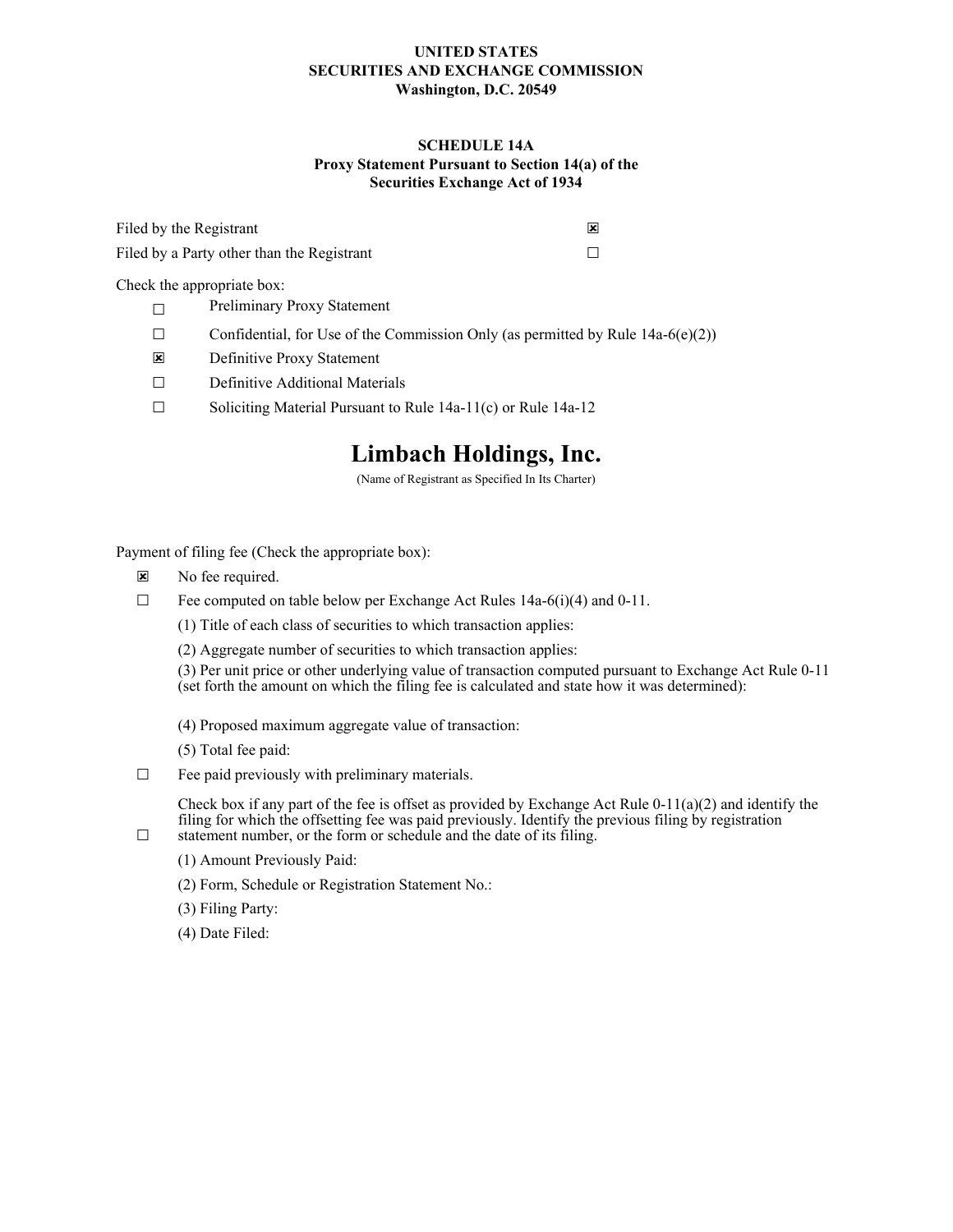

### **Limbach Holdings, Inc.**

### **797 Commonwealth Drive Warrendale, Pennsylvania 15086**

April 29, 2022

Dear Fellow Stockholders:

You are cordially invited to attend the 2022 Annual Meeting of Stockholders of Limbach Holdings, Inc. on Wednesday, June 22, 2022, at 9:00 a.m. Eastern Daylight Time held solely by remote communication in a virtualonly format.

Details about the business to be conducted at the Annual Meeting and other information can be found in the attached Notice of Annual Meeting of Stockholders and Proxy Statement. As a stockholder, you will be asked to vote on four proposals as well as any other business that properly comes before the Annual Meeting.

Your vote is important. After reading the attached Notice of Annual Meeting of Stockholders and Proxy Statement, please submit your proxy or voting instructions promptly.

On behalf of the management team and your Board of Directors, thank you for your continued support and interest in Limbach Holdings, Inc.

Sincerely,

/s/ Charles A. Bacon, III

Charles A. Bacon, III President, Chief Executive Officer and Director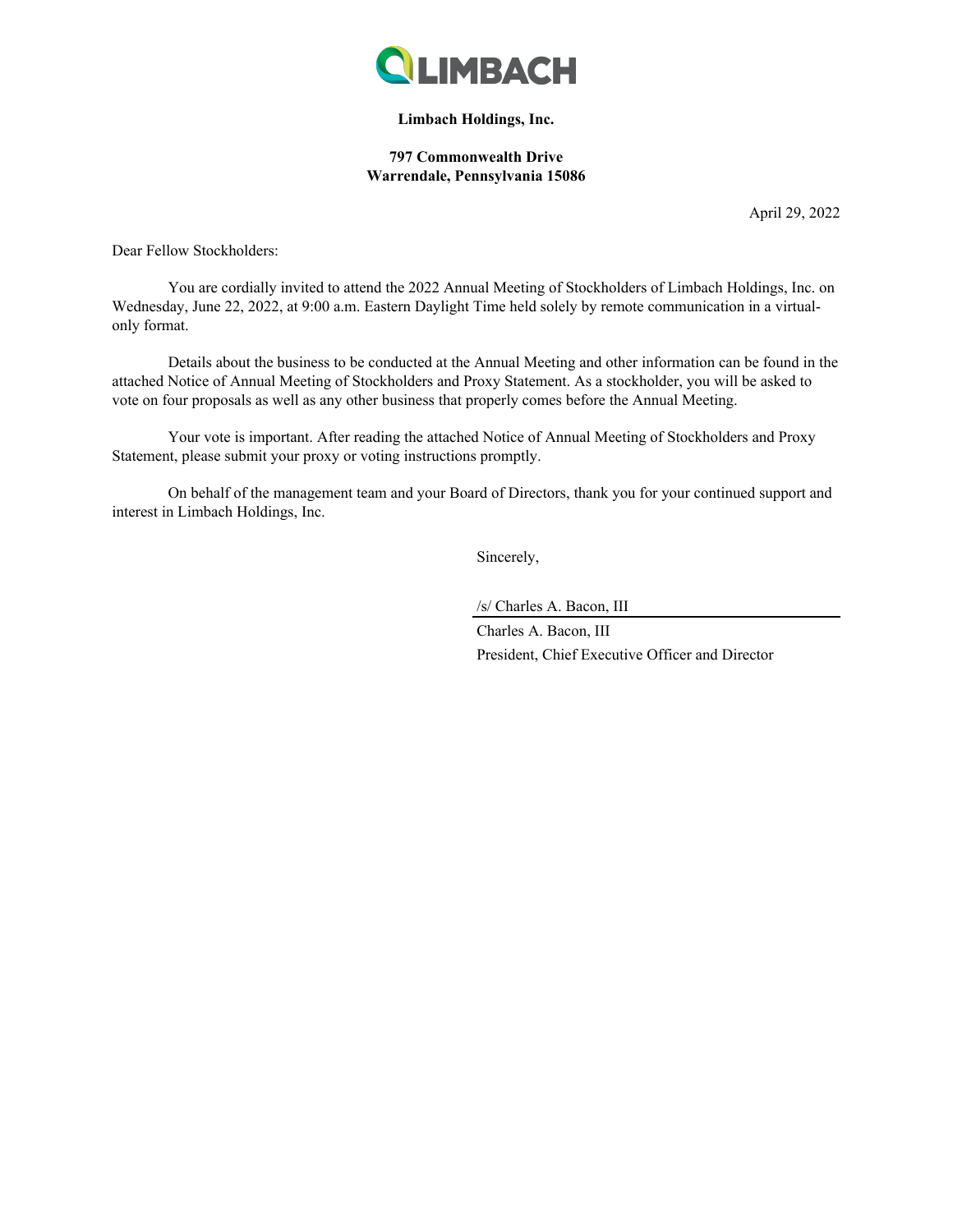

### **Limbach Holdings, Inc.**

### **797 Commonwealth Drive Warrendale, Pennsylvania 15086**

### **NOTICE OF ANNUAL MEETING OF STOCKHOLDERS To Be Held on June 22, 2022**

The 2022 Annual Meeting of Stockholders of Limbach Holdings, Inc. (the "Company") will be held on Wednesday, June 22, 2022, at 9:00 a.m. Eastern Daylight Time ("EDT") held solely by remote communication in a virtual-only format (the "Annual Meeting").

You are entitled to participate in the Annual Meeting if you were a stockholder of the Company as of the close of business on April 22, 2022, the record date for the Annual Meeting. The Notice of Annual Meeting and Proxy Statement and 2021 Annual Report are available on the Company's website at www.limbachinc.com under "Investor Relations – Financial Information". The Annual Meeting is being held for the following purposes:

- 1. To elect Gordon G. Pratt and Laurel J. Krzeminski as Class C members of our Board of Directors, each to serve for a three-year term;
- 2. To approve an amendment to the Limbach Holdings, Inc. Amended and Restated Omnibus Incentive Plan;
- 3. To hold a non-binding advisory vote on the compensation of our named executive officers;
- 4. To ratify the appointment of Crowe LLP as our independent registered public accounting firm for the fiscal year ending December 31, 2022; and
- 5. To transact any other business that properly comes before the Annual Meeting and any adjournment or postponement thereof.

Stockholders will not be able to attend the Annual Meeting in person. Instead, stockholders should follow the instructions provided below to attend the virtual Annual Meeting. Stockholders interested in attending this virtual Annual Meeting are required to register by 11:59 p.m. EDT on June 20, 2022 at https://viewproxy.com/limbach/2022/. The Company urges stockholders to vote and submit proxies in advance of the Annual Meeting by one of the methods described in these proxy materials for the Annual Meeting. Stockholders who attend the virtual Annual Meeting by following the instructions in these proxy materials will have an opportunity to vote and to submit questions electronically during the meeting.

Only stockholders of record as of the close of business on April 22, 2022 are entitled to receive notice of and to vote at the Annual Meeting and any and all adjournments or postponements thereof. Stockholders who hold shares in street name may vote through their brokers, banks or other nominees.

Regardless of the number of shares you own and whether you plan to attend the virtual Annual Meeting, please vote. All stockholders of record can vote (i) over the Internet by accessing the Internet website specified on the enclosed proxy card or voting instruction form and following the instructions provided to you, (ii) by calling the toll-free telephone number specified on the enclosed proxy card or voting instruction form and following the instructions when prompted, (iii) by written proxy by signing and dating the enclosed proxy card or voting instruction form and returning it, or (iv) by attending the Annual Meeting in accordance with the instructions provided in the proxy statement.

**We encourage you to receive all proxy materials in the future electronically to help us save printing costs and postage fees, as well as natural resources in producing and distributing these materials. If you wish to receive these materials electronically in the future, please follow the instructions on the proxy card or voting instruction form.**

By Order of the Board of Directors,

/s/ Charles A. Bacon, III

Charles A. Bacon, III President, Chief Executive Officer and Director April 29, 2022

## **IMPORTANT NOTICE REGARDING THE AVAILABILITY OF PROXY MATERIALS FOR THE ANNUAL MEETING OF STOCKHOLDERS TO BE HELD ON JUNE 22, 2022**

**This Notice of Annual Meeting and Proxy Statement and our 2021 Annual Report are available on our website at** *www.limbachinc.com under "Investor Relations — Financial Information"*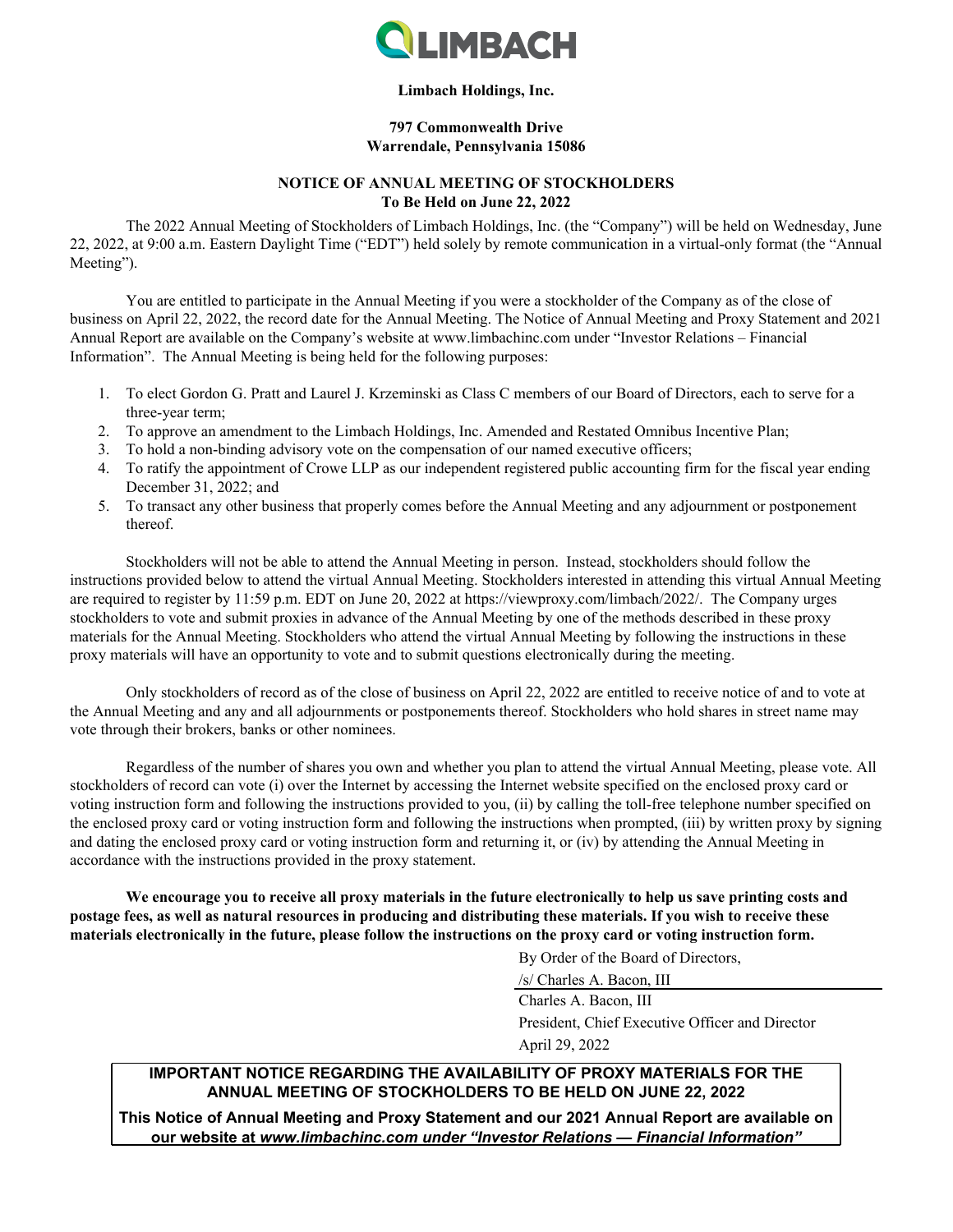# **TABLE OF CONTENTS**

| <b>QUESTIONS AND ANSWERS ABOUT THESE PROXY MATERIALS AND VOTING</b> | $\overline{2}$ |
|---------------------------------------------------------------------|----------------|
| <b>PROPOSAL1</b>                                                    | $\overline{9}$ |
| <b>DIRECTORS AND EXECUTIVE OFFICERS</b>                             | 10             |
| <b>Directors</b>                                                    | 10             |
| <b>Executive Officers</b>                                           | 10             |
| <b>BOARD OF DIRECTORS AND CORPORATE GOVERNANCE</b>                  | 15             |
| Director Independence                                               | 15             |
| <b>Board Leadership Structure</b>                                   | 15             |
| Role of the Board in Risk Oversight                                 | 15             |
| <b>Meetings of the Board of Directors</b>                           | 16             |
| <b>Audit Committee</b>                                              | 17             |
| <b>Compensation Committee</b>                                       | 17             |
| Nominating and Corporate Governance Committee                       | 17             |
| <b>Executive Committee</b>                                          | <u>18</u>      |
| <b>Finance and Capital Markets Committee</b>                        | <u>18</u>      |
| <b>Director Nominations</b>                                         | <u>19</u>      |
| Securityholder Communications with the Board                        | 19             |
| <b>Code of Conduct and Ethics</b>                                   | 20             |
| <b>Director Compensation</b>                                        | 20             |
| <b>EXECUTIVE COMPENSATION</b>                                       | 21             |
| SECURITY OWNERSHIP OF CERTAIN BENEFICIAL OWNERS AND MANAGEMENT      | 26             |
| Delinquent Section 16(a) Reports                                    | 27             |
| <b>PROPOSAL 2</b>                                                   | 28             |
| <b>PROPOSAL 3</b>                                                   | $\frac{36}{5}$ |
| <b>PROPOSAL4</b>                                                    | 37             |
| RELATED PERSON POLICY AND TRANSACTIONS                              | 40             |
| <b>Related Person Transactions Policy and Procedures</b>            | 40             |
| <b>Related Person Transactions</b>                                  | 40             |
| <b>OTHER MATTERS</b>                                                | 41             |
| <b>Householding of Proxy Materials</b>                              | 41             |
| <b>Electronic Access to Proxy Statement and Annual Report</b>       | 41             |
| <b>APPENDIX A</b>                                                   | 41             |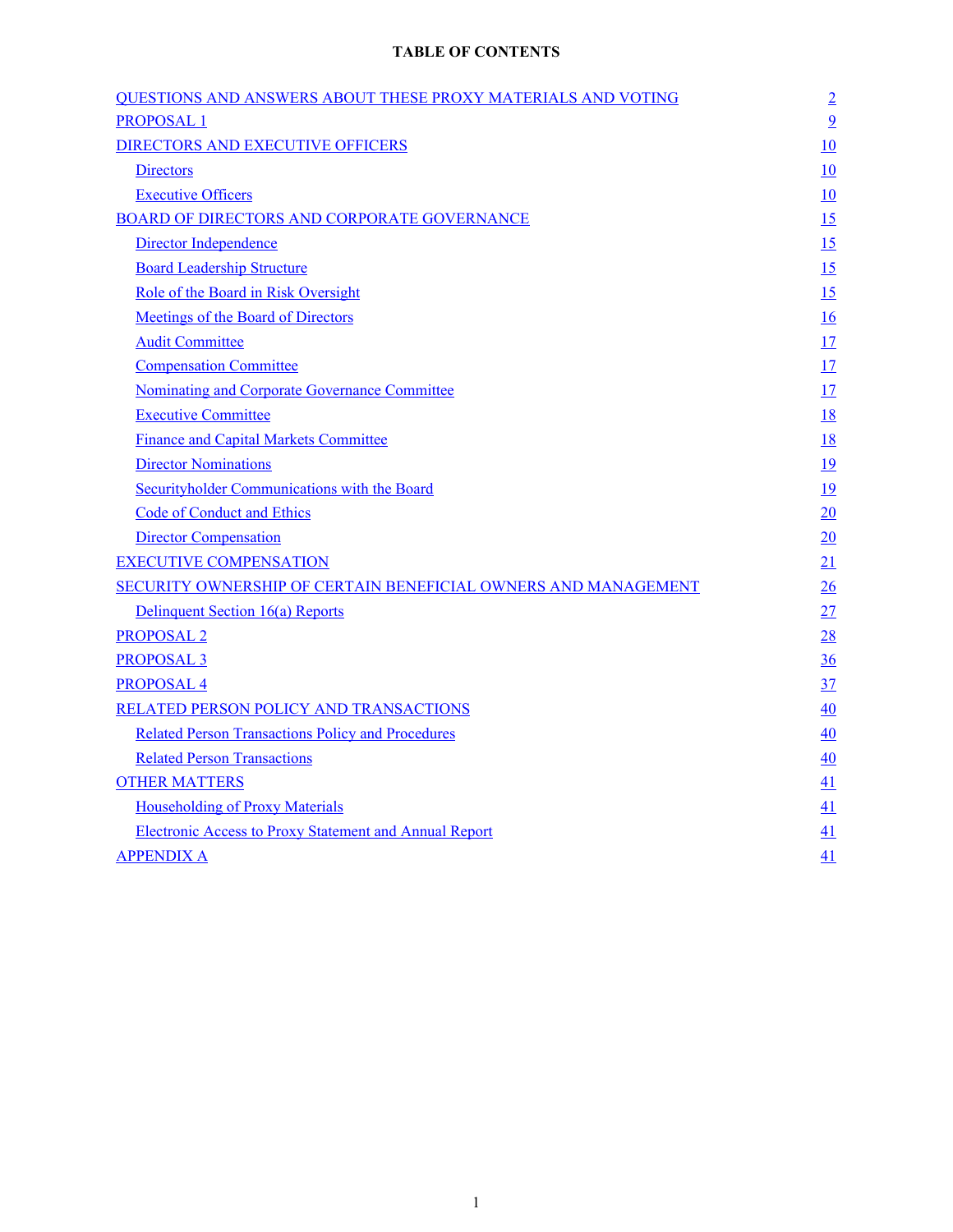

#### **797 Commonwealth Drive Warrendale, Pennsylvania 15086**

### **PROXY STATEMENT FOR THE 2022 ANNUAL MEETING OF STOCKHOLDERS To Be Held on June 22, 2022**

**-------------------------------------**

<span id="page-4-0"></span>This Proxy Statement is being furnished to our stockholders of record as of the close of business on April 22, 2022 in connection with the solicitation by our Board of Directors of proxies for the 2022 Annual Meeting of Stockholders (the "Annual Meeting") to be held solely by remote communication in a virtual-only format on Wednesday, June 22, 2022, at 9:00 am. EDT, or at any and all adjournments or postponements thereof, for the purposes stated in the Notice of Annual Meeting of Stockholders. The approximate date of mailing of this Proxy Statement and the enclosed form of proxy is April 29, 2022.

Unless we state otherwise or the context otherwise requires, references in this proxy statement to "we," "our," "us," or the "Company" are to Limbach Holdings, Inc. a Delaware corporation, following the business combination we consummated on July 20, 2016, whereby we acquired all of the outstanding equity of Limbach Holdings LLC (the "Business Combination"), and any such references relating to periods prior to the Business Combination, including to "Limbach Holdings LLC" or "Limbach," refer to Limbach Holdings LLC, our accounting predecessor in the Business Combination. References to "1347 Capital" and "1347 Capital Corp." are to our company prior to completion of the Business Combination when we were a blank check company with nominal operations. Upon the closing of the Business Combination, we changed our name to Limbach Holdings, Inc.

### **QUESTIONS AND ANSWERS ABOUT THESE PROXY MATERIALS AND VOTING**

#### **Why am I receiving these materials?**

We have sent you these proxy materials because our Board of Directors (our "Board") is soliciting your proxy to vote at the Annual Meeting, including at any adjournments or postponements of the meeting. You are invited to attend the virtual Annual Meeting to vote on the proposals described in this Proxy Statement. However, you do not need to attend the virtual meeting to vote your shares. Instead, you may simply complete, sign and return the enclosed proxy card, or follow the instructions on your proxy card or voting instruction form to vote over the telephone or through the Internet.

#### **How do I attend the virtual Annual Meeting?**

The virtual Annual Meeting will be held solely by remote communication in a virtual-only format on Wednesday, June 22, 2022, at 9:00 a.m. EDT.

### *Stockholder of Record: Shares Registered in Your Name*

If you were a stockholder of record at the close of business on April 22, 2022 (i.e., your shares are held in your own name in the records of the Company's transfer agent), you must register by 11:59 p.m. EDT on June 20, 2022 at https://viewproxy.com/limbach/2022/. You will then be provided with a unique join link via a meeting invitation email to attend the virtual Annual Meeting. You may then attend the virtual Annual Meeting on June 22, 2022 at 9:00 a.m. EDT by referring back to your meeting invitation email for your unique join link. Please click that link and use the password that will be e-mailed to you two days prior to the meeting. You may vote during the virtual Annual Meeting using the control number provided to you during registration. If you are a stockholder of record and you have misplaced your control number, in order to vote during the virtual meeting, please call Alliance Advisors at 1-866-612-8937.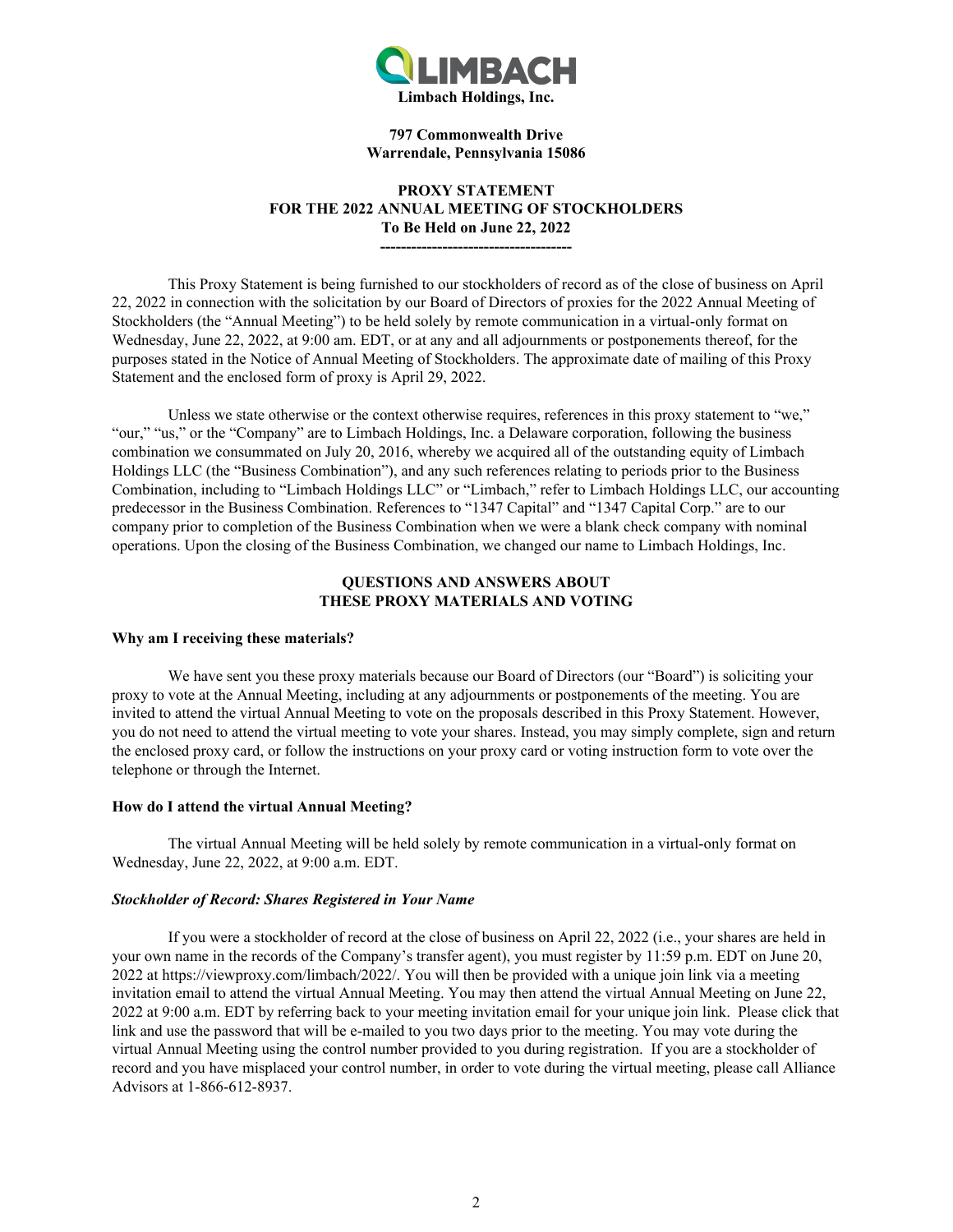### *Beneficial Owner: Shares Registered in the Name of Broker or Bank*

If you were a beneficial owner of common stock of the Company at the close of business on April 22, 2022 (i.e., you hold your shares in "street name" through an intermediary, such as a bank, broker or other nominee), to attend the virtual Annual Meeting, you must follow the steps below in order to register in advance of the Annual Meeting:

- Obtain a legal proxy from the bank, broker or other nominee that is the record holder of your shares if you wish to vote during the virtual meeting.
- Register to attend the Annual Meeting at https://viewproxy.com/limbach/2022/.

You will then be provided with a unique join link via a meeting invitation email to attend the virtual Annual Meeting on June 22, 2022 at 9:00 a.m. EDT and a control number to be used for voting during the virtual Annual Meeting. You may then attend the virtual Annual Meeting on June 22, 2022 at 9:00 a.m. EDT by referring back to your meeting invitation email for your unique join link. Please click that link and use the password that will be emailed to you two days prior to the meeting. You may vote during the virtual Annual Meeting using the control number provided to you during registration. If you are a beneficial owner and you have misplaced your control number, in order to vote during the virtual meeting, please call Alliance Advisors at 1-866-612-8937.

Obtaining a legal proxy may take several days and stockholders are advised to register as far in advance as possible. The Company can provide no assurances that registration requests will be processed if they are not submitted by 11:59 p.m. EDT on June 20, 2022.

### **Who can vote at the virtual Annual Meeting?**

Only stockholders of record at the close of business on April 22, 2022, the record date for the Annual Meeting, will be entitled to vote at the Annual Meeting. As of April 22, 2022, there were 10,423,068 shares of common stock outstanding and entitled to vote. For ten days prior to the Annual Meeting, during normal business hours, a complete list of all stockholders on the record date will be available for examination by any stockholder at the Company's offices at 797 Commonwealth Drive, Warrendale, Pennsylvania 15086. The list of stockholders will also be available electronically during the Annual Meeting.

#### *Stockholder of Record: Shares Registered in Your Name*

If at the close of business on April 22, 2022 your shares were registered directly in your name with our transfer agent, Continental Stock Transfer & Trust Company, then you are a stockholder of record. As a stockholder of record, you may vote at the virtual meeting or vote by proxy. Whether or not you plan to attend the virtual meeting, we urge you to fill out and return the enclosed proxy card or vote by proxy over the telephone or through the Internet as instructed below to ensure your vote is counted.

#### *Beneficial Owner: Shares Registered in the Name of a Broker or Bank*

If at the close of business on April 22, 2022 your shares were held in an account at a brokerage firm, bank, dealer or similar organization, rather than in your own name, then you are the beneficial owner of shares held in "street name" and these proxy materials are being forwarded to you by that organization. The organization holding your account is considered to be the stockholder of record for purposes of voting at the virtual Annual Meeting. As a beneficial owner, you have the right to direct your broker or other agent regarding how to vote the shares in your account. You are also invited to attend the virtual Annual Meeting. However, since you are not the stockholder of record, you may not vote your shares in person at the virtual meeting unless you request and obtain a valid proxy from your broker, bank or other agent and submit it when you register to attend the virtual Annual Meeting.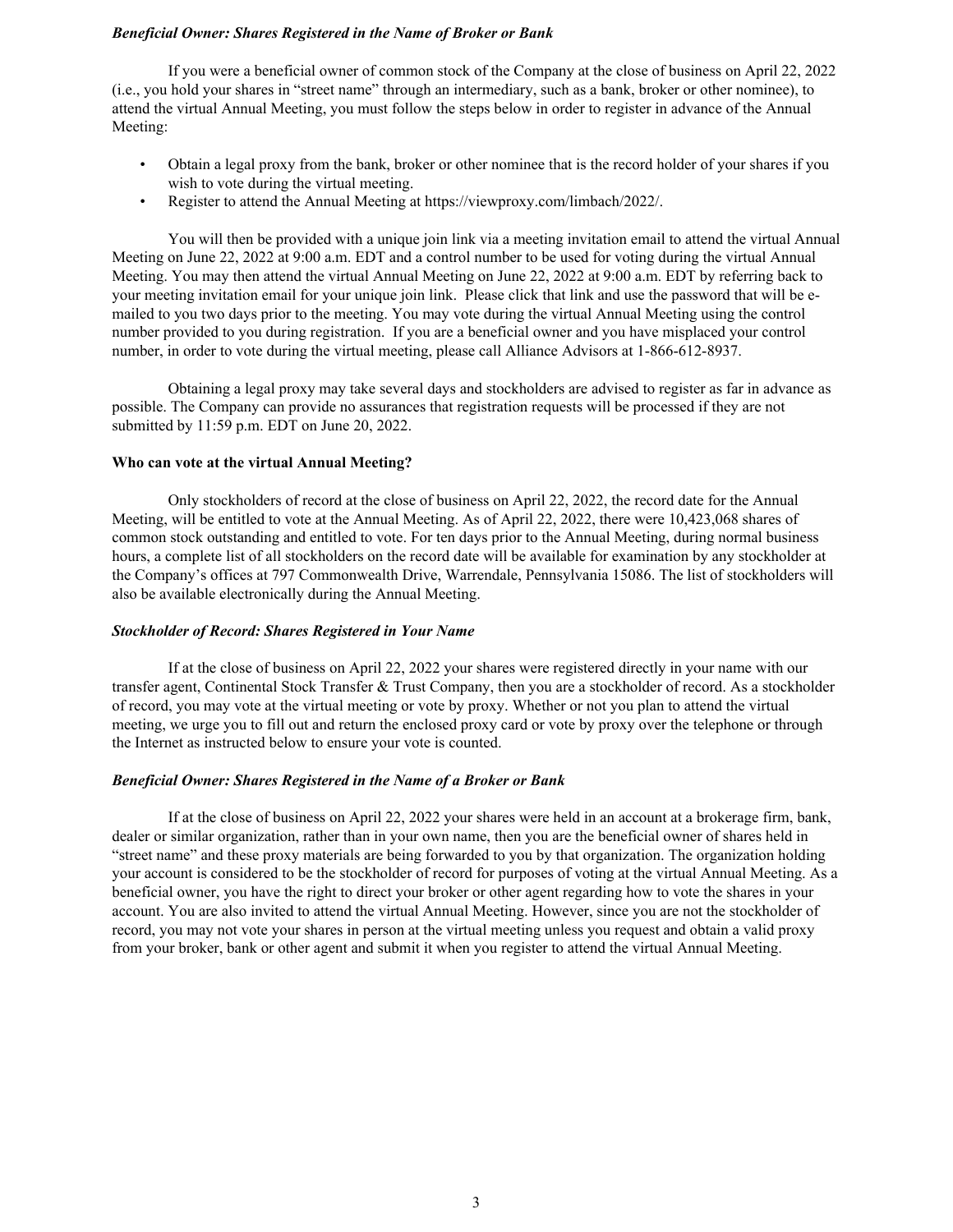### **What am I voting on?**

There are four matters scheduled for a vote:

- 1. To elect Gordon G. Pratt and Laurel J. Krzeminski as Class C members of our Board of Directors, each to serve for a three-year term;
- 2. To approve an amendment to the Limbach Holdings, Inc. Amended and Restated Omnibus Incentive Plan;
- 3. To hold a non-binding advisory vote on the compensation of our named executive officers; and,
- 4. To ratify the appointment of Crowe LLP as our independent registered public accounting firm for the fiscal year ending December 31, 2022.

### **What are the recommendations of our Board?**

Unless you give other instructions on your proxy card, or by telephone or on the Internet, the persons named as proxy holders on the proxy card will vote in accordance with the recommendations of our Board. Our Board recommends a vote:

- FOR the election of the nominated slate of Class C directors (see Proposal 1);
- FOR the approval of an amendment to the Limbach Holdings, Inc. Amended and Restated Omnibus Incentive Plan (see Proposal 2);
- FOR the approval of the non-binding, advisory vote on the compensation of our named executive officers (see Proposal 3); and
- FOR the ratification of the appointment of Crowe LLP as our independent registered public accounting firm for the fiscal year ending December 31, 2022 (see Proposal 4).

### **What if another matter is properly brought before the meeting?**

The Board knows of no other matters that will be presented for consideration at the virtual Annual Meeting. If you have submitted a proxy and any other matter is properly presented at the meeting, your proxyholder (one of the individuals named on your proxy card) will vote your shares using his/her best judgment.

#### **How do I vote?**

For Proposal 1, you may either vote "For" all the nominees to be a Class C member of the Board or you may "Withhold" your vote for any one or more nominees you specify. For Proposal 2, Proposal 3, and Proposal 4 you may vote "For" or "Against" or abstain from voting. The procedures for voting are as follows:

#### *Stockholder of Record: Shares Registered in Your Name*

If you are a stockholder of record, you may vote at the virtual Annual Meeting by following the procedures set forth below, vote by proxy using the enclosed proxy card, vote by proxy over the telephone or vote by proxy through the Internet. Whether or not you plan to attend the virtual meeting, we urge you to vote by proxy to ensure your vote is counted. You may still attend the virtual meeting and vote in person even if you have already voted by proxy.

- To vote at the virtual Annual Meeting, follow the instructions above under "*How do I attend the virtual Annual Meeting*" to register for, attend and vote.
- To vote using the proxy card, simply complete, sign and date the enclosed proxy card and return it promptly in the envelope provided. If you return your signed proxy card to us before the virtual Annual Meeting, we will vote your shares as you direct.
- To vote by proxy over the telephone or by internet, follow the instructions on the proxy card you received. If voting by telephone or internet, your vote must be received by 11:59 p.m. EDT on June 20, 2022 to be counted.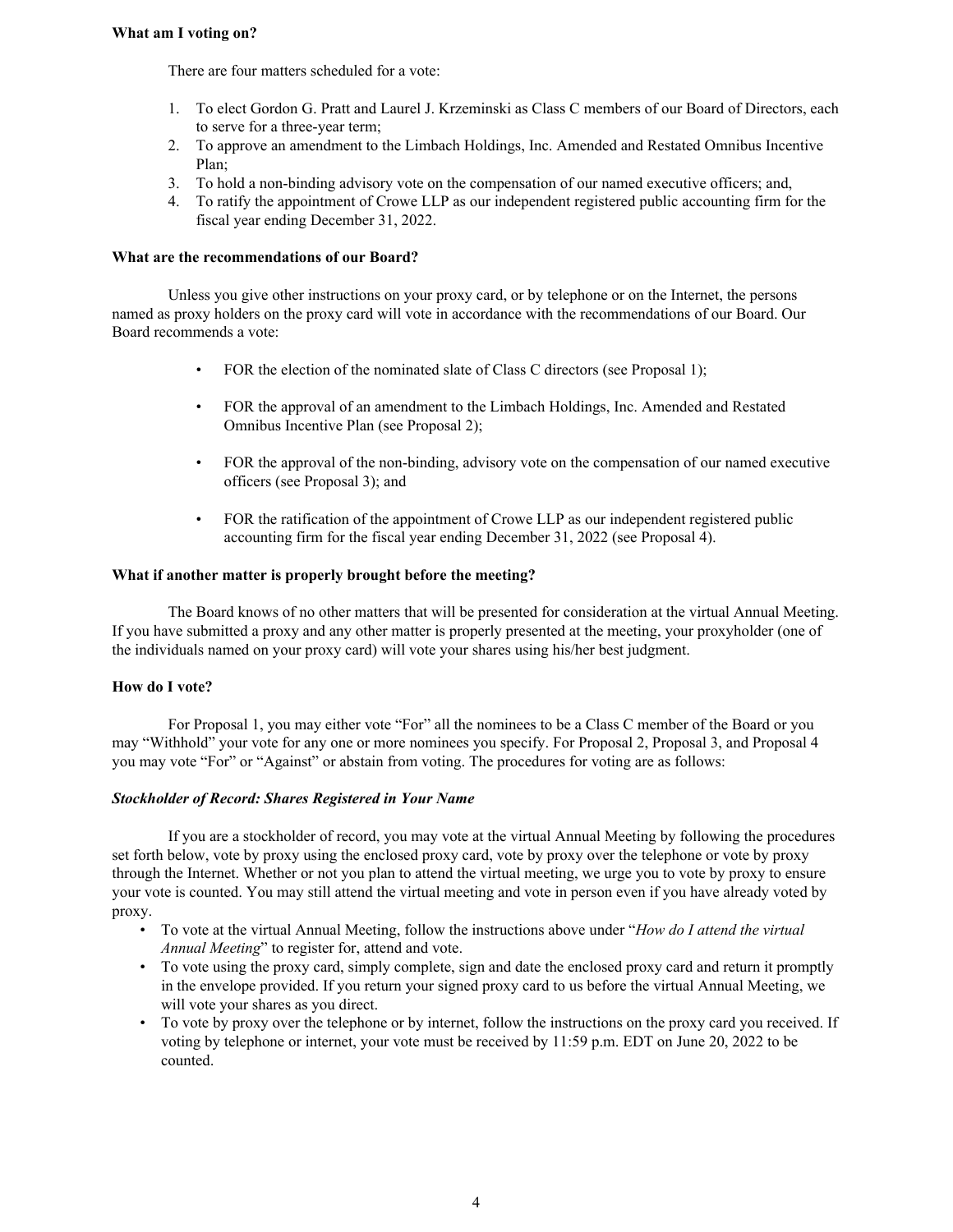#### *Beneficial Owner: Shares Registered in the Name of a Broker or Bank*

If you are a beneficial owner of shares registered in the name of your broker, bank or other agent, you should have received a voting instruction form and voting instructions with these proxy materials from that organization rather than from us. Simply complete and mail the voting instruction form to ensure that your vote is counted. Alternatively, you may vote by telephone or through the Internet as instructed by your broker or bank. To vote at the virtual Annual Meeting, you must first obtain a legal proxy from your broker, bank, or other agent, and then register to attend the virtual Annual Meeting at https://viewproxy.com/limbach/2022/. Follow the instructions from your broker or bank included with these proxy materials, or contact your broker or bank to request a legal proxy.

#### **How many votes do I have?**

On each matter to be voted upon, you have one vote for each share of common stock you owned at the close of business on April 22, 2022.

#### **What happens if I do not vote?**

### *Stockholder of Record: Shares Registered in Your Name*

If you are a stockholder of record and do not vote by proxy card, by telephone, through the Internet or in person at the virtual Annual Meeting, your shares will not be voted, and your shares will count as "not present" for purposes of the establishment of a quorum for the meeting.

#### *Beneficial Owner: Shares Registered in the Name of a Broker or Bank*

If you are a beneficial owner and do not instruct your broker, bank or other agent how to vote your shares, the question of whether your broker or nominee will still be able to vote your shares depends on whether the proposal is considered to be a "routine" matter.

See below under "What are broker non-votes?" for more information. At the virtual Annual Meeting, only Proposal 4 is considered a routine matter. Accordingly, without your instructions, your broker or nominee may not vote your shares on Proposal 1 or Proposal 2 or Proposal 3, but may vote your shares on Proposal 4.

#### **What if I return a signed proxy card or otherwise vote but do not make specific choices?**

If you return a signed and dated proxy card or otherwise vote without marking voting selections, your shares will be voted, as applicable, "For" the election of the two nominees to our Board, "For" the approval of the amendment to the Limbach Holdings, Inc. Amended and Restated Omnibus Incentive Plan, "For" the approval of the non-binding, advisory vote on the compensation of our named executive officers, and "For" the ratification of the appointment of Crowe LLP as our independent registered public accounting firm for the fiscal year ending December 31, 2022. If any other matter is properly presented at the meeting, your proxyholder (one of the individuals named on your proxy card) will vote your shares using his/her best judgment.

#### **Who is paying for this proxy solicitation?**

We will pay for the entire cost of soliciting proxies. In addition to these proxy materials, our directors and employees may also solicit proxies in person, by telephone, or by other means of communication. Directors and employees will not be paid any additional compensation for soliciting proxies. We may also reimburse brokerage firms, banks and other agents for the cost of forwarding proxy materials to beneficial owners. We have engaged Alliance Advisors, LLC to assist in the solicitation of proxies and provide related advice and information support, for a service fee and the reimbursement of customary disbursements, which are not expected to exceed \$15,000 in total.

#### **What does it mean if I receive more than one set of proxy materials?**

If you receive more than one set of proxy materials, your shares may be registered in more than one name or in different accounts. Please follow the voting instructions on each proxy card to ensure that all of your shares are voted.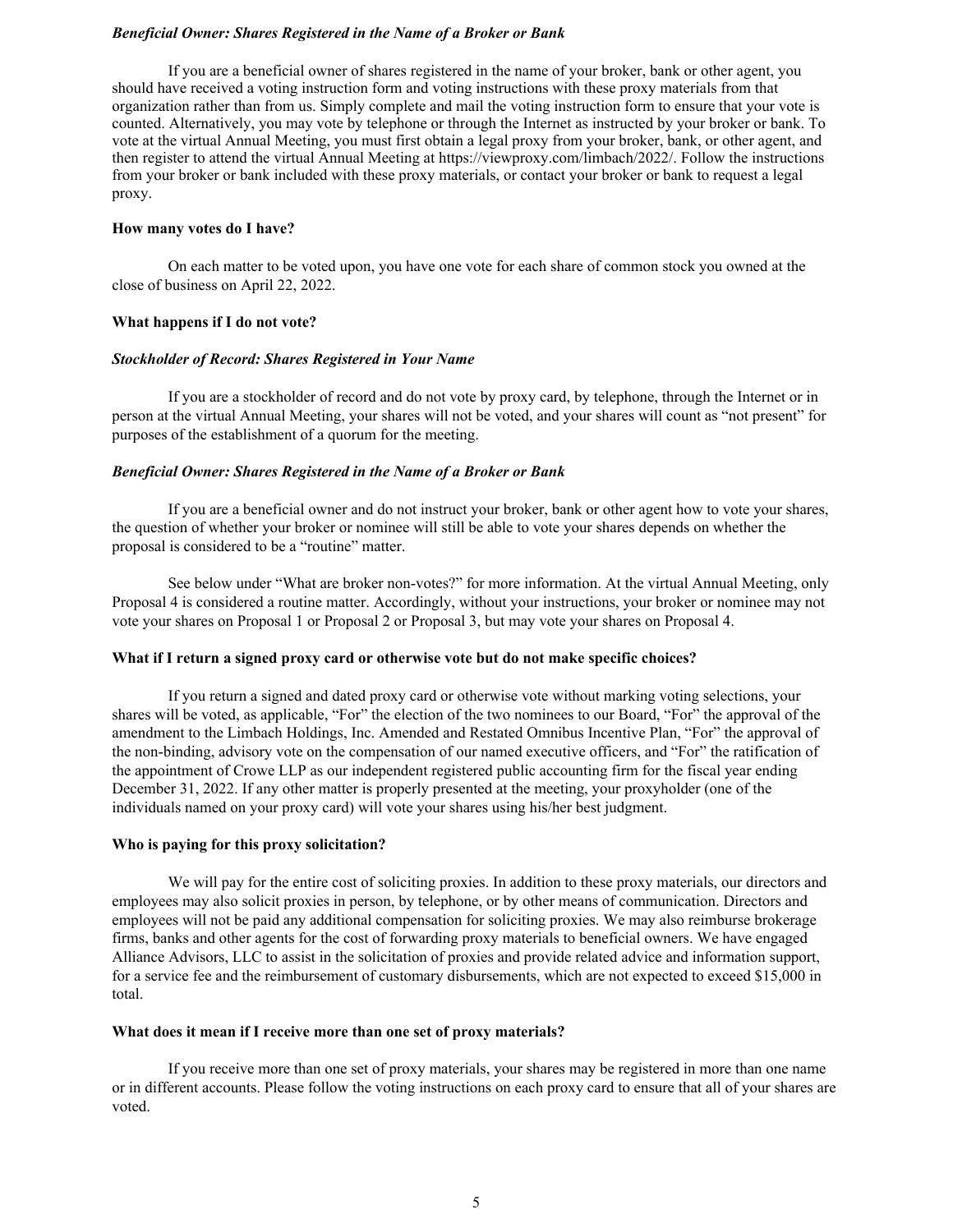### **Can I change my vote after submitting my proxy?**

Yes. You can revoke your proxy at any time before the final vote at the meeting. If you are the record holder of your shares, you may revoke your proxy in any one of the following ways:

- You may submit another properly completed proxy card with a later date.
- You may grant a subsequent proxy by telephone or through the Internet.
- You may send a timely written notice that you are revoking your proxy to our General Counsel at 797 Commonwealth Drive, Warrendale, Pennsylvania 15086.
- You may attend the virtual Annual Meeting and vote there. Simply attending the virtual meeting will not, by itself, revoke your proxy. Your most recent proxy card or telephone or Internet proxy is the one that is counted.

If your shares are held by your broker or bank as a nominee or agent, you should follow the instructions provided by your broker or bank for changing your vote.

#### **When are stockholder proposals and director nominations due for next year's annual meeting?**

To be considered for inclusion in next year's proxy materials, your proposal must be submitted in writing by December 30, 2022 to our General Counsel at 797 Commonwealth Drive, Warrendale, Pennsylvania 15086. All proposals must comply with Rule 14a-8 under the Securities Exchange Act of 1934, as amended (the "Exchange Act"), which lists the requirements for the inclusion of stockholder proposals in company-sponsored proxy materials.

If you wish to submit a proposal to be acted on at next year's annual meeting but not included in next year's proxy materials, or if you wish to nominate a director, you must provide written notice as required by our bylaws no earlier than the opening of business on February 22, 2023 and no later than the close of business on March 24, 2023 to our General Counsel at 797 Commonwealth Drive, Warrendale, Pennsylvania 15086. If next year's annual meeting is called for a date that is before May 8, 2023 or after August 6, 2023, written notice of such proposal or nomination must be provided to our General Counsel at 797 Commonwealth Drive, Warrendale, Pennsylvania 15086 no earlier than the opening of business on the 120th day before the date of next year's annual meeting and no later than the later of (a) the close of business on the 90th day before next year's annual meeting or (b) the close of business on the 10th day following the day on which public announcement of the date of next year's annual meeting is first made by the Company.

You are also advised to review our bylaws, which contain additional requirements about advance notice of stockholder proposals and director nominations.

#### **How are votes counted?**

Votes will be counted by the inspector of election appointed for the meeting, who will separately count, (i) for the election of directors (Proposal 1), votes "For," "Withhold" and broker non-votes, (ii) for the approval of the amendment to the Limbach Holdings, Inc. Amended and Restated Omnibus Incentive Plan (Proposal 2), votes "For," "Against," abstentions and, if applicable, broker non-votes, (iii) for the approval of the non-binding, advisory vote on the compensation of our named executive officers (Proposal 3), votes "For," "Against," abstentions and, if applicable, broker non-votes, and (iv) for the ratification of the appointment of our independent registered public accounting firm (Proposal 4), votes "For," "Against," abstentions and, if applicable, broker non-votes. Broker nonvotes, if applicable, will have no effect on the outcome of Proposal 1. Abstentions and broker non-votes, if applicable, will not be counted towards the vote total for Proposal 2, Proposal 3 and Proposal 4 and thus will have no effect on the outcome of such proposals.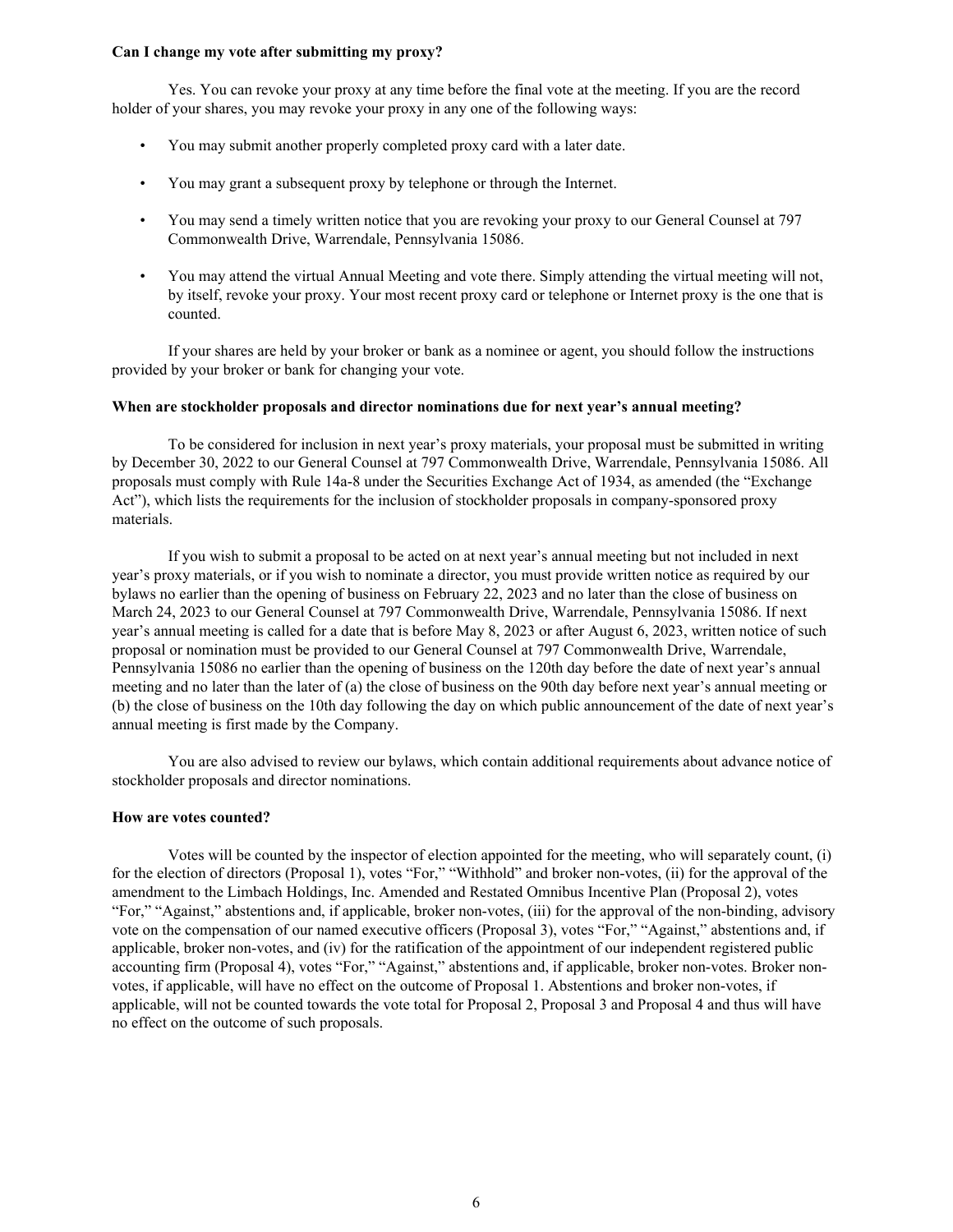### **What are "broker non-votes"?**

Under the rules of the New York Stock Exchange, your broker, bank, or nominee cannot vote your shares with respect to non-discretionary matters unless you provide instructions on how to vote in accordance with the information and procedures provided to you by your broker, bank or nominee. Proposal 1, Proposal 2 and Proposal 3 will be considered non-discretionary and therefore your broker, bank or nominee cannot vote your shares without your instruction. If you do not provide instructions to your bank, broker, or other nominee, that entity may deliver a proxy card expressly indicating that it is NOT voting your shares, which is referred to as a "broker non-vote." Broker non-votes will be counted for the purpose of determining the existence of a quorum at the virtual Annual Meeting, but will not count for purposes of determine the number of votes cast on Proposal 1, Proposal 2 or Proposal 3. Banks, brokers and nominees are permitted to vote uninstructed shares on Proposal 4. You should instruct your broker to vote your shares in accordance with directions you provide.

#### **How many votes are needed to approve each proposal?**

- For Proposal 1, directors are elected by a plurality of the votes cast, which means that the two nominees for director receiving the most votes cast (from the holders of shares present in person or represented by proxy and entitled to vote on the election of directors) will be elected as Class C members of the Board. Only votes "For" will affect the outcome.
- To be approved, Proposal 2, the approval of an amendment to the Limbach Holdings, Inc. Amended and Restated Omnibus Incentive Plan, must receive "For" votes from the holders of a majority of the votes cast. Abstentions and broker non-votes will have no effect on the outcome of this proposal.
- To be approved, Proposal 3, the approval of the non-binding, advisory vote on the compensation of our named executive officers, must receive "For" votes from the holders of a majority of the votes cast. Abstentions and broker non-votes will have no effect on the outcome of this proposal. However, because this proposal asks for non-binding, advisory vote, there is no "required" vote that would constitute approval.
- To be approved, Proposal 4, the ratification of the appointment of Crowe LLP as our independent registered public accounting firm for the fiscal year ending December 31, 2022, must receive "For" votes from the holders of a majority of the votes cast. Abstentions will have no effect on the outcome of this proposal.

#### **What is the quorum requirement?**

Holders of a majority of the voting power of the Company's issued and outstanding capital stock entitled to vote at the virtual Annual Meeting, present in person or represented by proxy, constitute a quorum. In the absence of a quorum, the chairman of the virtual Annual Meeting will have the power to adjourn the Annual Meeting.

Your shares will be counted towards the quorum only if you submit a valid proxy (or one is submitted on your behalf by your broker, bank or other nominee) or if you vote in person at the meeting. Abstentions and broker non-votes will be counted towards the quorum requirement.

#### **How do I submit questions to be answered during the question and answer session?**

Prior to the Annual Meeting, stockholders may submit any questions in advance through https:// viewproxy.com/limbach/2022/. Additional information regarding the ability of stockholders to ask questions during the 2022 Annual Meeting, related rules of conduct and other materials for the 2022 Annual Meeting will be available at https://viewproxy.com/limbach/2022/. We have created and implemented the virtual format in order to facilitate stockholder attendance and participation by enabling stockholders to participate fully, and equally, from any location around the world, at no cost. However, you will bear any costs associated with your Internet access, such as usage charges from Internet access providers and telephone companies.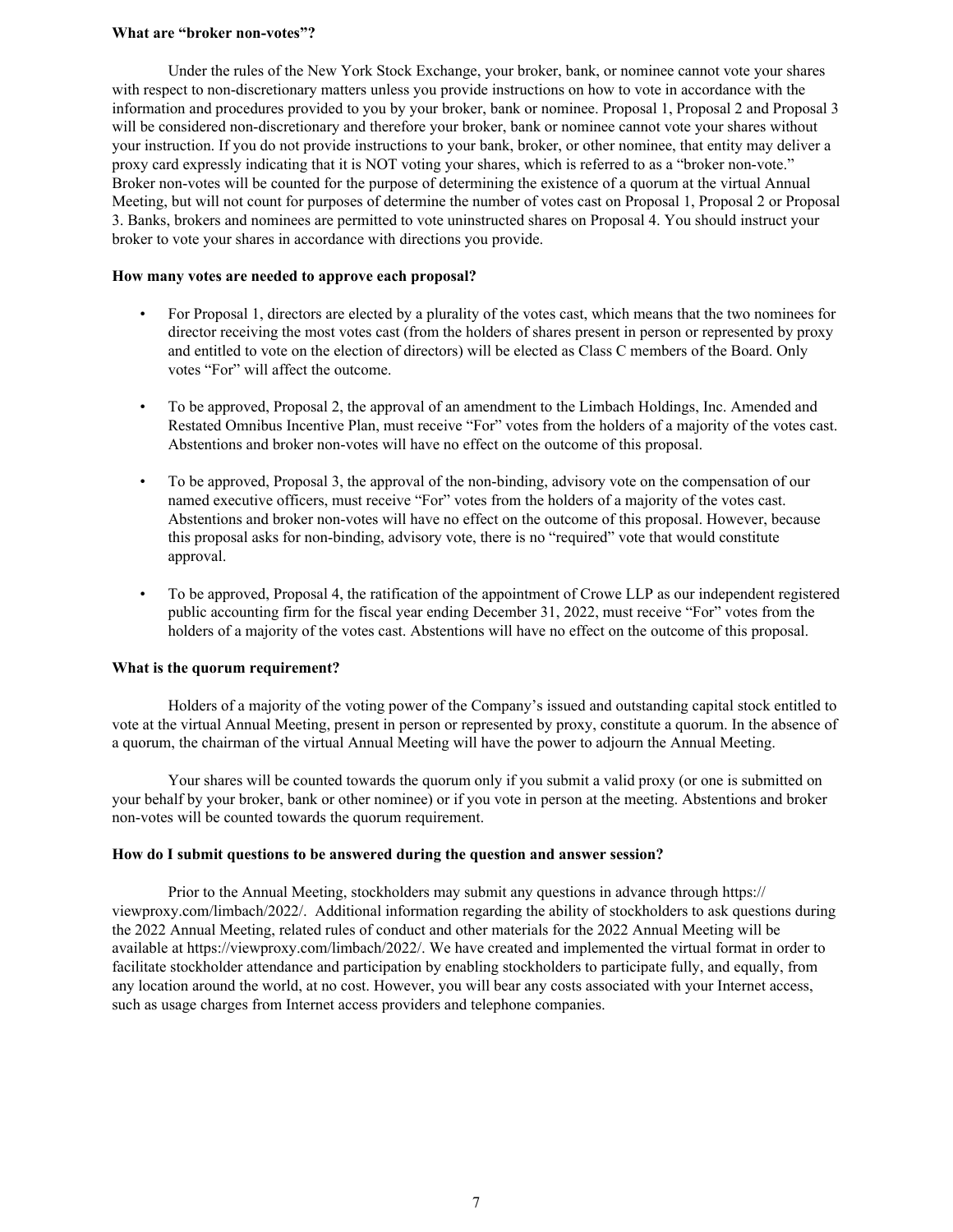A virtual Annual Meeting makes it possible for more stockholders (regardless of size, resources or physical location) to have direct access to information more quickly, while saving the company and our stockholders time and money, especially as physical attendance at meetings has dwindled. We also believe that the online tools we have selected will increase stockholder communication. For example, the virtual format allows stockholders to communicate with us in advance of, and during, the Annual Meeting so they can ask questions of our board of directors or management. During the live Q&A session of the Annual Meeting, we may answer questions as they come in and address those asked in advance, to the extent relevant to the business of the Annual Meeting, as time permits.

Both stockholders of record and street name stockholders will be able to attend the Annual Meeting via live audio webcast, submit their questions during the meeting and have their shares voted electronically at the Annual Meeting.

### **What do I do if I need technical assistance to access the Annual Meeting?**

We encourage you to access the Annual Meeting prior to the start time. Online check-in will begin at 8:30 a.m. EDT, and you should allow ample time for the check-in procedures. We will have technicians ready to assist you with any technical difficulties before the virtual Annual Meeting begins. Stockholders of record and beneficial owners should call Alliance Advisors at 1-866-612-8937 with any questions about attending the virtual Annual Meeting. If you encounter any difficulty accessing the virtual Annual Meeting, please e-mail virtualmeeting@viewproxy.com for assistance.

The virtual Annual Meeting platform is fully supported across browsers (Internet Explorer, Firefox, Chrome and Safari) and devices (desktops, laptops, tablets and cell phones) running the most updated version of applicable software and plugins. Participants should ensure that they have a strong Internet connection wherever they intend to participate in the Annual Meeting. Participants should also give themselves plenty of time to log in prior to the start of the Annual Meeting. FAQs will be made available prior to the Annual Meeting at https:// viewproxy.com/limbach/2022/.

It is important that you review the proxy materials for the Annual Meeting previously distributed to you. Whether or not you plan to attend the virtual-only Annual Meeting, we encourage you to vote your shares of common stock in advance of the Annual Meeting using one of the voting methods described in the proxy materials.

### **How can I find out the results of the voting at the virtual Annual Meeting?**

Preliminary voting results may be announced at the virtual Annual Meeting. In addition, final voting results will be published in a Current Report on Form 8-K (a "Form 8-K") that we expect to file with the U.S. Securities and Exchange Commission (the "SEC") within four business days after the virtual Annual Meeting. If final voting results are not available to us in time to file a Form 8-K, within four business days after the meeting, we intend to file a Form 8-K to publish preliminary results and, within four business days after the final results are known to us, file an additional Form 8-K to publish the final results.

#### **What proxy materials are available on the Internet?**

The Notice of Annual Meeting and Proxy Statement and 2021 Annual Report are available on our website at www.limbachinc.com under "Investor Relations — Financial Information".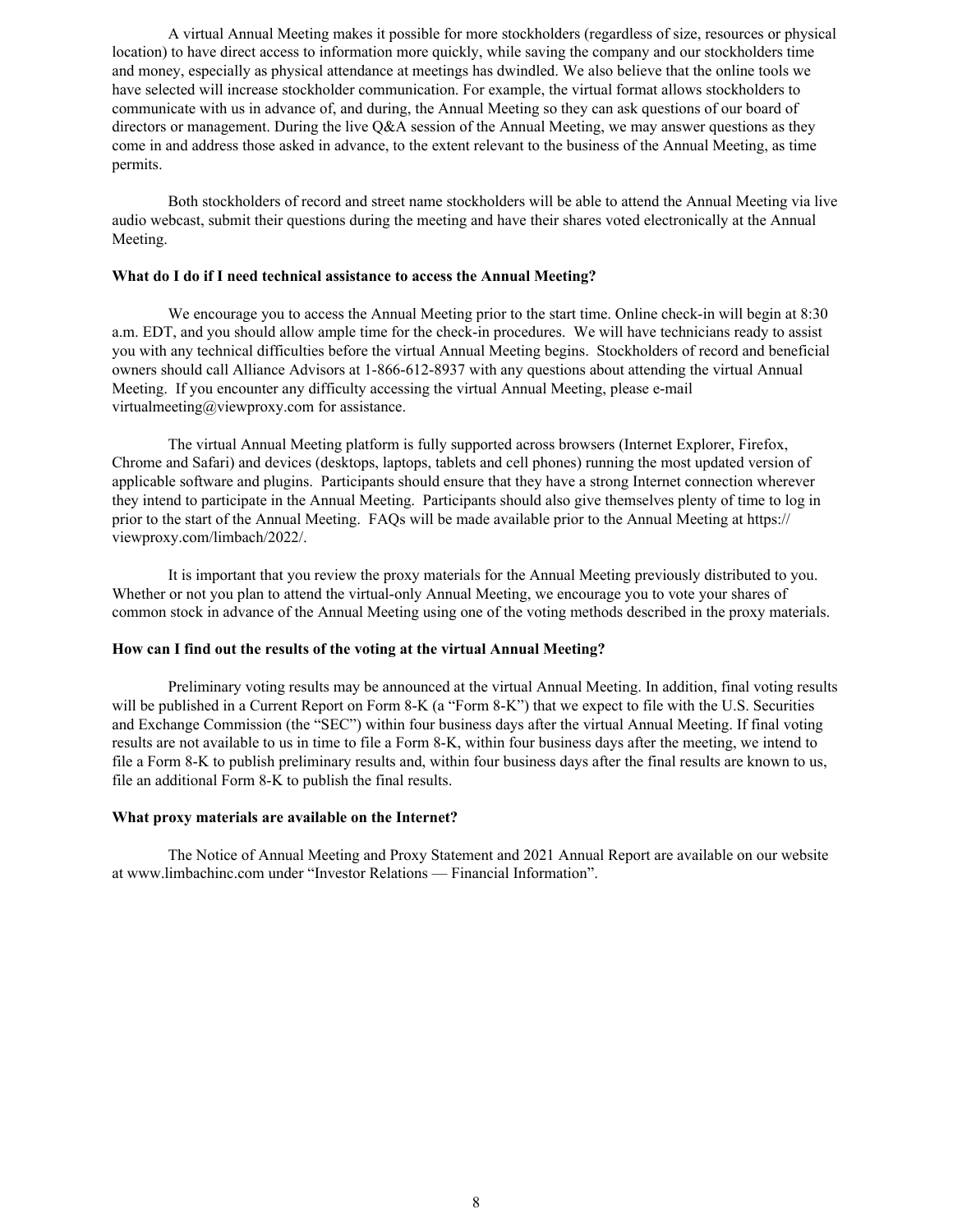### **PROPOSAL 1**

#### **ELECTION OF DIRECTORS**

<span id="page-11-0"></span>Our Board currently consist of seven directors and is divided into three classes. The term of each directorship is three years, so that one class of directors is elected each year. All directors are elected for three-year terms and until their successors are elected and qualified, or, if sooner, until the director's death, resignation or removal.

At the virtual Annual Meeting, our stockholders will vote to elect two current Class C directors, Gordon G. Pratt and Laurel J. Krzeminski. The Class C directors will have a term expiring at the 2025 Annual Meeting of Stockholders. Information concerning each nominee for director is set forth below under "Directors and Executive Officers."

Directors are elected by a plurality of the votes cast. The two nominees for director receiving the most votes cast "FOR" such director (from the holders of shares present virtually or represented by proxy and entitled to vote on the election of directors) will be elected. Shares represented by executed proxies will be voted, if authority to do so is not withheld, for the election of the two nominees named below. Broker non-votes, if applicable, will have no effect on the outcome of this proposal. If any nominee becomes unavailable for election as a result of an unexpected occurrence, your shares will be voted for the election of a substitute nominee proposed by us. Each person nominated for election has agreed to serve if elected. Our management has no reason to believe that any nominee will be unable to serve.

### **OUR BOARD UNANIMOUSLY RECOMMENDS A VOTE "FOR" THE ELECTION OF EACH OF GORDON G. PRATT AND LAUREL J. KRZEMINSKI AS CLASS C MEMBERS OF OUR BOARD.**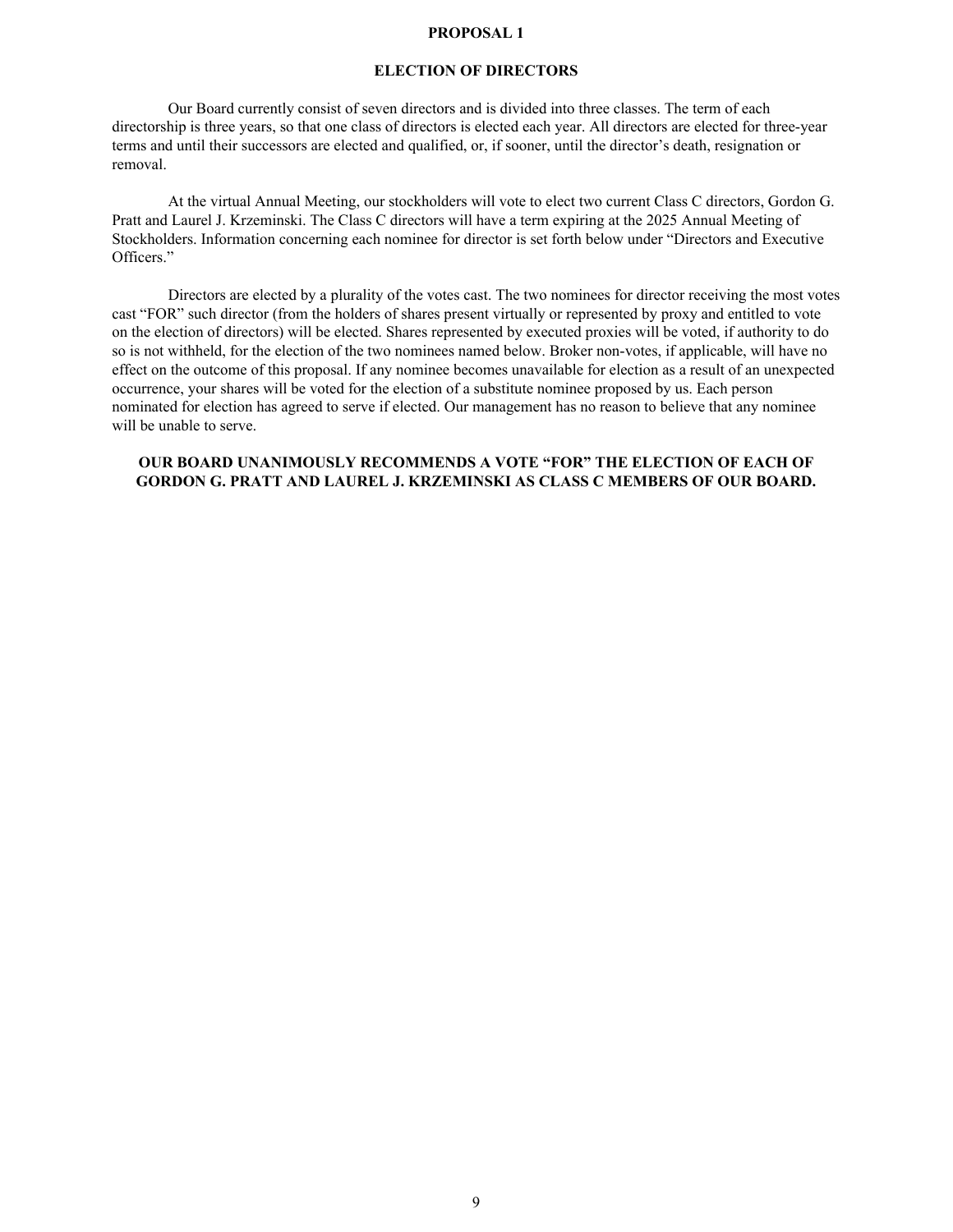#### **DIRECTORS AND EXECUTIVE OFFICERS**

#### <span id="page-12-0"></span>**Directors**

### **CLASS C DIRECTOR NOMINEES For Terms Expiring at the 2025 Annual Meeting of Stockholders**

#### **Gordon G. Pratt, 60, Director since April 2014**

Gordon G. Pratt has served as the chairman of the Board since July 2016 and served as a director and held the roles of president, chief executive officer and vice chairman of the board of directors of 1347 Capital from 2014 until the completion of the Business Combination in July 2016. From March 2014 to June 2016, Mr. Pratt served as Chairman of the Board of 1347 Capital LLC, a private investment advisory firm. Since March 2004, Mr. Pratt has been Managing Member of Fund Management Group LLC, a private holding company organized in Connecticut and headquartered in Florida. From June 2004 to April 2006, he served as the Senior Vice President, Finance of the Willis Group in New York and London. Prior to the Willis Group, he was an equity holder and Managing Director of Hales Capital Advisors LLC (1999 to 2004) and the co-founder and Managing Partner of Distribution Partners Investment Capital L.P., a private equity fund focused on the insurance industry (1999 to 2010). Mr. Pratt was appointed to the board of directors of Atlas Financial Holdings, Inc. (Nasdaq: AFH), or Atlas, in December 2010, and from January 2011 to July 2020, served as chairman of the board of directors of Atlas (and on the audit and compensation committees). Mr. Pratt previously served as Chairman of the board of directors of 1347 Property Insurance Holdings, Inc. (Nasdaq: PIH), or 1347 PIH, until his retirement (from November 2013 to March 2017). Mr. Pratt was a member of 1347 PIH's audit committee (from December 2013 to August 2015) and was a member of 1347 PIH's compensation committee (from June 2014 to March 2017). He previously served as Vice Chairman of the board of United Insurance Holdings Corp. (Nasdaq: UIHC) (from September 2008 to March 2012) and as Vice Chairman of the board of privately-held Avalon Risk Management Insurance Agency LLC (from October 2009 to October 2012). Mr. Pratt also served as a member of the board of directors of United Property & Casualty Insurance Company (from September 2008 to March 2012) and as Chairman of the boards of directors for FMG Acquisition Corp. (OTC: FMGQ) (from May 2007 to September 2008) and of privately-held Risk Enterprise Management Limited (from November 2007 to May 2012). Before joining Hales, Mr. Pratt was a Senior Vice President and a member of the management committee of Conning & Company (1992 to 1999), where he helped to raise and invest capital for three Conning Private Equity funds. He began his career at The Chase Manhattan Bank, N.A. in New York. Mr. Pratt obtained a bachelor's degree from Cornell University, a Master of Management degree from Northwestern University and a Juris Doctor degree from the University of Miami Law School.

We believe that Mr. Pratt's qualifications to serve on our Board include his more than 25 years' experience in insurance company financial statement analysis and assessment; and his experience serving as chairman or vice chairman on the boards of directors of other publicly-traded and privately held insurance enterprises.

#### **Laurel J. Krzeminski, 67, Director since June 2018**

Laurel Krzeminski has served as a director of the Company since June 2018. Ms. Krzeminski served as the Chief Financial Officer of Granite Construction Incorporated (NYSE: GVA) ("Granite") from November 2010 until her retirement in July 2018. Ms. Krzeminski had also served as Granite's executive vice president since December 2015, senior vice president from January 2013 to December 2015, vice president from July 2008 to December 2012, interim chief financial officer from June 2010 to October 2010 and corporate controller from July 2008 to May 2010. From 1993 to 2007, Ms. Krzeminski held various corporate and operational finance positions with The Gillette Company (acquired by The Procter & Gamble Company in 2005), including finance director for the Duracell and Braun North American business units, director of Gillette's Sarbanes-Oxley Section 404 Compliance program and Gillette's director of corporate financial reporting. Ms. Krzeminski's experience also includes several years in public accounting with an international accounting firm. Ms. Krzeminski is currently a member of the board of directors of Terracon and Arrow Electronics, Inc. She received a B.S. in Business Administration-Accounting from San Diego State University.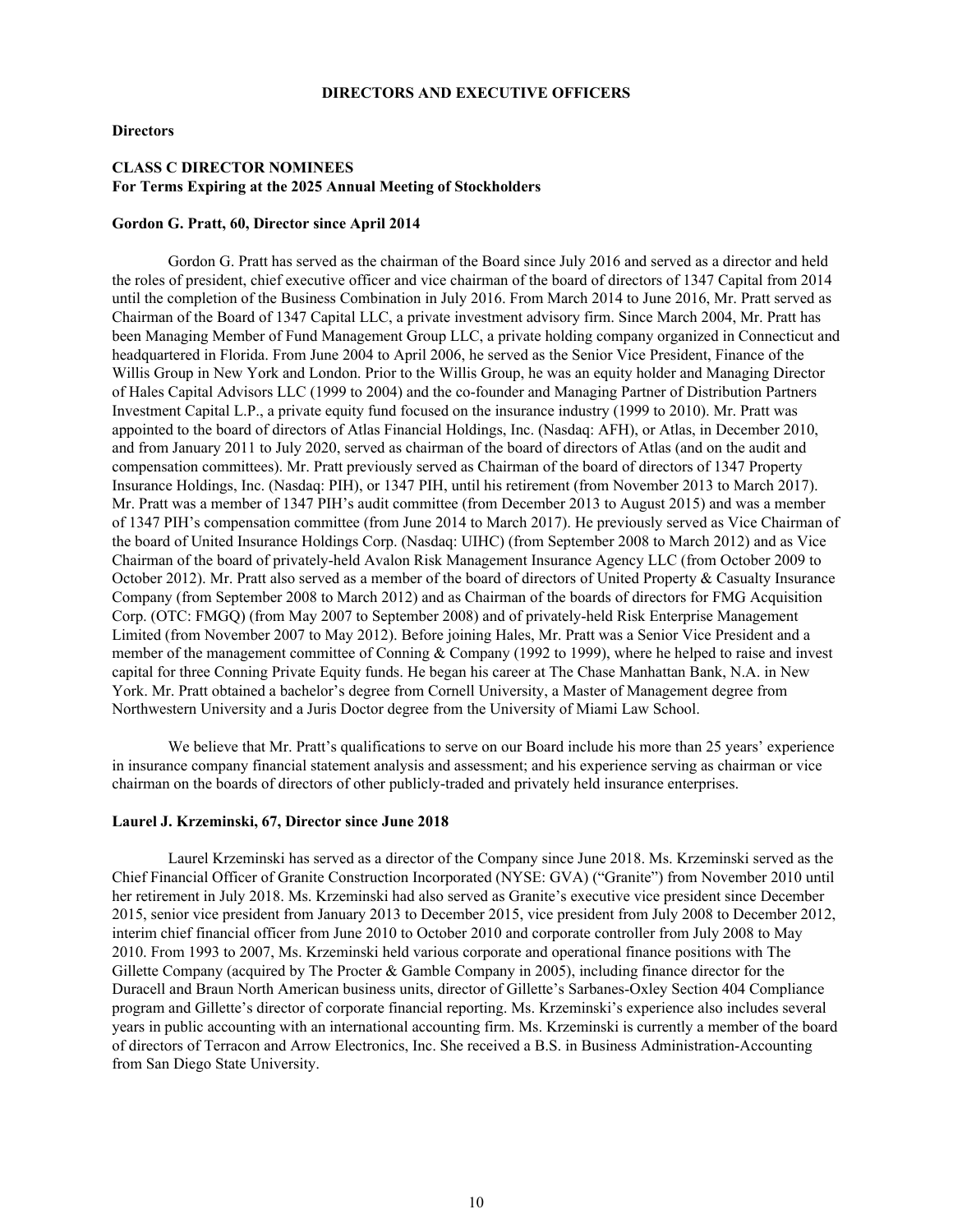We believe that Ms. Krzeminski's qualifications to serve on our Board include her extensive experience as an executive with a large U.S. construction firm, her accounting and finance expertise and her knowledge and understanding of the construction industry.

### **CLASS A DIRECTORS REMAINING IN OFFICE Terms Expiring at the 2023 Annual Meeting**

### **Charles A. Bacon, III, 61, Director since 2016**

Charles A. Bacon, III has served as the President, Chief Executive Officer and a Director of the Company since July 2016. He joined Limbach Holdings LLC in early 2004 as President and Chairman of the Board of Managers and Chief Executive Officer, and was also an owner of the company. In that role, he was responsible for the overall performance and strategic direction of the business. Prior to joining Limbach, Mr. Bacon was the President and CEO of the North and South American operations of Bovis Lend Lease. Starting as a superintendent in 1982, he worked his way through various management and leadership positions within the organization and was named President in 1996 and CEO in 1999. Mr. Bacon is also a founding member of the IIF CEO Forum, a group of construction executives that are dedicated to a goal of eliminating injuries within Limbach's industry. He also supports the ACE Mentorship Program and serves on the Executive Committee of the ACE National Board as Vice Chairman, an opportunity to influence high school children to consider careers in the construction industry. He was on the Executive Committee and Former Chairman of the Construction Industry Round Table ("CIRT"). Mr. Bacon also served on the board of Industrial and Infrastructure Contractors USA, a general construction company headquartered in Pittsburgh, Pennsylvania. That business was sold in 2019, at which time Mr. Bacon was no longer associated with the Company. Mr. Bacon has been a member of the Young Presidents Organization since 1997. Mr. Bacon received his bachelor's degree from Utica College of Syracuse University and has attended Advanced Management Programs at Templeton School of Business, Oxford University and the Wharton School of Business at the University of Pennsylvania.

We believe that Mr. Bacon's qualifications to serve on our Board include: his unique perspective and understanding for Limbach's business, culture and history, having led Limbach through many economic cycles and operational initiatives; his critical insights into Limbach's operations, strategy and competition; his strong entrepreneurial skills, as well as marketing, strategic and operational expertise and his in-depth knowledge of and key relationships in the construction industry.

#### **Joshua S. Horowitz, 44, Director since March 2020**

Mr. Horowitz is a professional investor with over 20 years of investing experience. Since January 2012, he has served as a portfolio manager and Managing Director at various Palm entities, first with Palm Ventures LLC and currently with Palm Management (US) LLC where he manages the Palm Global Small Cap Master Fund. He was formerly Director of Research at Berggruen Holdings, a multi-billion dollar family office and a research analyst at Crossway Partners LP, a value strategy investment partnership. Mr. Horowitz served as a Director of The Lincoln General Insurance Company from October 2001 to November 2014, 1347 Capital Corp (Nasdaq: TFSC) from July 2014 to July 2016, and 1347 Property Insurance Holdings, Inc (Nasdaq: PIH) from April 2015 to April 2018. He was the Interim Chairman of the Board of Directors at Birner Dental Management Services, Inc. (OTC: BDMS) from June 2018 until the Company's sale to Mid Atlantic Dental Partners in January 2019. Birner was the only publicly traded dental service organization (DSO) in the country with 67 offices and over 500 employees. He is also a Director of Minim, Inc. (Nasdaq: MINM) since May 2020. Mr. Horowitz holds a B.S. in Management magna cum laude from Binghamton University and also studied at the Bath School of Management in the United Kingdom.

We believe Mr. Horowitz's qualifications to serve on our Board include his executive management experience with Palm Ventures LLC, his experience with the analysis and management of investments in companies in the insurance sector, and his service on the board of both a private and a public insurance company.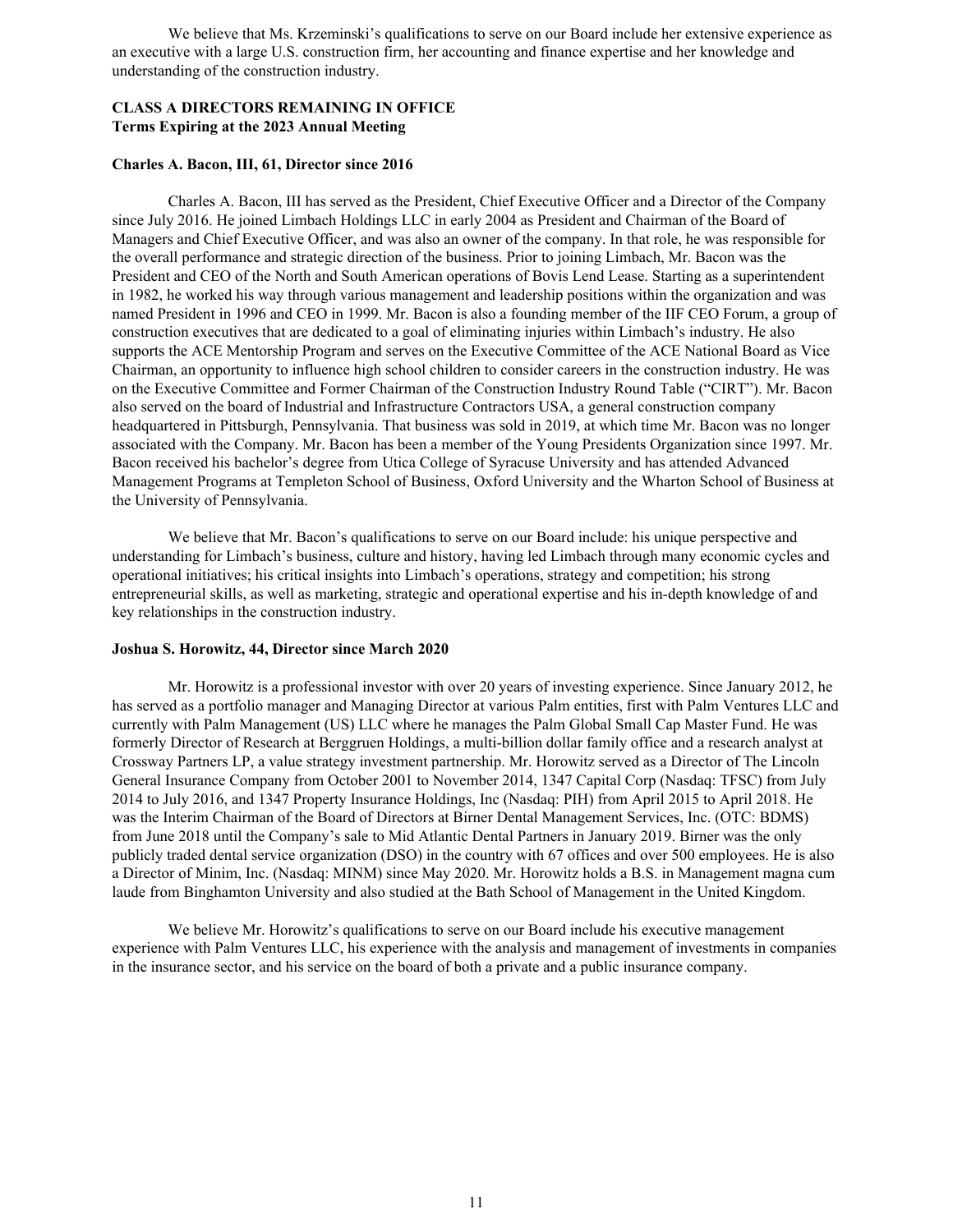### **Linda G. Alvarado, 70, Director since August 2021**

Ms. Alvarado brings a wealth of experience in the construction industry, most notably as a founder, President and Chief Executive Officer of Alvarado Construction, Inc., a commercial general contractor, development, design/build, and construction management company in the United States and internationally. Ms. Alvarado is also an owner of the Colorado Rockies Major League Baseball Club, as well as the President of Palo Alto, Inc., and the Alvarado Restaurant Entities which owns and operates YUM! Brands restaurants in multiple states. Previously, Ms. Alvarado served as a director of several public companies in diverse industries, including 3M, Cypress AMAX Minerals, Lennox International, Pitney Bowes, Pepsi Bottling Group, Qwest Communications International, and the United Banks of Colorado.

In addition to her career experience, Ms. Alvarado was named by Hispanic Business Magazine and Latino Leaders Magazine as One of the Most Influential Hispanics in America and voted by viewers as "The Most Inspiring Latino in America" for the American Latino Television Awards. She was also featured in the 2016 and 2017 Georgia Pacific Company BRAWNY Media Campaign Celebrating Woman's History Month. Along with U.S. Attorney General Janet Reno and Maya Angelou, Linda was presented the Sara Lee Corporation Frontrunner award for exemplary achievements and leadership. Linda was a founding member and past Chairman of the Denver Hispanic Chamber of Commerce and a Presidential Appointee as a Commissioner of the White House Initiative for Hispanic Excellence in Education. She is actively involved in supporting many charitable organizations and is also one of the founding trustees of the Colorado Latino Community Foundation, the Rose Community Foundation, and the Taco Bell Foundation.

We believe Ms. Alvarado brings to the Board of Directors her significant management and operational experience as a principal of several diverse business enterprises, as well as an understanding of finance, strategic growth planning, capital allocation, marketing, workforce and human resources issues. Ms. Alvarado's experience as a member of other public company boards of directors contributes to her understanding of corporate governance, regulatory compliance, financial matters, and public company issues in the building and construction sector.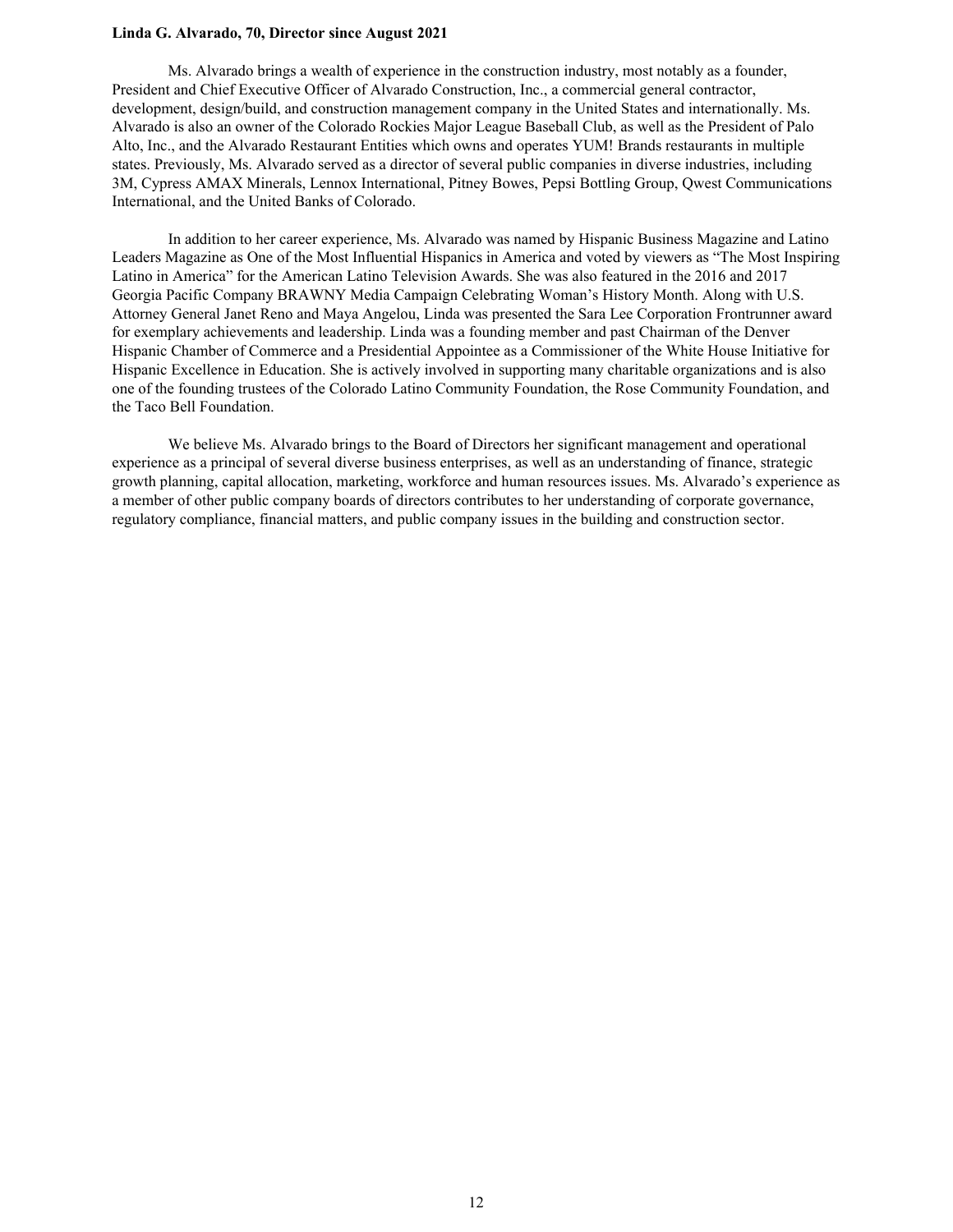### **CLASS B DIRECTORS REMAINING IN OFFICE Terms Expiring at the 2023 Annual Meeting**

### **Norbert W. Young, 74, Director since July 2016**

Norbert W. Young is Managing Director of Duck Cove Associates, LLC ("DCA"), a Maine-based consulting services company. DCA is founded to provide growth oriented clients in the construction industry with services of strategic planning, business development, and business transformation leveraging Mr. Young's 45 years of construction industry experience and understanding of the U.S. and global design and construction industry. From 2013 to October 2019, Mr. Young served as Partner of Lehrer Cumming, a New York City based owner advisory firm offering program and project management, development management and strategic guidance to owners, developers and institutions in and around New York City. Mr. Young actively worked on over \$10 billion worth of construction on behalf of clients in residential, commercial, retail, cultural, educational, hospitality, aviation and infrastructure. From 2009 to 2013, Mr. Young provided consulting services as managing director of DCA, were he advised clients in such areas as information technology, supply chain management and leadership development. Mr. Young was President of McGraw Hill Construction from 1999 to 2009. Under Mr. Young's direction, McGraw-Hill Construction served as the leading provider of print and electronic products and information services to the \$5.2 trillion global industrial, commercial and residential construction industry. Prior to joining McGraw Hill Construction, he spent eight years with the Bovis Construction Group, a global leader in the management of high profile construction projects. Mr. Young is a registered architect, with professional affiliations in The American Institute of Architects. He is also a member of the Construction Users Roundtable, a national organization of over 50 major owners focused on providing the "voice of the owner" to the design and construction industry. Mr. Young is also very active in education-related initiatives having served as Vice Chairman of the national ACE Mentor program, a high school level program designed to identify and attract new talent to the design and construction industry. Mr. Young holds a Bachelor of Arts degree from Bowdoin College and a Master of Architecture from the University of Pennsylvania.

We believe that Mr. Young's qualifications to serve on our Board include his extensive experience and expertise in the construction industry and his critical industry insights.

#### **Michael F. McNally, 67, Director since September 2017**

Michael F. McNally has served as a director of the Company since September 2017. Mr. McNally retired in December 2014 as President and Chief Executive officer of Skanska USA Inc., a \$7 billion subsidiary of one of the world's largest construction companies, a position he had held since 2008. During that time, he also served as one of nine members of Skanska AB's senior executive team. Prior to his tenure at Skanska, Mr. McNally held various management positions over a 38-year career with Fluor, Marshall Contractors, Mobil Oil and J. Ray McDermott. Mr. McNally serves as a director of Granite Construction Incorporated (NYSE: GVA) since 2016 and has been its chairman since 2021. Mr. McNally is also currently a member of the boards of directors of the University of Rhode Island Board of Trustees and serves as Vice Chair and the Rhode Island Commerce Corporation. He served on the board of Terracon Engineers 2016 to 2022 and was chair of the US Green Building Council from 2016 to 2019. Mr. McNally holds a Bachelor of Science degree in Civil Engineering from the University of Notre Dame and a Master of Business Administration degree from the University of Rhode Island and is a National Association of Corporate Directors Board Leadership Fellow.

We believe that Mr. McNally's qualifications to serve on our Board include his extensive experience as an executive with a major multi-national construction firm and his knowledge and understanding of the construction industry.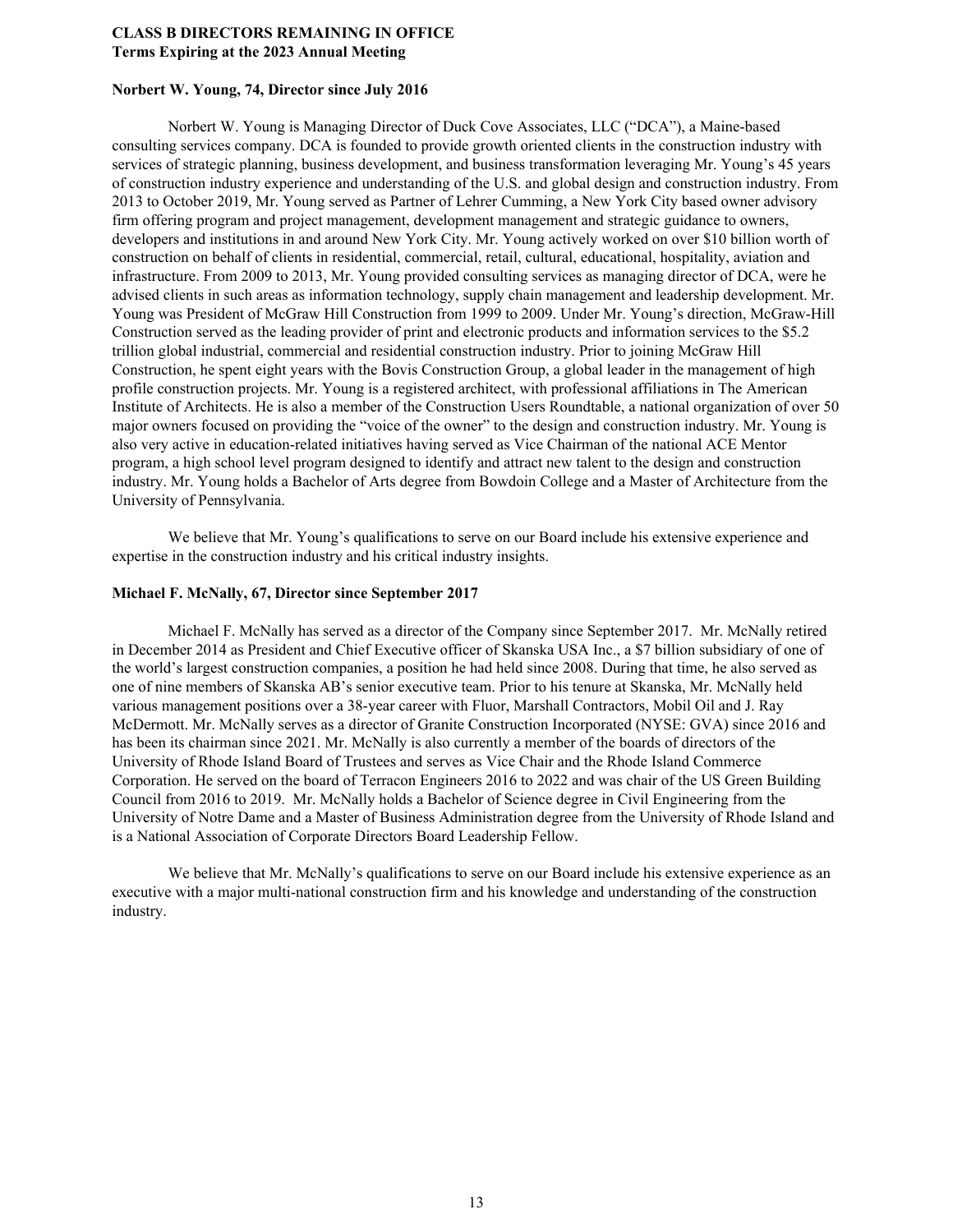#### **Executive Officers**

Our current executive officers are as follows:

| <b>Name</b>           | Age | Title                                                |
|-----------------------|-----|------------------------------------------------------|
| Charles A. Bacon, III | 61  | President, Chief Executive Officer and Director      |
| Jayme L. Brooks       | 51. | Executive Vice President and Chief Financial Officer |
| Michael M. McCann     | 40  | Executive Vice President and Chief Operating Officer |

Mr. Bacon's biographical information is set forth above. The following is biographical information for our other executive officers.

### **Jayme L. Brooks**

Jayme L. Brooks has served as the Executive Vice President and Chief Financial Officer of the Company, since October 2019. Ms. Brooks served as Executive Vice President and Chief Financial Officer of Capstone Turbine Corporation, a publicly traded manufacturer of microturbine energy systems, from April 2019 until September 2019, and as its Chief Financial Officer and Chief Accounting Officer from April 2015 to April 2019. Previously, Ms. Books also served as Vice President of Financial Planning and Analysis, Interim Chief Accounting Officer and Director of Financial Reporting of Capstone Turbine Corporation. Previously, she served as Vice President and Controller of Computer Patent Annuities North America LLC, a company providing solutions for intellectual property management, including renewal services, software tools and portfolio management. Ms. Brooks holds a Bachelor of Arts degree in Business Economics from the University of California at Santa Barbara and a Master of Business Administration degree from the Fuqua School of Business at Duke University. Ms. Brooks is a Certified Public Accountant (active) licensed in California.

#### **Michael M. McCann**

Michael M. McCann has been the Company's Executive Vice President and Chief Operating Officer since November 2019, after having been appointed Co-Chief Operating Officer, effective January 2019. Mr. McCann joined the Company in 2010 as Vice President and Branch Manager of Harper's Tampa Branch. After growing the Tampa business for almost three years, Mr. McCann became President of Harper. His duties include all aspects of the Company's construction operations, with primary responsibilities including oversight of risk management, sharing of best practices, and development of operational talent. Mr. McCann has a Bachelor of Science in Mechanical Engineering from Worcester Polytechnic Institute and a Master of Business Administration degree from Drexel University. Mr. McCann has over ten years of industry experience and is a Certified Mechanical Contractor in the State of Florida.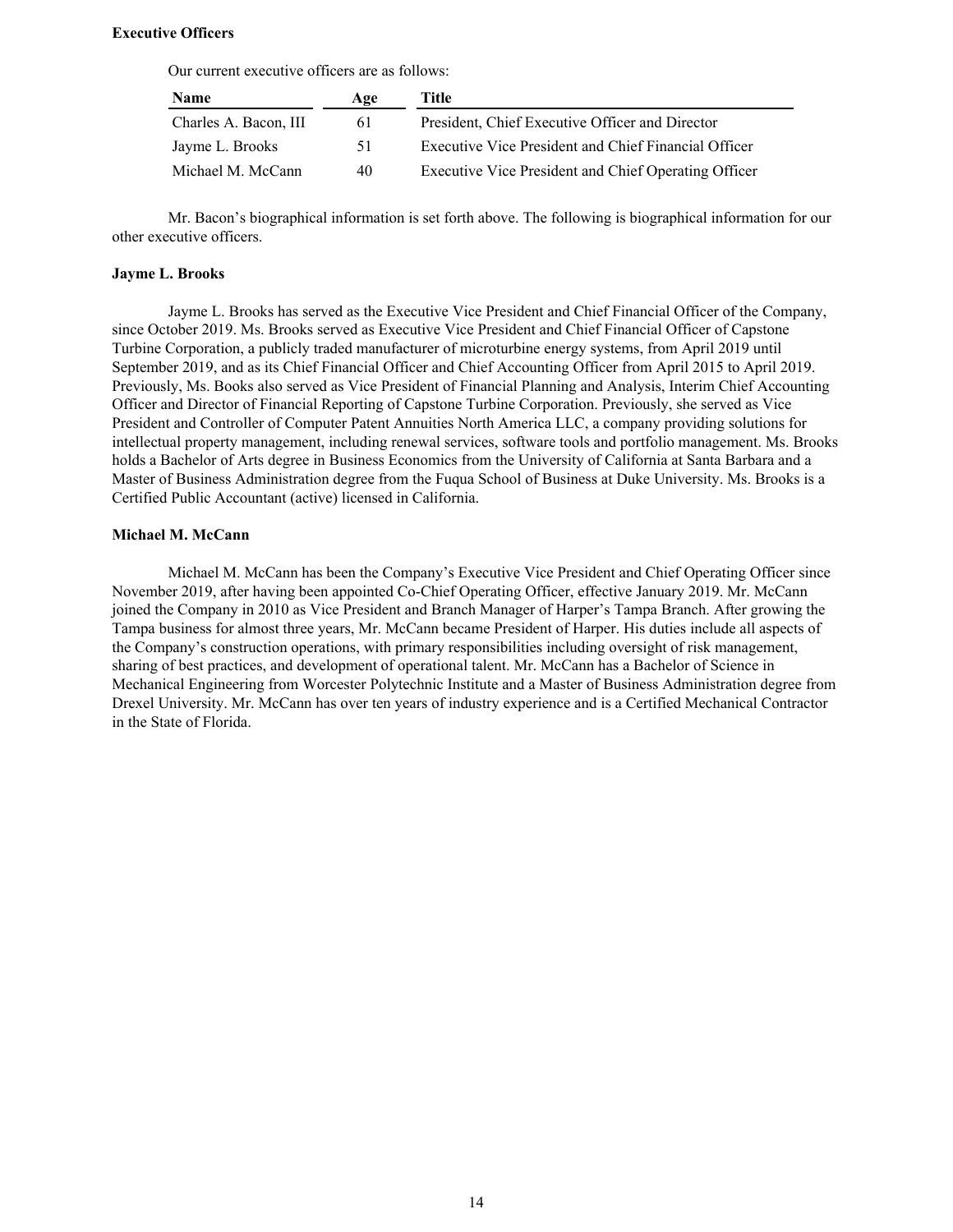### **BOARD OF DIRECTORS AND CORPORATE GOVERNANCE**

#### <span id="page-17-0"></span>**Director Independence**

Pursuant to Nasdaq listing standards, a majority of the members of our Board must qualify as "independent," as affirmatively determined by our Board. Consistent with this requirement, based on the review and recommendation of our Nominating and Corporate Governance Committee, our Board reviewed the relevant identified transactions or relationships between each of our directors, or any of their family members, and us, our senior management and our independent registered public accounting firm, and has affirmatively determined that each of Messrs. McNally, Pratt, Young and Horowitz and Mmes. Krzeminski and Alvarado meets the standards of independence under the applicable Nasdaq listing standards. In making this determination, our Board found all of our directors (other than Mr. Bacon, our President and Chief Executive Officer) to be free of any relationship that would impair his or her individual exercise of independent judgment with regard to us. Our Board has also determined that each member of its Audit Committee, Compensation Committee, Nominating and Corporate Governance Committee and Executive Committee and Finance and Capital Markets Committee is independent under Nasdaq Rule 5605(a)(2).

#### **Board Leadership Structure**

Our Board believes it is important to maintain flexibility as to the Board's leadership structure, but supports maintaining a non-management director in a leadership role at all times, whether as non-executive Chairman or Lead Director. Under our current structure, Mr. Pratt serves as non-executive Chairman and as such we do not have a Lead Director. As Chairman of our Board, Mr. Pratt has the authority, among other things, to call and preside over Board meetings, to set meeting agendas and to determine materials to be distributed to the Board. Accordingly, the Chairman has substantial ability to shape the work of the Board.

We believe that separation of the positions of Chairman and Chief Executive Officer reinforces the independence of the Board in its oversight of our business and affairs and is more conducive to objective evaluation and oversight of management's performance, increasing management accountability and improving the ability of the Board to monitor whether management's actions are in the best interests of us and our stockholders.

#### **Role of the Board in Risk Oversight**

One of the Board's key functions is informed oversight of our risk management process. The Board directly oversees our risk management function as a whole, as well as through various Board standing committees that address risks inherent in their respective areas of oversight. In particular, while our Board is responsible for monitoring and assessing strategic risk exposure, our Audit Committee has the responsibility to consider and discuss our major financial risk exposures and the steps our management has taken to monitor and control these exposures, including guidelines and policies to govern the process by which risk assessment and management is undertaken. Our Audit Committee also monitors compliance with legal and regulatory requirements. Our Compensation Committee, together with its independent compensation consultant, Compensation Advisory Partners ("CAP"), assesses and monitors whether any of our compensation policies and programs has the potential to encourage excessive risk-taking. It is the responsibility of the committee chairs to report findings regarding material risk exposures to the Board. The Chairman has the responsibility of coordinating between the Board and management with regard to the determination and implementation of responses to any problematic risk management issues.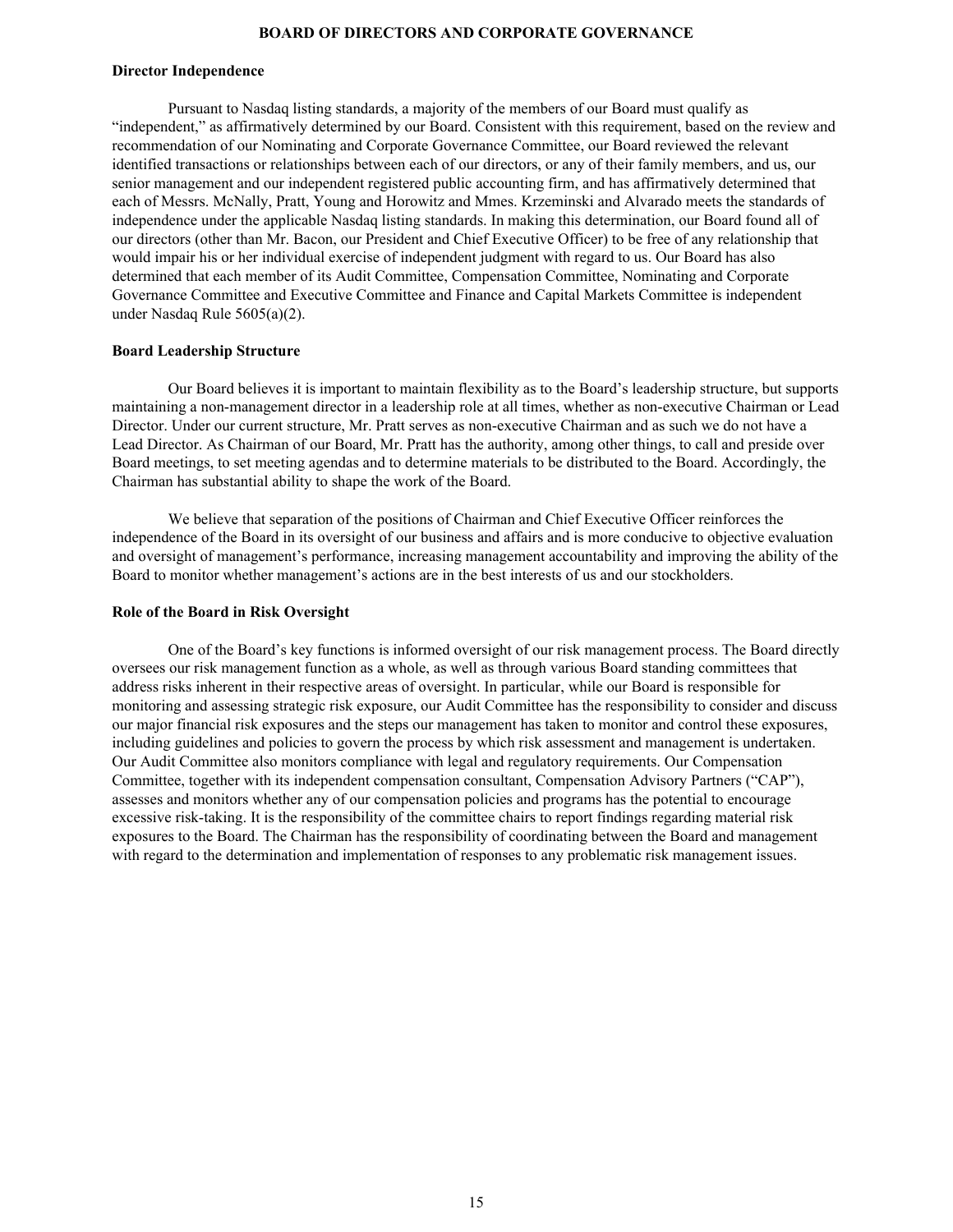#### <span id="page-18-0"></span>**Meetings of the Board of Directors**

Our business, property and affairs are managed under the supervision of our Board. Members of our Board are kept informed of our business through discussions with our President and Chief Executive Officer and other officers and employees, by reviewing materials provided to them during visits to our offices and by participating in meetings of the Board and its committees.

The full Board held 4 meetings in 2021. The standing committees of the Board are the Audit Committee, the Compensation Committee, the Nominating and Corporate Governance Committee, the Executive Committee and the Finance and Capital Markets Committee. The charter for each of our standing Board committees is posted on our website at *www.limbachinc.com* under "Investor Relations — Corporate Governance — Governance Documents". Each director attended 75% or more of the aggregate number of meetings of the full Board held in 2021 and the total number of meetings held by all Board committees on which they served. Our Board is also encouraged to attend our annual meetings of stockholders. Seven of our directors attended our 2021 Annual Meeting. The Board also has regularly scheduled executive sessions, including as part of the Executive Committee meetings, at which only independent directors are present.

| <b>Name</b>                                    | Audit<br><b>Committee</b> | Compensation<br><b>Committee</b> | Nominating<br>and<br>Corporate<br>Governance<br><b>Committee</b> | <b>Executive</b><br><b>Committee</b> | <b>Finance and</b><br>Capital<br><b>Markets</b><br><b>Committee</b> |
|------------------------------------------------|---------------------------|----------------------------------|------------------------------------------------------------------|--------------------------------------|---------------------------------------------------------------------|
| Charles A. Bacon, III                          |                           |                                  |                                                                  |                                      | X                                                                   |
| Gordon G. Pratt, Board Chair                   |                           | X                                | X                                                                |                                      |                                                                     |
| Michael F. McNally                             | X                         | X                                | $X^*$                                                            | X                                    |                                                                     |
| Norbert W. Young                               |                           | $X^*$                            |                                                                  | $X^*$                                |                                                                     |
| Larry G. Swets, $Jr^{(1)}$                     | X                         |                                  | X                                                                | X                                    | X                                                                   |
| Laurel J. Krzeminski                           | $X^*$                     |                                  |                                                                  | X                                    | X                                                                   |
| Joshua S. Horowitz <sup><math>(2)</math></sup> | X                         | X                                |                                                                  |                                      | X*                                                                  |
| Linda G. Alvarado $^{(3)}$                     |                           |                                  | X                                                                |                                      | X                                                                   |

The following table provides membership information for 2021 for each of our Board committees:

\* Committee Chair

 $\mathcal{L}_\text{max}$  , where  $\mathcal{L}_\text{max}$  , we have the set of  $\mathcal{L}_\text{max}$ 

(1) Larry G. Swets resigned from the Board effective August 26, 2021.

(2) Joshua S. Horowitz was appointed as Finance Committee Chair effective August 26, 2021, replacing Mr. Swets.

Linda G. Alvarado was appointed to the Board effective August 26, 2021 and joined the Nominating and Corporate Governance Committee and Finance and Capital Markets Committee.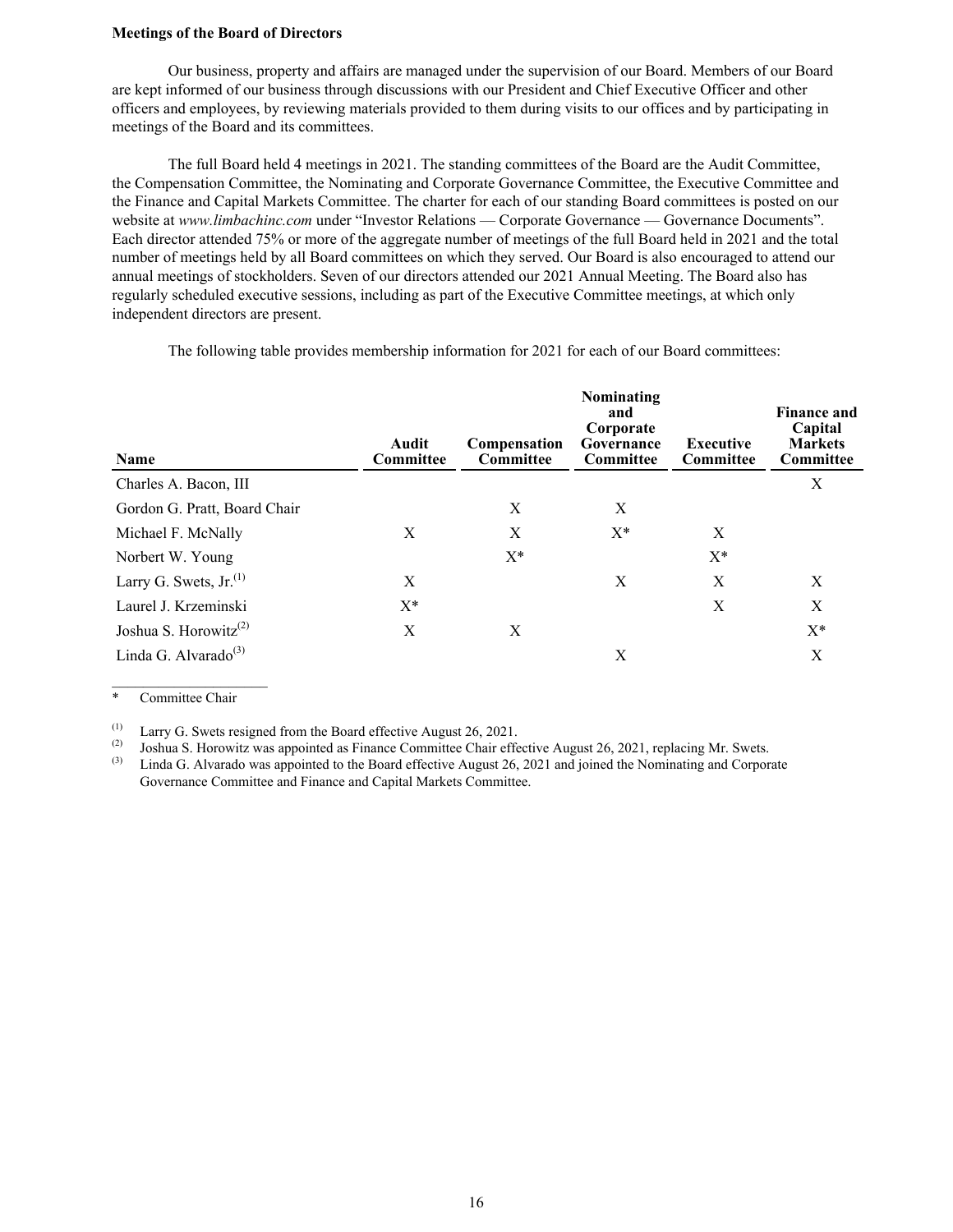<span id="page-19-0"></span>Below is a description of each committee of our Board.

### **Audit Committee**

Each member of the Audit Committee is financially literate and our Board has determined that Laurel J. Krzeminski qualifies as an "audit committee financial expert" as defined in applicable SEC rules because she meets the requirement for past employment experience in finance or accounting, requisite professional certification in accounting or comparable experience. The responsibilities of our Audit Committee include, among other things:

- reviewing and discussing with management and the independent auditor the annual audited financial statements;
- reviewing analyses prepared by management or the independent auditor concerning significant financial reporting issues and judgments made in connection with the preparation of our financial statements;
- discussing with management major risk assessment and risk management policies;
- monitoring the independence of the independent auditor;
- assuring the regular rotation of the lead audit partner having primary responsibility for the audit and the audit partner responsible for reviewing the audit required by law;
- reviewing and approving all related party transactions;
- pre-approving all audit services and permitted non-audit services to be performed by our independent auditor, including the fees and terms of the services to be performed;
- appointing or replacing (subject to stockholder ratification, if deemed advisable by the Board) the independent auditor; and
- establishing procedures for the receipt, retention and treatment of complaints received by us regarding accounting, internal accounting controls or auditing matters.

### **Compensation Committee**

The Compensation Committee is responsible for overseeing matters relating to compensation of our Chief Executive Officer and other executive officers and employees, including the administration of incentive-based and equity-based compensation plans. The functions of our Compensation Committee include, among other things:

- reviewing and advising the Board regarding our compensation philosophies and policies;
- establishing criteria for the Board's annual performance evaluation of the Chief Executive Officer and reviewing and making recommendations to the Board regarding all compensation of our Chief Executive Officer;
- approving grants of options and other equity awards to our Chief Executive Officer and all other executive officers, directors and all other eligible individuals;
- making recommendations to the Board regarding director compensation; and
- monitoring and assessing risks associated with our compensation policies.

### **Nominating and Corporate Governance Committee**

The Nominating and Corporate Governance Committee is responsible for overseeing the selection of persons to be nominated to serve on our Board and to assist the Board in developing and ensuring compliance with the Company's foundational and corporate governance documents. The functions of our Nominating and Corporate Governance Committee include, among other things:

- identifying and recommending to the Board individuals qualified to serve as directors of the Company;
- advising the Board with respect to the Board composition, procedures and committees, including establishing criteria for annual performance evaluations of the Board committees by the Board;
- advising the Board with respect to proposed changes to the Company's certificate of incorporation, bylaws and corporate governance policies;
- reviewing annually the Company's Code of Ethics;
- advising the Board with respect to communications with the Company's stockholders; and
- evaluating any requests for waivers from the Company's Code of Ethics and considering questions of conflicts of interest of Board members and the Company's senior executives.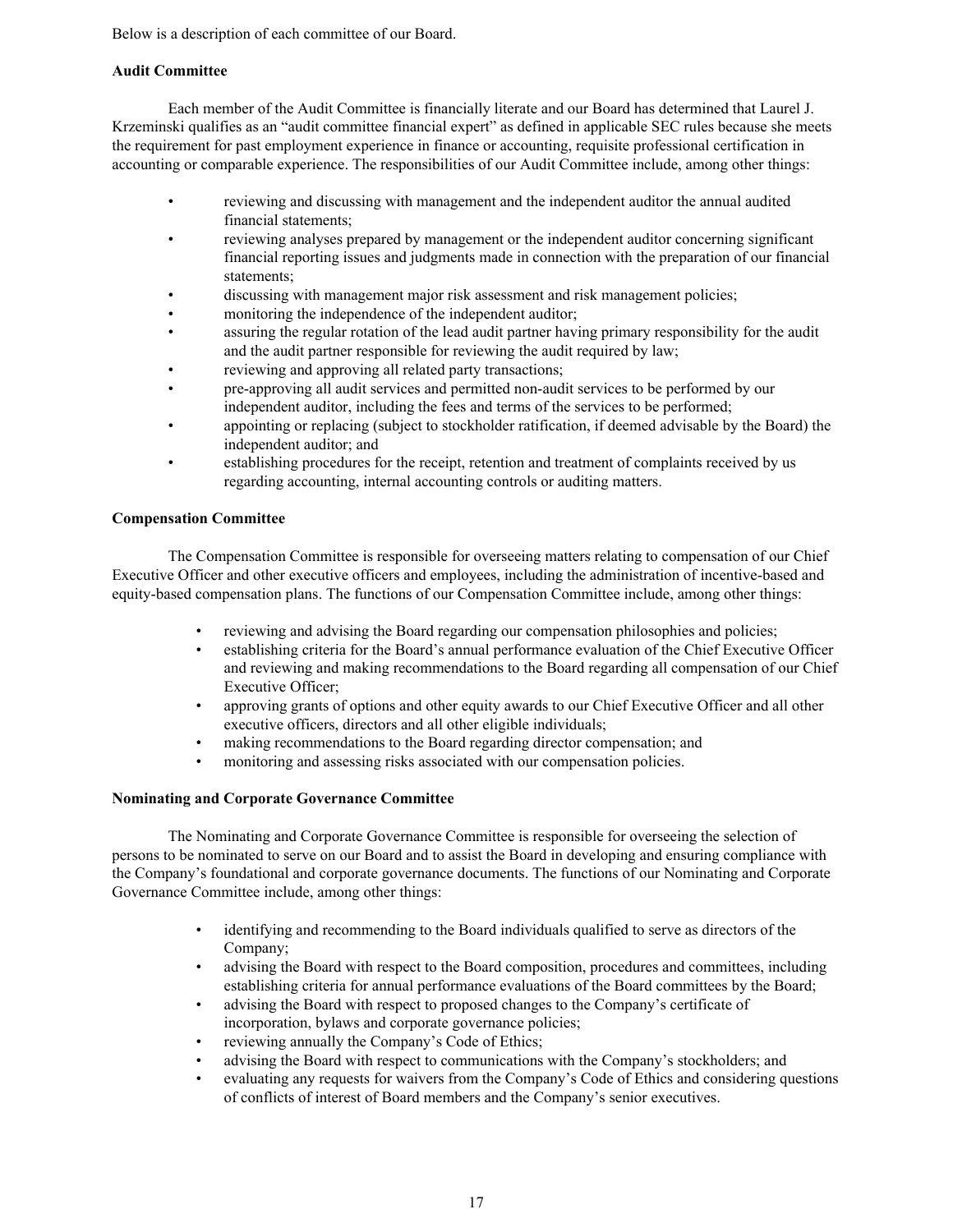### <span id="page-20-0"></span>**Executive Committee**

The Executive Committee is responsible for providing an efficient means of considering matters that arise between regularly scheduled Board meetings and are such that they (i) require prompt attention or (ii) are deemed appropriate by the members of the Executive Committee for consideration on behalf of the Board, including the preliminary screening, discussion and in-depth deliberation of matters that are or may be brought before the full Board for approval. The members of the Executive Committee are each of the chairpersons of the other standing committees. The Executive Committee may exercise all of the powers and authority of the Board in the oversight of management of the business and affairs of the Company, except for:

- amending the Company's Certificate of Incorporation and Bylaws;
- filling vacancies on the Board;
- amending the charter of any committee of the Board:
- adopting an agreement or plan of merger or consolidation;
- recommending to the stockholders of the Company the sale, lease or exchange of all, or substantially all, of the assets of the Company;
- recommending to the stockholders of the Company a dissolution of the Company or a revocation of a dissolution;
- declaring a dividend:
- acting on any matters where the Executive Committee is prohibited from acting by law or the Marketplace Rules of the Nasdaq Stock Market LLC or rules of any other exchange on which the Company's securities are then traded; or
- authorizing the issuance of Company stock or other Company securities.

### **Finance and Capital Markets Committee**

The Finance and Capital Markets Committee ("Finance Committee") is responsible for overseeing the capital allocation of the Company including corporate investment and financing transactions. The functions of our Finance Committee include, among other things:

- reviewing and approving on behalf of the Board certain non-binding letters of intent or indications of interest for proposed merger, acquisitions or similar acquisition transactions;
- reviewing and recommending for approval by the Board proposed mergers, acquisitions and business divestitures;
- reviewing and recommending for approval by the Board proposed capital market transactions and other financing arrangements;
- reviewing and recommending for approval by the Board the capital plan of the Company, including any plans for repurchasing shares of the Company's common stock, stock issuance, activity with regards to existing warrants, dividends or proposed dividends;
- reviewing banking relationships, lines of credit, loan arrangements and borrowing facilities in a Board oversight capacity;
- reviewing surety bond relationships and matters related to the Company's bonding requirements;
- reviewing and recommending for approval by the Board of proposed capital expenditures, lease commitments and asset disposals not previously approved by the Board as part of the annual plan;
- reviewing, and when necessary recommend changes to, the capital structure of the Company, including the amount, maturity and composition of total debt; reviewing the terms and interest rates of individual issuances of long-term debt; and approve, subject to Board delegations, borrowing resolutions authorizing management to issue long-term debt in accordance with the capital structure directives of the Board;
- reviewing and overseeing matters related to the Company's cash plan;
- reviewing the Company's capital allocation and return on invested capital; and
- taking any action that is necessary or required under any investment policy that the Company has in place.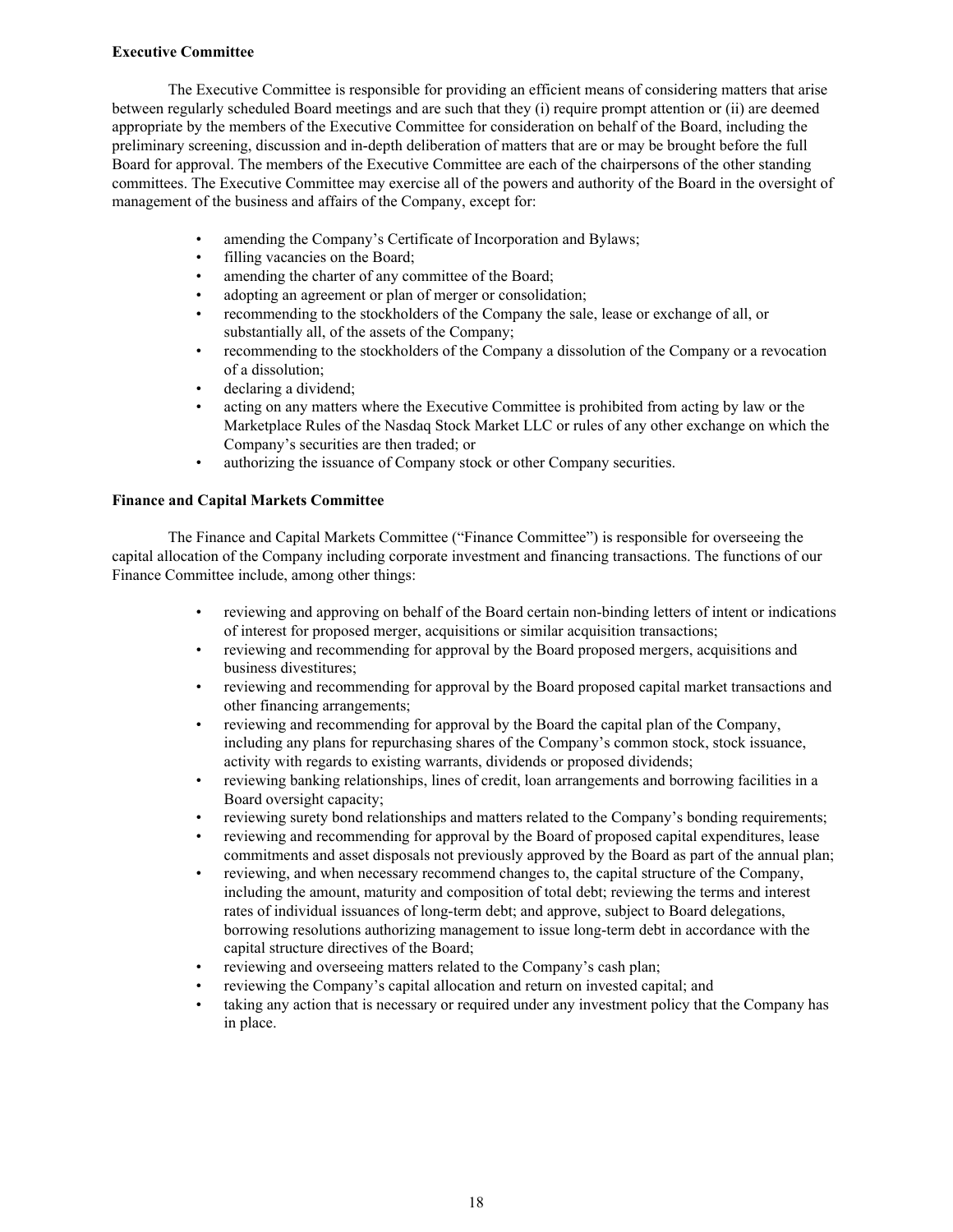### <span id="page-21-0"></span>**Director Nominations**

The Board has delegated to the Nominating and Corporate Governance Committee the responsibility of identifying, screening and recommending candidates to the Board. Potential candidates are interviewed by the Chairman and Chief Executive Officer and the Chair of the Nominating and Corporate Governance Committee prior to their nomination, and may be interviewed by other directors and members of senior management. The Nominating and Corporate Governance Committee then meets to consider and approve the final candidates, and either makes its recommendation to the Board to fill a vacancy, add an additional member, or recommend a slate of candidates to the Board for nomination for election to the Board. The selection process for candidates is intended to be flexible, and the Nominating and Corporate Governance Committee, in the exercise of its discretion, may deviate from the selection process when particular circumstances warrant a different approach.

The Nominating and Corporate Governance Committee will consider candidates proposed by stockholders to be potential director nominees. Stockholders wishing to nominate a candidate for consideration by the Nominating and Corporate Governance Committee as a director nominee should provide the name of any recommended candidate, together with a brief biographical sketch, a document indicating the candidate's willingness to serve, if elected, and evidence of the nominating stockholder's ownership of Company stock to the attention of the General Counsel of the Company at 797 Commonwealth Drive, Warrendale, Pennsylvania 15086, and otherwise follow the Company's nominating process summarized above under "Questions and Answers about these Proxy Materials and Voting — When are stockholder proposals and director nominations due for next year's annual meeting?" and more fully described in the Company's bylaws. The Nominating and Corporate Governance Committee's policy is to evaluate director nominees proposed by stockholders in the same manner that all other director nominees are evaluated. The general criteria the Nominating and Corporate Governance Committee considers important in evaluating director candidates are: (i) senior-level management and decision-making experience; (ii) a reputation for integrity and abiding by exemplary standards of business and professional conduct; (iii) ability to devote time and attention necessary to fulfill the duties and responsibilities of a director; (iv) a record of accomplishment in their respective fields, with leadership experience in a corporation or other complex organization, including government, educational and military institutions; (v) independence and the ability to represent all of the Company's stockholders; (vi) compliance with legal and Nasdaq listing requirements; (vii) sound business judgment; (viii) candor; (ix) judgment, skills, geography and other measures to ensure that the Board as a whole reflects a range of viewpoints, backgrounds, skills, experience and expertise; and (x) the needs of the Board among others. The Nominating and Corporate Governance Committee seeks to have a Board that reflects diversity in background, education, business experience, gender, race, ethnicity, culture, skills, business relationships and associations and other factors that will contribute to the Board's governance of the Company, and reviews its effectiveness in achieving such diversity when assessing the composition of the Board.

The Company may, in the future, pay a third-party a fee to assist it in the process of identifying and/or evaluating director candidates.

#### **Securityholder Communications with the Board**

Securityholders who wish to communicate with the Board or an individual director may send a written communication to the Board or such director addressed to our General Counsel at 797 Commonwealth Drive, Warrendale, Pennsylvania 15086. Each communication must set forth:

- the name and address of the securityholder on whose behalf the communication is sent; and
- the number of our shares that are owned beneficially by such securityholder as of the date of the communication.

Each communication will be reviewed by our General Counsel to determine whether it is appropriate for presentation to the Board or such director. Examples of inappropriate communications include advertisements, solicitations or hostile communications. Communications determined by our General Counsel to be appropriate for presentation to the Board or such director will be submitted to the Board Chairman, the Board or such director on a periodic basis.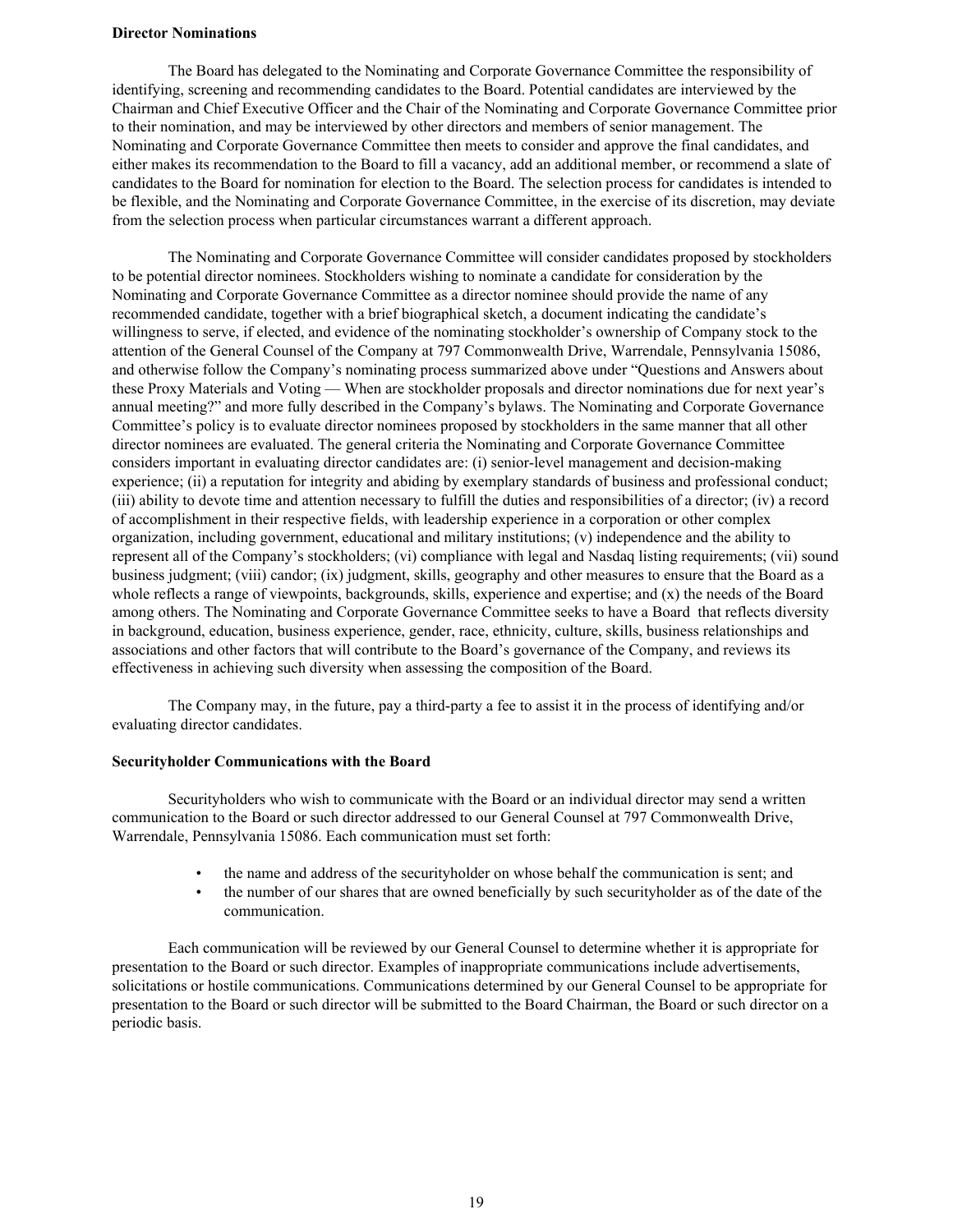### <span id="page-22-0"></span>**Code of Conduct and Ethics**

We have adopted a code of ethics that applies to all of our employees, officers and directors, including those officers responsible for financial reporting. The code of conduct and ethics is available on our website at www.limbachinc.com under "Investor Relations — Corporate Governance — Code of Conduct and Ethics."

### **Director Compensation**

--------------------

We have adopted a compensation program for non-employee directors. The non-employee director compensation program is intended to fairly compensate each of our non-employee directors with cash and equity compensation for the time and effort necessary to serve as a member of our Board.

*Cash compensation.* The compensation policy for board service remained the same in 2021, except for the 10% fee reduction taken by the Board in 2020. Our non-employee directors received annual cash compensation of \$60,000 in 2021 for their services on the Board. In addition, the Chair of the Board received a cash retainer of \$50,000; the Chair of the Audit Committee received a cash retainer of \$40,000, the Chair of the Finance and Capital Markets Committee received a cash retainer of \$40,000 and the Chair of the Nominating and Corporate Governance Committee and Chair of the Compensation Committee each received a cash retainer of \$20,000. All payments are made in arrears. If requested, all director expenses incurred in attending the Board of Directors or committee meetings are reimbursed by the Company. Mr. Bacon, the Company's President and Chief Executive Officer, does not receive compensation for serving as a member of the Board of Directors.

*Equity compensation.* Our non-employee directors are eligible to receive equity-based awards as compensation for their services as directors. Historically, our non-employee directors were typically granted 3,200 RSUs on January 1 each year (pro-rated for partial year service). These RSUs are subject to service-based vesting conditions and vest in equal annual installments on each of the first three successive anniversaries of the grant date. New non-employee director's RSUs awards are prorated based on the date the director is either elected or appointed to the board. In lieu of a grant of a fixed number of shares of RSUs, beginning in January 2022, each of our nonemployee directors received equity-based awards as compensation for their services as directors in the form of RSU grants based on a value of \$75,000 worth of our common stock. These RSUs are subject to service based vesting that vest on a one-year cliff from the date of grant.

| Name                             | <b>Fees Earned or</b><br>Paid in Cash<br>(S) | Stock Awards <sup>(1)</sup><br>(S) | <b>All Other</b><br>Compensation<br>(\$) | Total (\$) |
|----------------------------------|----------------------------------------------|------------------------------------|------------------------------------------|------------|
| Gordon G. Pratt                  | 110,000                                      | 39,456                             |                                          | 149,456    |
| Larry G. Swets, Jr. $^{(2)}$     | 75,000                                       | 39,456                             |                                          | 114,456    |
| Laurel J. Krzeminski             | 100,000                                      | 39,456                             |                                          | 139,456    |
| Norbert W. Young                 | 80,000                                       | 39,456                             |                                          | 119,456    |
| Michael F. McNally               | 80,000                                       | 39,456                             |                                          | 119,456    |
| Joshua S. Horowitz               | 73,913                                       | 39,456                             |                                          | 113,369    |
| Linda G. Alvarado <sup>(3)</sup> | 20,870                                       | 19,161                             |                                          | 40,031     |

The table below provides summary information concerning compensation paid or accrued by us to or on behalf of our non-executive directors for services rendered for the fiscal year ended December 31, 2021.

(1) Represents the awards of restricted stock units ("RSUs") granted to all non-employee directors on January 1, 2021, except for Ms. Alvarado. As of December 31, 2021, our non-executive directors held unvested RSUs as follows: Mr. Pratt: 6,401; Ms. Krzeminski: 6,401; Mr. Young: 6,401; Mr. McNally: 6,401; Mr. Horowitz 5,334; and Ms. Alvarado: 2,508.

(2) Mr. Swets resigned from the Board on August 26, 2021. In connection with Mr. Swets' resignation, the Board, along with the Compensation Committee, accelerated the vesting with respect to 6,401 shares of the Company's common stock subject to outstanding RSUs held by Mr. Swets.

 $^{(3)}$  Ms. Alvarado was appointed to the Board, effective August 26, 2021. She received an award of 2,508 RSUs on September 1, 2021. The award is subject to service-based vesting conditions and vests 14.92% on January 1, 2022 and 42.54% on each of January 1, 2023 and January 1, 2024, subject to continued service through the applicable vesting dates.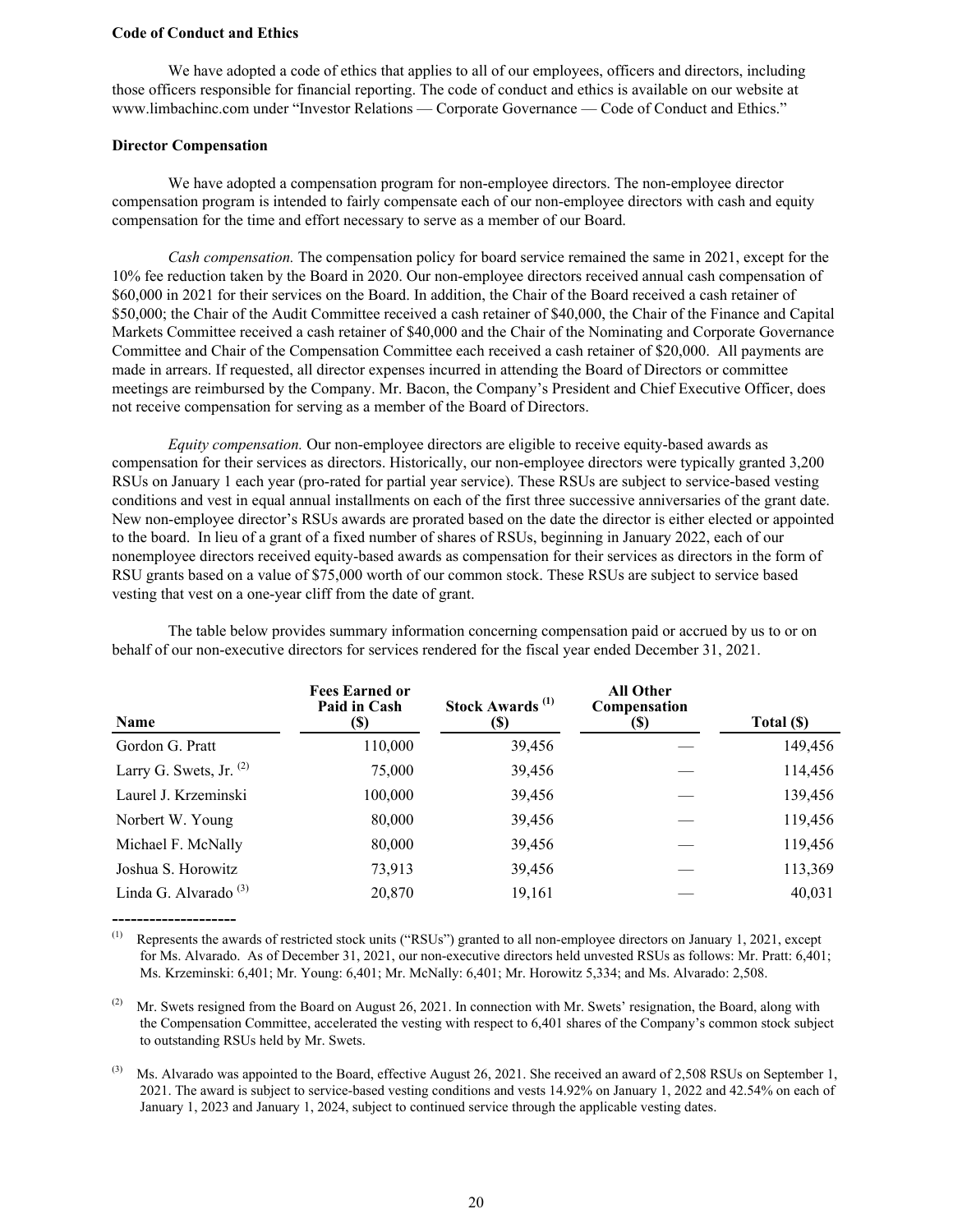### **EXECUTIVE COMPENSATION**

#### <span id="page-23-0"></span>**Summary Compensation Table for 2021**

The following table shows the compensation earned or received during the years indicated by each of our named executive officers for 2021 (as determined pursuant to the SEC's disclosure requirements for executive compensation in Item 402 of Regulation S-K).

| <b>Name and Principal</b><br><b>Position</b>           | Year | <b>Salary</b> |              | <b>Bonus</b><br>$($)$    | <b>Stock</b><br>Awards <sup>(1)</sup><br><b>(\$)</b> |    | Option<br>Awards<br>$\left( \mathbb{S}\right)$ |          | Non-equity<br><b>Incentive Plan</b><br>Compensation <sup>(2)</sup><br><b>(\$)</b> |    | <b>All Other</b><br>Compensation <sup>(3)</sup><br>$(\$)$ |    | <b>Total</b> |
|--------------------------------------------------------|------|---------------|--------------|--------------------------|------------------------------------------------------|----|------------------------------------------------|----------|-----------------------------------------------------------------------------------|----|-----------------------------------------------------------|----|--------------|
| Charles A. Bacon, III                                  | 2021 | \$618,000     | <sup>S</sup> |                          | $$431,550$ \$                                        |    |                                                |          | 398,904                                                                           | S  |                                                           |    | \$1,448,454  |
| <b>President and Chief</b><br><i>Executive Officer</i> | 2020 | $$618,000$ \$ |              | $\overline{\phantom{m}}$ | $$165,375$ \$                                        |    |                                                |          | 600,000                                                                           | S  |                                                           |    | \$1,383,375  |
| Jayme L. Brooks<br><b>Executive Vice President</b>     | 2021 | \$382,500 \$  |              |                          | $$369,900$ \$                                        |    |                                                | S        | 148,137                                                                           | \$ | 12,000                                                    | S. | 912,537      |
| and Chief Financial<br><i>Officer</i>                  | 2020 | \$370,000 \$  |              |                          | $$129,420$ \, \$                                     |    |                                                | <b>S</b> | 251,393                                                                           | S  | 9,000                                                     | \$ | 759,813      |
| Michael M. McCann<br><b>Executive Vice President</b>   | 2021 | \$387,500 \$  |              |                          | $$431,550$ \$                                        |    | $\frac{1}{2}$                                  | -S       | 175,085                                                                           | \$ | 12,000                                                    |    | \$1,006,135  |
| and Chief Operating<br><i><b>Officer</b></i>           | 2020 | \$370.313     | <b>S</b>     |                          | \$94.500                                             | S. |                                                |          | 297.255                                                                           | \$ | 9.000                                                     | S. | 771.068      |

- $^{(1)}$  Amounts set forth in this column represent the aggregate grant date fair value of equity awards granted to each named executive officer during 2021, in accordance with Accounting Standards Codification Topic No. 718. The assumptions used in calculating the aggregate grant date fair value of the equity awards reported in this column are set forth in Note 16 to our consolidated financial statements included in our Annual Report on Form 10-K for the year ended December 31, 2021.
- (2) Amounts set forth in this column reflect the annual cash-based incentive bonuses earned by and paid to our NEOs based on actual performance against key business goals. For 2021, the non-equity incentive plan compensation compensation was rewarded for the achievement of certain Company-wide Adjusted EBITDA targets. For 2020, the non-equity incentive plan compensation was based on the achievement of certain Company-wide Adjusted EBITDA, working capital and specific strategic goals. Refer to the "Cash Incentive Arrangements" section below for further information.
- $^{(3)}$  Amounts reflect a \$1,000 per month automobile allowance paid to Ms. Brooks and Mr. McCann. During 2020, the monthly automobile allowance was suspended for three months.

#### **Narrative Disclosure to Summary Compensation Table**

#### *Compensation Determinations*

This section explains the compensation provided to our named executive officers in 2021. Our Compensation Committee is charged with recommending executive compensation packages to our Board. As part of this process, the Compensation Committee, or in the case of the CEO, the members of the Board other than the CEO, evaluate the performance of our executive officers each year. The Compensation Committee has retained CAP to serve as its independent executive compensation consultant. CAP regularly attends committee meetings and assists and advises the Committee in connection with its review of executive compensation policies and practices, including Board of Director compensation and fees. In particular, CAP provides market data, trends and analysis regarding our executive compensation in comparison to its peers to assist the Committee in its decision-making process. The Committee reviews and confirms the independence of CAP on an annual basis. CAP also performs services related to education of our employees in connection with our Employee Stock Purchase Plan.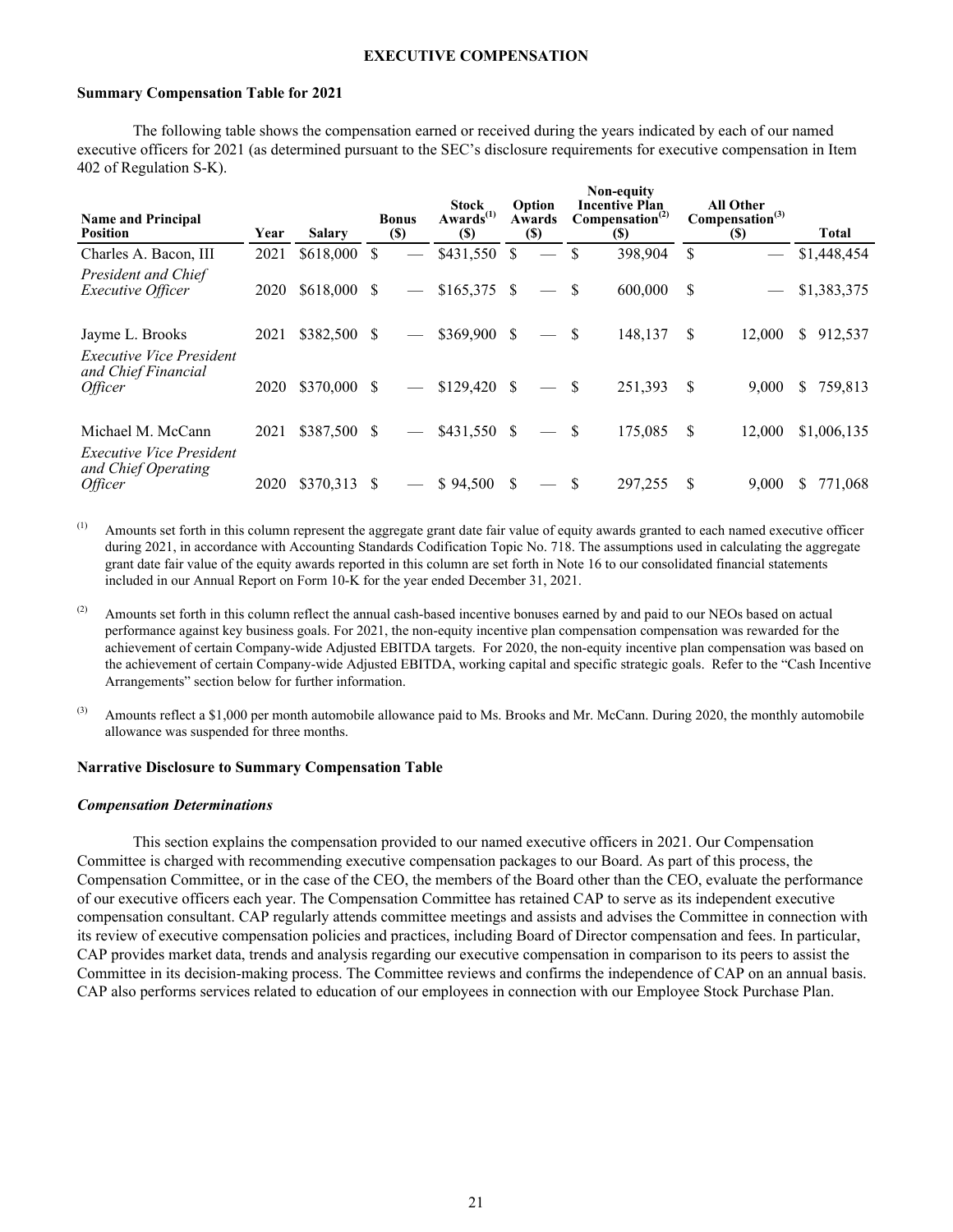### *Base Salary*

The Compensation Committee is responsible for determining the base salaries for each of the named executive officers ("NEOs"), consistent with the employment arrangements referenced below. Annual base salaries are paid in cash and the amounts are reviewed annually by the Compensation Committee whereupon recommendations of increases were made after such evaluations.

#### *Cash Incentive Arrangements*

In 2021, our NEOs were provided cash bonuses. The bonus for Fiscal 2021 was designed to focus our named executive officers on driving future growth and profitability. Specifically, this program was designed to reward our named executive officers if the Company were to fall within a certain range of pre-determined Adjusted EBITDA amounts, subject to the Company's standard clawback provisions. Target annual incentive opportunities are expressed as a percentage of base salary, and were established based on the NEO's level of responsibility and his or her ability to impact overall results. The Compensation Committee also considers market data in setting target award amounts. Target award bonus percentages for Fiscal 2021 for Messrs. Bacon and McCann and Ms. Brooks were 100%, 70%, and 60%, respectively. The Executive's total bonus is capped at one times his or her annual base salary. The Committee, however, has the discretion to permit bonus payments in excess of one times base salary as long as the Company's Corporate EBITDA margin is greater than 5%.

### *RSU Grants Under the Limbach Holdings, Inc. Omnibus Incentive Plan*

The Company maintains the Limbach Holdings, Inc. Amended and Restated Omnibus Incentive Plan (the "Omnibus Plan"), pursuant to which the Company may grant equity awards. The principal purposes of the Omnibus Plan are to encourage profitability and growth through short-term and long-term incentives that are consistent with the Company's objectives; to give participants an incentive for excellence in individual performance; to promote teamwork among participants; and to give the Company a significant advantage in attracting and retaining key employees, directors, and consultants. As noted in the Outstanding Equity Awards at 2021 Year-End table below, in 2021, the Company made grants of service-based and performance-based RSUs ("PRSUs") to its named executive officers.

 In discharging its responsibility for administering the Company's stock-based compensation programs, the Compensation Committee regularly monitors and evaluates the total cost of such programs, based on information provided annually by, and in consultation with CAP, the Company's independent compensation consultant. This information includes share utilization and annual grant levels. The Compensation Committee determines the appropriate award to each NEO by assessing equity incentive awards made to officers of comparable companies.

Long-term incentive awards are designed to keep senior executives focused on the execution of longer-term financial and strategic growth goals that drive stockholder value creation, as well as support the Company's leadership retention strategy. In furtherance of these goals, the Compensation Committee determined that equity-based compensation for Fiscal 2021 should be comprised of a mix of PRSUs and RSUs. At the beginning of Fiscal 2021, Messrs. Bacon and McCann and Ms. Brooks' target long-term incentive amounts were set at 23,333, 23,333 and 20,000 PRSUs, respectively. The remainder of the annual long-term incentives are in the form of RSUs that were granted on January 1, 2021, which vest in annual increments of 33.33% over three years on each anniversary of the date of grant.

#### **Employment Arrangements with Our Named Executive Officers**

We have entered into a written employment agreement with Mr. Bacon setting forth the terms and conditions of his employment. In addition, Ms. Brooks and Mr. McCann have each executed an offer letter, which set forth the terms of their respective employment. For a discussion of the severance pay and other benefits to be provided in connection with a termination of employment and/or a change in control under the arrangements with our named executive officers, please see "Potential Payments Upon Termination or Change in Control" below.

#### *Employment Agreement with Charles A. Bacon, III*

We have an employment agreement with Mr. Bacon that provides that his annual base salary may be increased annually by the Board. Mr. Bacon will be entitled, upon achieving certain performance goals to be determined by the Board, to an annual bonus in an amount determined by the Board not to exceed 100% of Mr. Bacon's base salary. Mr. Bacon is additionally entitled to certain severance benefits pursuant to this employment agreement, the terms of which are described under the heading "Potential Payments Upon Termination or Change in Control."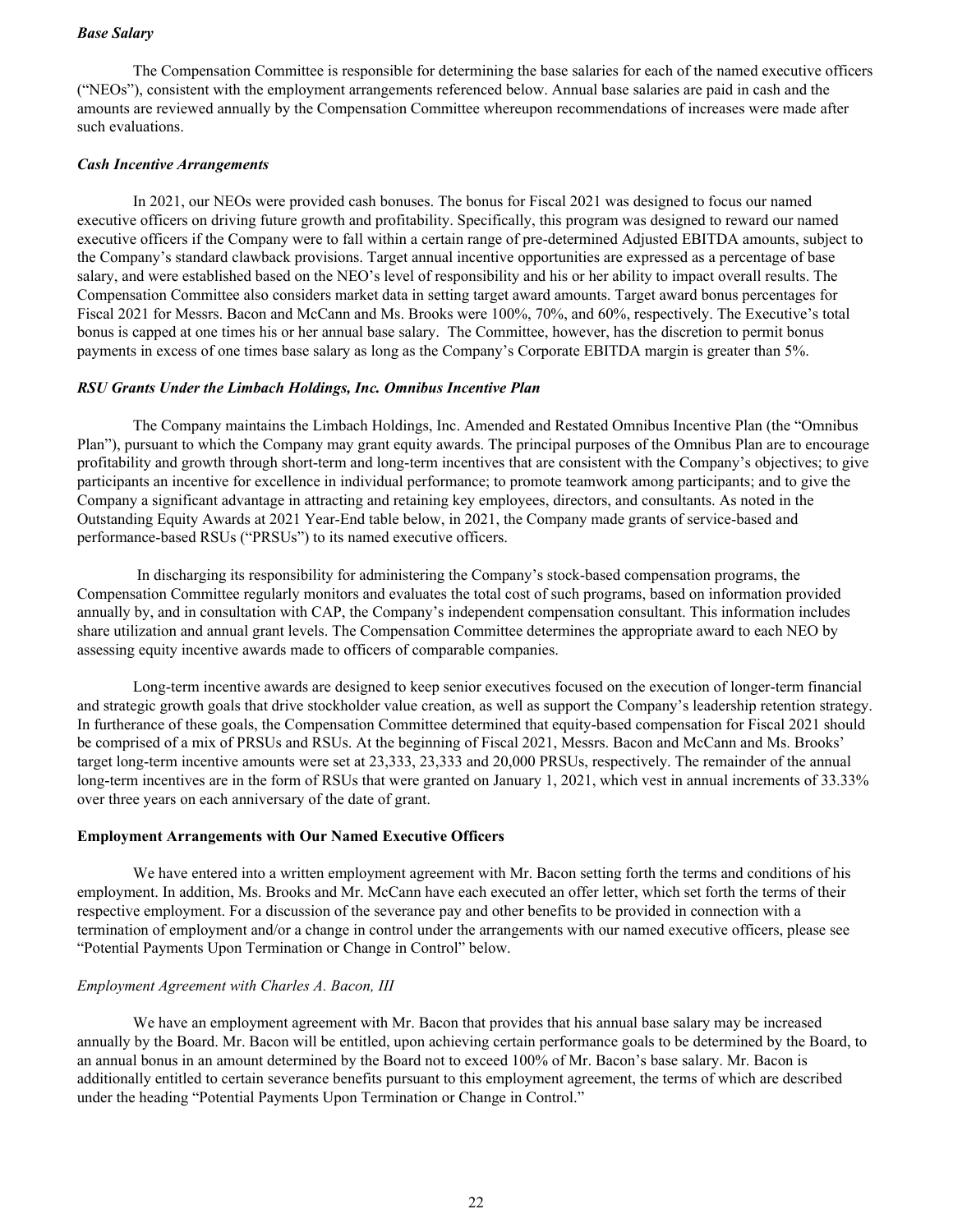### *Offer Letter for Jayme L. Brooks*

Pursuant to the terms of an offer letter dated September 29, 2019, Ms. Brooks entered into employment as Executive Vice President and Chief Financial Officer as of October 1, 2019. Under the terms of the agreement, Ms. Brooks received an initial annual base salary of \$365,000 and new hire equity awards. Of these awards, 42,215 shares of Common Stock and 2,000 restricted stock unit awards vested on October 1, 2020 with the remaining 4,000 shares to vest in equal annual installments on December 31, 2021 and 2022. The 6,000 PRSUs awarded upon her hire date were subsequently modified to align with the performance measurement with the PRSUs granted to executives in 2020, which was the achievement of cumulative adjusted EBITDA of the Company of at least \$62,000,000 for fiscal years 2020, 2021 and 2022, and vesting date. Ms. Brooks also receives a \$1,000 per month automobile allowance, and reimbursement of reasonable out-of-pocket business expenses in accordance with the Company's written policies with respect to such matters. Additionally, Ms. Brooks was entitled, upon achieving certain objectives set forth in a mutual agreed upon annual performance agreement, to an annual bonus for 2019 in an amount to be determined by the Board but not to exceed 50% of her base salary. Ms. Brooks is additionally entitled to certain severance benefits pursuant to her offer letter, the terms of which are described under the heading "Potential Payments Upon Termination or Change in Control."

### *Offer Letter of Michael M. McCann*

Effective November 15, 2019, Mr. McCann was promoted to Chief Operating Officer at a base salary of \$350,000 per year. Mr. McCann accepted a promotion letter with the Company on May 21, 2020. Under that Promotion Letter, Mr. McCann received an annual base salary of \$375,000, which became effective March 11, 2020, a \$1,000 per month automobile allowance, and reimbursement of reasonable out-of-pocket business expenses in accordance with the Company's written policies with respect to such matters. Mr. McCann is also eligible to receive an annual bonus based upon his performance and the Company's operating results during each year, of up to 70% of his then current base salary and based upon achievement of objectives to be mutually agreed upon. The achievement of goals and milestones will be determined in the sole discretion of the Board or a Compensation Committee of the Board. Mr. McCann is additionally entitled to certain severance benefits pursuant to his promotion letter, the terms of which are described under the heading "Potential Payments Upon Termination or Change in Control."

### **Outstanding Equity Awards at 2021 Year-End**

The following table provides information regarding outstanding stock options and unvested stock awards held by each of our named executive officers as of December 31, 2021.

|                                  | <b>Stock Awards</b>                                                                      |                                                                                                         |                                                                                                                                             |                                                                                                                                                                                       |  |  |  |  |  |  |  |
|----------------------------------|------------------------------------------------------------------------------------------|---------------------------------------------------------------------------------------------------------|---------------------------------------------------------------------------------------------------------------------------------------------|---------------------------------------------------------------------------------------------------------------------------------------------------------------------------------------|--|--|--|--|--|--|--|
| <b>Name</b>                      | Number of<br><b>Shares or</b><br><b>Units of Stock</b><br>that have not<br>vested<br>(#) | <b>Market Value</b><br>of Shares or<br><b>Units of Stock</b><br>that have not<br>$vested^{(1)}$<br>(\$) | Equity<br><b>Incentive Plan</b><br>Awards<br>number of<br>unearned<br>shares, units<br>or other<br>rights that<br>have not<br>vested $(\#)$ | <b>Equity</b><br><b>Incentive Plan</b><br>Awards<br>market or<br>payout value<br>of unearned<br>shares, units<br>or other<br>rights that<br>have not<br>$vested^{(1)}$<br><b>(\$)</b> |  |  |  |  |  |  |  |
| Charles A. Bacon, $III^{(2)}$    | 35,001                                                                                   | 315,009                                                                                                 | 70,417                                                                                                                                      | 633,753                                                                                                                                                                               |  |  |  |  |  |  |  |
| Jayme L. Brooks <sup>(3)</sup>   | 18,667                                                                                   | 168,003                                                                                                 | 18,000                                                                                                                                      | 162,000                                                                                                                                                                               |  |  |  |  |  |  |  |
| Michael M. McCann <sup>(4)</sup> | 27,334                                                                                   | 246,006                                                                                                 | 24,417                                                                                                                                      | 219,753                                                                                                                                                                               |  |  |  |  |  |  |  |

<sup>(1)</sup> These amounts are based on the market value of the Company's Common Stock on December 31, 2021, which was \$9.00 per share. In accordance with applicable SEC rules, the 2021 RSUs that vest based on the achievement of financial performance-based conditions (as noted below) are reported at the threshold level of performance in the table (representing 50% of the target level of performance shown for each individual award in footnotes 2, 3 and 4 below) and the RSUs that vest based on the achievement of market performance-based conditions (as noted below) are reported assuming this award was fully earned.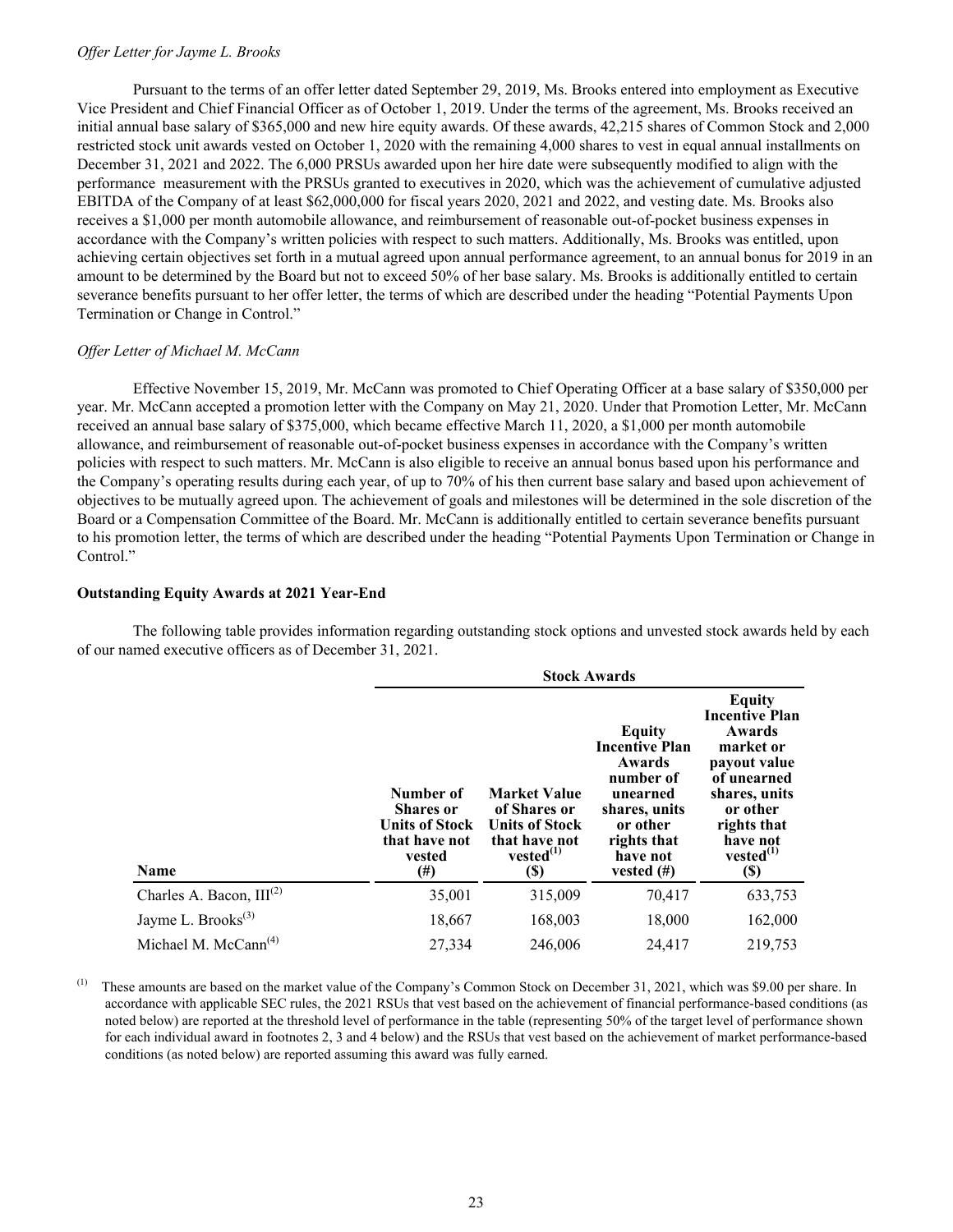- (2) The shares reported above for Mr. Bacon are scheduled to vest as follows: (i) 35,000 of the RSUs granted on February 27, 2019 are subject to service-based vesting conditions which were satisfied with respect to 11,666 shares on January 1, 2020, and 11,667 shares on January 1, 2021 and the remaining 11,667 RSUs vest on January 1, 2022, subject to continued employment through the vesting date; (ii) 17,500 of the RSUs granted on January 1, 2020 are subject to service-based vesting conditions which were satisfied with respect to 5,833 shares on January 1, 2021 and the remaining 11,667 RSUs are scheduled to vest in installments of 5,833 shares on January 1, 2022 and 5,834 shares on January 1, 2023, subject to continued employment through each vesting date; (iii) 11,667 of the RSUs granted on January 1, 2021 are subject to service-based vesting conditions and are scheduled to vest in three equal installments of 3,889 shares on each of January 1, 2022, January 1, 2023 and January 1, 2024, subject to continued employment through each vesting date; (iv) 50,000 of the RSUs are subject to a market performance-based vesting condition, if we achieve a certain weighted average stock price by July 16, 2022; (v) 17,500 (counted at target) of the RSUs granted January 1, 2020 are subject to financial performance-based vesting conditions based on a three-year period ending December 31, 2022; and (vi) 23,333 (counted at target) of the RSUs granted January 1, 2021 are subject to financial performance-based vesting conditions based on a three-year period ending December 31, 2023.
- (3) The shares reported above for Ms. Brooks are scheduled to vest as follows: (i) 6,000 of the RSUs granted on October 1, 2019 are subject to service-based vesting conditions which were satisfied with respect to 2,000 shares on December 31, 2020 and 2,000 shares on December 31, 2021, and the remaining 2,000 RSUs vest on December 31, 2022, subject to continued employment through the vesting date; (ii) 10,000 of the RSUs granted on January 1, 2020 are subject to service-based vesting conditions which were satisfied in respect to 3,333 shares on January 1, 2021 and the remaining 6,667 RSUs are scheduled to vest in installments of 3,333 shares on January 1, 2022 and 3,334 shares on January 1, 2023, subject to continued employment through each vesting date; (iii) 10,000 of the RSUs granted on January 1, 2021 are subject to service-based vesting conditions and are scheduled to vest in installments of 3,333 shares on each of January 1, 2022 and January 1, 2023, and 3,334 shares on January 1, 2024, subject to continued employment through each vesting date; (iv) 6,000 (counted at target) of the RSUs granted on December 18, 2020 are subject to financial performance-based conditions based on a three-year period ending December 31, 2022; (v) 10,000 performance-based RSUs (counted at target) were granted on January 1, 2020 based on a three-year period ending December 31, 2022; and (vi) 20,000 performance-based RSUs (counted at target) were granted on January 1, 2021 based on a three-year period ending December 31, 2023.
- (4) The shares reported above for Mr. McCann are scheduled to vest as follows: (i) 12,000 of the RSUs granted on February 27, 2019 are subject to service-based vesting conditions which were satisfied with respect to 4,000 shares on January 1, 2020, and 4,000 shares on January 1, 2021 and the remaining 4,000 RSUs vest on January 1, 2022, subject to continued employment through the vesting date; (ii) 10,000 of the RSUs granted on January 1, 2020 are subject to service-based vesting conditions which were satisfied with respect to 3,333 shares on January 1, 2021 and the remaining 6,667 RSUs are scheduled to vest in installments of 3,333 shares on January 1, 2022 and 3,334 shares of January 1, 2023, subject to continued employment through each vesting date; (iii) 7,500 of the RSUs granted on May 11, 2020 are subject to service-based vesting conditions which were satisfied with respect to 2,500 shares on January 1, 2021 and the remaining 5,000 RSUs are scheduled to vest in equal installments of 2,500 shares on each of January 1, 2022 and January 1, 2023, subject to continued employment through each vesting date; (iv) 11,667 of the RSUs granted on January 1, 2021 are subject to servicebased vesting conditions and are scheduled to vest in three equal installments of 3,889 shares on each of January 1, 2022, January 1, 2023 and January 1, 2024, subject to continued employment through each vesting date; (v) 4,000 of the RSUs are subject to a market performance-based vesting condition, if we achieve a certain weighted average stock price by July 16, 2022; (vi) 10,000 (counted at target) of the RSUs granted January 1, 2020 are subject to financial performance-based vesting conditions based on a three-year period ending December 31, 2022; (vii) 7,500 (counted at target) of the RSUs granted May 11, 2020 are subject to financial performance-based vesting conditions based on a three-year period ending December 31, 2022; and (viii) 23,333 (counted at target) of the RSUs granted January 1, 2021 are subject to financial performance-based vesting conditions based on a three-year period ending December 31, 2023.

#### **Potential Payments Upon Termination or Change in Control**

Regardless of the manner in which a named executive officer's service terminates, each of our named executive officers is entitled to receive amounts earned during his or her term of service, including salary and unused vacation pay. In addition, each of our named executive officers is eligible to receive certain benefits pursuant to the Omnibus Plan or his or her agreement with us described above under the heading "Employment Arrangements with Our Named Executive Officers," as summarized below.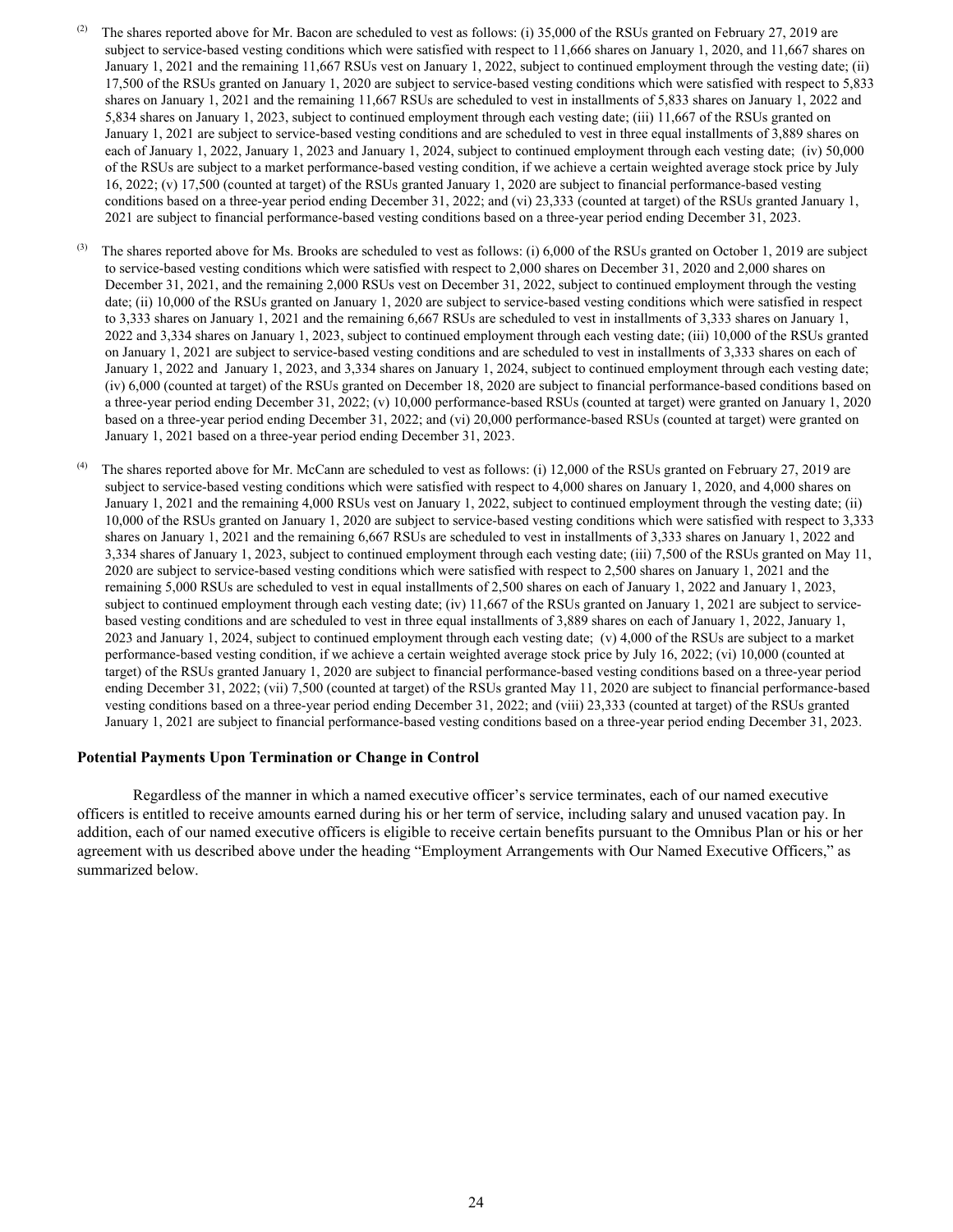### *Charles A. Bacon, III*

Upon termination of Mr. Bacon's employment, Mr. Bacon may be entitled to certain payments and benefits, depending on the reason for his termination. In the event Mr. Bacon resigns with good reason or the Company terminates Mr. Bacon's employment for any reason other than cause, Mr. Bacon is entitled to receive (i) severance payments equal to continued payment of his base salary for one year, and (ii) a prorated portion of any cash bonus payment earned during that year, provided that Mr. Bacon signs and delivers to the Company, and does not revoke, a general release of claims in favor of the Company and certain related parties. In the event Mr. Bacon resigns his employment without good reason, or Mr. Bacon's employment terminates as a result of his death or disability, Mr. Bacon is entitled to receive the Accrued Obligations (as defined below), provided however, that in the event of Mr. Bacon's termination by the Company for cause, the Accrued Obligations shall not include any unpaid annual cash bonus for the fiscal year preceding the termination year.

The "Accrued Obligations" include the following: (i) all previously earned and accrued, but unpaid, base salary, for services rendered to the Company on or prior to the date on which the employment period ends; (ii) the annual cash bonus payable for any completed fiscal year, provided that such termination is not due to Mr. Bacon's resignation without good reason or by good faith resolution of the Board for cause; and (iii) certain other benefits contemplated by the agreement.

#### *Jayme L. Brooks*

If Ms. Brooks' employment is terminated for reasons other than her resignation, death, disability or good cause, before or after a change in control, or she resigns for good reason as of, or within twelve months following, a change in control, she would be entitled to receive (i) all previously earned and accrued but unpaid base salary up to the date of termination, (ii) a prorated portion of any annual incentive plan payment earned during that year, (iii) severance payments equal to continued payment of her base salary and all health benefits for twelve months and (iv) acceleration of any unvested awards outstanding on the date of the change in control.

#### *Michael M. McCann*

If Mr. McCann's employment is terminated for reasons other than his resignation, death, disability or good cause, before or after a change in control, or he resigns for good reason as of, within twelve months following a change in control, he would be entitled to receive (i) all previously earned and accrued but unpaid base salary up to the date of termination, (ii) a prorated portion of any annual incentive plan payment earned during that year, (iii) severance payments equal to continued payment of his base salary and all health benefits for twelve months and (iv) acceleration of any unvested awards outstanding on the date of the change in control.

#### *Equity Awards*

Assuming the RSUs are assumed or substituted in connection with a Change in Control (as defined in the Omnibus Plan), then all RSUs shall be treated as being fully vested if the named executive officer is terminated without cause or for good reason following such Change in Control (for performance-based RSUs, vesting shall be based on actual performance). If the RSUs are not properly assumed or substituted in connection with a Change in Control, then all RSUs shall be treated as being fully vested (for performance-based RSUs, vesting shall be based on actual performance), upon the effective date of the Change in Control.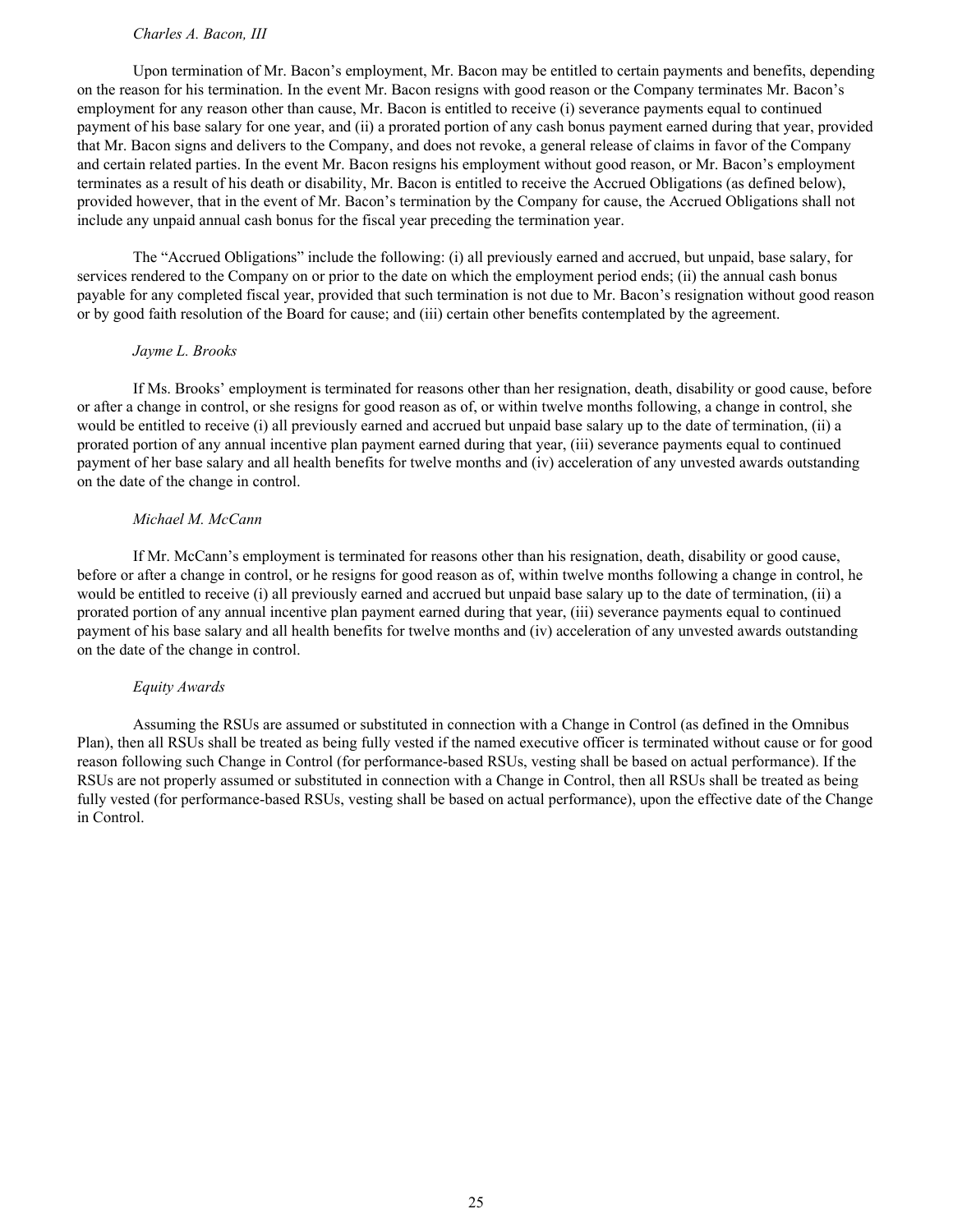### **SECURITY OWNERSHIP OF CERTAIN BENEFICIAL OWNERS AND MANAGEMENT**

<span id="page-28-0"></span>The following table sets forth information known to the Company regarding beneficial ownership of shares of the Company's common stock as of April 22, 2022, by:

- each person who is known to us to be the beneficial owner of more than 5% of the outstanding shares of the Company's common stock;
- each named executive officer and each director and nominee; and
- all of the Company's executive officers and directors and nominees as a group.

The amounts and percentages of shares beneficially owned are reported on the basis of regulations of the SEC governing the determination of beneficial ownership of securities. Under SEC rules, a person is deemed to be a "beneficial owner" of a security if that person has or shares voting power or investment power, which includes the power to dispose of or to direct the disposition of such security. A person is also deemed to be a beneficial owner of any securities for which that person has a right to acquire beneficial ownership within 60 days. Securities that can be so acquired are deemed to be outstanding for purposes of computing such person's ownership percentage, but not for purposes of computing any other person's percentage. Under these rules, more than one person may be deemed to be a beneficial owner of the same securities, and a person may be deemed to be a beneficial owner of securities as to which such person has no economic interest.

Beneficial ownership of the company's common stock is based on 10,423,068 shares of the Company's common stock issued and outstanding as of April 22, 2022.

Except as otherwise indicated in the footnotes, each of the beneficial owners listed has, to our knowledge, sole voting and investment power with respect to the indicated shares of common stock. Addresses for the beneficial owners are set forth in the footnotes to the table.

| Name and Address of Beneficial Owner <sup>(1)</sup>                                       | Number of<br><b>Shares of</b><br>Common<br><b>Stock</b> | Percent of<br>Outstanding<br>Common<br><b>Stock</b> |
|-------------------------------------------------------------------------------------------|---------------------------------------------------------|-----------------------------------------------------|
| <b>Named Executive Officers, Directors and Nominees:</b>                                  |                                                         |                                                     |
| Linda G. Alvarado                                                                         | 1,473                                                   |                                                     |
| Charles A. Bacon, $III^{(2)}$                                                             | 506,413                                                 | 4.9 %                                               |
| Jayme L. Brooks <sup>(3)</sup>                                                            | 53,197                                                  | *                                                   |
| Joshua S. Horowitz <sup>(4)</sup>                                                         | 262,452                                                 | $2.5 \%$                                            |
| Laurel J. Krzeminski                                                                      | 14,599                                                  | $\ast$                                              |
| Michael M. McCann                                                                         | 64,945                                                  | *                                                   |
| Michael F. McNally                                                                        | 45,499                                                  | $\ast$                                              |
| Gordon G. Pratt <sup>(5)</sup>                                                            | 419,836                                                 | 4.0 $%$                                             |
| Norbert W. Young $^{(6)}$                                                                 | 28,007                                                  | $\ast$                                              |
| All executive officers, directors and nominees as a group $(9 \text{ individuals})^{(7)}$ | 1,396,421                                               | 13.4 %                                              |
| Other Beneficial Owners of 5% or more of the Outstanding Shares of<br><b>Common Stock</b> |                                                         |                                                     |
| Royce & Associates, $LP^{(8)}$                                                            | 1,060,724                                               | $10.2 \%$                                           |
| Polar Asset Management Partners Inc. <sup>(9)</sup>                                       | 1,009,604                                               | $9.7\%$                                             |
| TALANTA Investment Group, $LLC^{(10)}$                                                    | 595,808                                                 | 5.7 $%$                                             |
|                                                                                           |                                                         |                                                     |

Less than 1%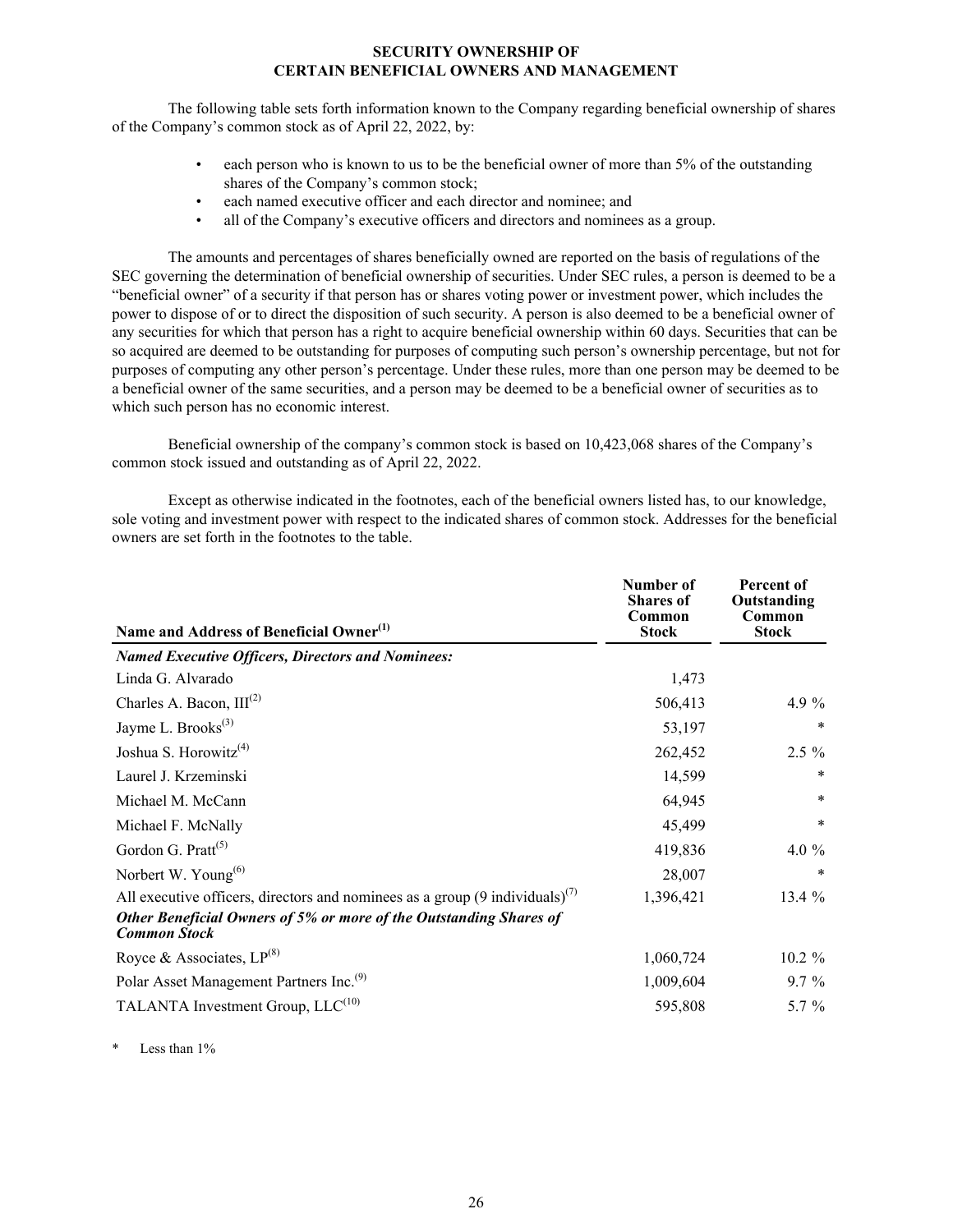- <span id="page-29-0"></span> $<sup>(1)</sup>$  Unless otherwise indicated, the business address of each individual is 797 Commonwealth Drive, Warrendale, Pennsylvania</sup> 15086.
- (2) Represents (i) 440,275 shares of common stock, and (ii) 66,138 warrants, each exercisable for one share of common stock at an exercise price of \$12.50 per share.
- (3) Represents (i) 51,027 shares of common stock held individually by Ms. Brooks and (ii) 2,170 shares of common stock held by the Brooks Family Trust. Ms. Brooks is a co-trustee of the Brooks Family Trust.
- (4) Consists of (i) 18,932 shares held individually by Mr. Horowitz and (ii) 243,520 shares owned by Palm Global Small Cap Master Fund LP. Due to his position as managing director of Palm Management, which is the investment manager of Palm Global Small Cap Master Fund LP. Mr. Horowitz may be deemed to have shared voting and dispositive power over such 243,520 shares. Mr. Horowitz disclaims beneficial ownership of such shares.
- (5) Represents (i) 22.799 shares of common stock held individually by Mr. Pratt. (ii) 198.280 shares of common stock held by Fund Management Group LLC, of which Mr. Pratt is the managing member and controlling equity holder, (iii) 98,757 shares of common stock held by FEA Pratt Family Holdings LLC, of which Mr. Pratt is the sole manager and controlling equity holder, and (iv) 100,000 warrants, each exercisable for one share of common stock at an exercise price of \$15.00 per share.
- Represents 24,699 shares held individually by Mr. Young and (ii) 3,308 warrants, each exercisable for one share of common stock at an exercise price of \$12.50 per share.
- (7) Represents (i) 1,226,975 shares held directly by our executive officers, directors and nominees, (ii) 100,000 warrants, each exercisable for one share of common stock at an exercise price of \$15.00 per share, and (iii) 69,446 warrants, each exercisable for one share of common stock at an exercise price of \$12.50 per share.
- According to the Schedule 13G filed with the SEC on April 6, 2022, Royce & Associates, LP ("Royce"), holds sole voting power with respect to 1,060,724 shares of the Company's common stock and dispositive power with respect to 1,060,724 shares of the Company's common stock. The address of the Reporting Person is 745 Fifth Avenue, New York, New York 10151.
- According to the Schedule 13G/A filed with the SEC on February 9, 2022, Polar Asset Management Partners Inc. ("Polar Asset Management"), holds sole voting power with respect to 1,009,604 shares of the Company's common stock and dispositive power with respect to 1,009,604 shares of the Company's common stock. Polar Asset Management serves as the investment advisor to Polar Multi-Strategy Master Fund, a Cayman Islands exempted company ("PMSMF") and certain managed accounts (together with PMSMF, the "Polar Vehicles") with respect to the reported shares directly held by the Polar Vehicles. The address of the Reporting Person is 16 York Street, Suite 2900, Toronto, ON M5J 0E6, Canada.
- According to the Schedule 13D filed with the SEC on March 13, 2020, (i) TALANTA Investment Group, LLC, (ii) TALANTA Fund, L.P. and (iii) Justyn R. Putnam (collectively, the "Reporting Persons"), had shared voting and dispositive power with respect to 595,808 shares of the Company's common stock, including 262,737 warrants, each exercisable for one-half of one share of common stock at an exercise price of \$11.50 per whole share. TALANTA Investment Group, LLC, as general partner of TALANTA Fund, L.P., and Mr. Putnam, as managing member of TALANTA Investment Group, LLC, may be deemed to have indirect beneficial ownership of the shares of common stock beneficially owned by TALANTA Fund, L.P. The general partner and Mr. Putnam disclaim beneficial ownership of such shares for all other purposes. We have not attempted to independently verify any of the foregoing information, which is based solely upon the information contained in the Schedule 13D/A. Since such time of the Schedule 13D filed on March 13, 2020, 262,737 warrants expired by their terms on July 20, 2021 and are included in the Schedule 13D filing. The address of the Reporting Persons is 525 N. Tryon Street, 16th Floor, Charlotte, North Carolina 28202.

#### **Delinquent Section 16(a) Reports**

Section 16(a) of the Exchange Act requires our directors and executive officers, and persons who own more than ten percent of a registered class of our equity securities, to file with the SEC initial reports of ownership and reports of changes in ownership of our common stock and other equity securities. Officers, directors and greater than ten percent stockholders are required by SEC regulation to furnish us with copies of all Section 16(a) forms they file.

To our knowledge, including our review of the copies of such reports furnished to us and written representations that no other reports were required during 2021, all Section 16(a) filing requirements were satisfied on a timely basis, other than a Form 4 filing for each of Messrs. Bacon and McCann and Ms. Brooks that did not reflect shares that were withheld by the Company to satisfy tax withholding requirements on vested awards. Such transactions were exempt from Section 16(b) pursuant to Rule 16b-3.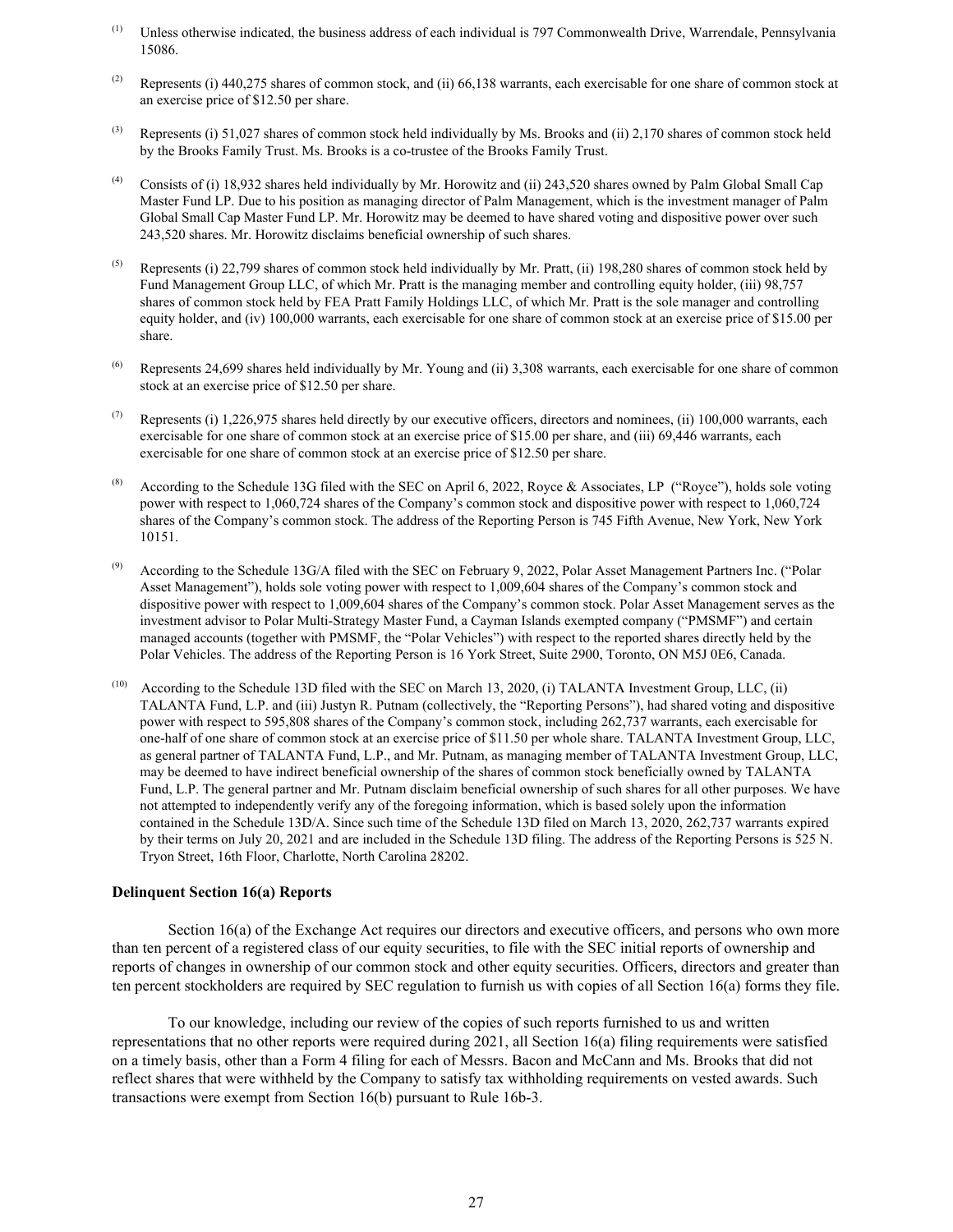#### **PROPOSAL 2**

### **APPROVAL OF AN AMENDMENT TO THE LIMBACH HOLDINGS, INC. AMENDED AND RESTATED OMNIBUS INCENTIVE PLAN**

<span id="page-30-0"></span>We maintain the Limbach Holdings, Inc. Amended and Restated Omnibus Incentive Plan (the "Omnibus Plan"). On March 25, 2022, our Board of Directors approved Amendment No. 4 ("Amendment No. 4"), subject to stockholder approval, to increase the aggregate number of shares of common stock authorized for issuance under the Omnibus Plan by 350,000 additional shares of common stock and extend the plan term so that it will expire on June 22, 2032 and is submitting Amendment No. 4 to the stockholders for approval at the annual meeting.

The Board of Directors believes that stock-based incentive awards can play an important role in the success of the company by encouraging and enabling the employees, officers, non-employee directors and consultants of the company and its subsidiaries upon whose judgment, initiative and efforts the company largely depends for the successful conduct of its business to acquire a proprietary interest in the company. The Board of Directors believes that providing such persons with a direct stake in the company assures a closer identification of the interests of such individuals with those of the company and its stockholders, thereby stimulating their efforts on the company's behalf and strengthening their desire to remain with the company. Amendment No. 4 is designed to enhance the flexibility to grant equity awards to our officers, employees, non-employee directors and consultants at levels determined to be appropriate by the Board of Directors and the Compensation Committee to motivate, attract and retain the services of such individuals and align their financial interests with those of our stockholders. A copy of the Omnibus Plan, as proposed to be amended by Amendment No. 4 is attached as Appendix A to this proxy statement and is incorporated herein by reference.

#### **Summary of the material features of the Omnibus Plan, as proposed to be amended by Amendment No. 4**

*Share Reserve Increase*. The Omnibus Plan provides a range of incentive tools and sufficient flexibility to permit the Compensation Committee to implement it in ways that will make the most effective use of the shares of common stock that the Company's stockholders authorize for incentive purposes. The Board determined that increasing the shares of common stock reserved for issuance under the Omnibus Plan is necessary for the Company to continue to offer a competitive equity incentive program, and thus, the Board approved Amendment No. 4, which increases by 350,000 the number of shares of common stock that may be issued pursuant to awards under the Omnibus Plan, subject to approval by our stockholders at the Annual Meeting. On April 22, 2022, the closing price of a share of our common stock reported on Nasdaq was \$6.65.

The following table summarizes information regarding awards outstanding and shares of our common stock remaining available for grant as of April 22, 2022:

| <b>Stock Options Outstanding</b>                             | 0 shares       |
|--------------------------------------------------------------|----------------|
| Weighted Average Exercise Price of Stock Options Outstanding | n/a            |
| Weighted Average Remaining Term of Stock Options Outstanding | n/a            |
| Full Value Awards Outstanding (RSUs and PRSUs)               | 942,054 shares |
| Shares Available for Grant under the Omnibus Plan            | 339,052 shares |

Based solely on the closing price of common stock as reported by Nasdaq on April 22, 2022 and the maximum number of shares that would have been available for awards as of such date under the Omnibus Plan, the maximum aggregate market value of the common stock that could potentially be subject to new awards under the Omnibus Plan was \$2.3 million.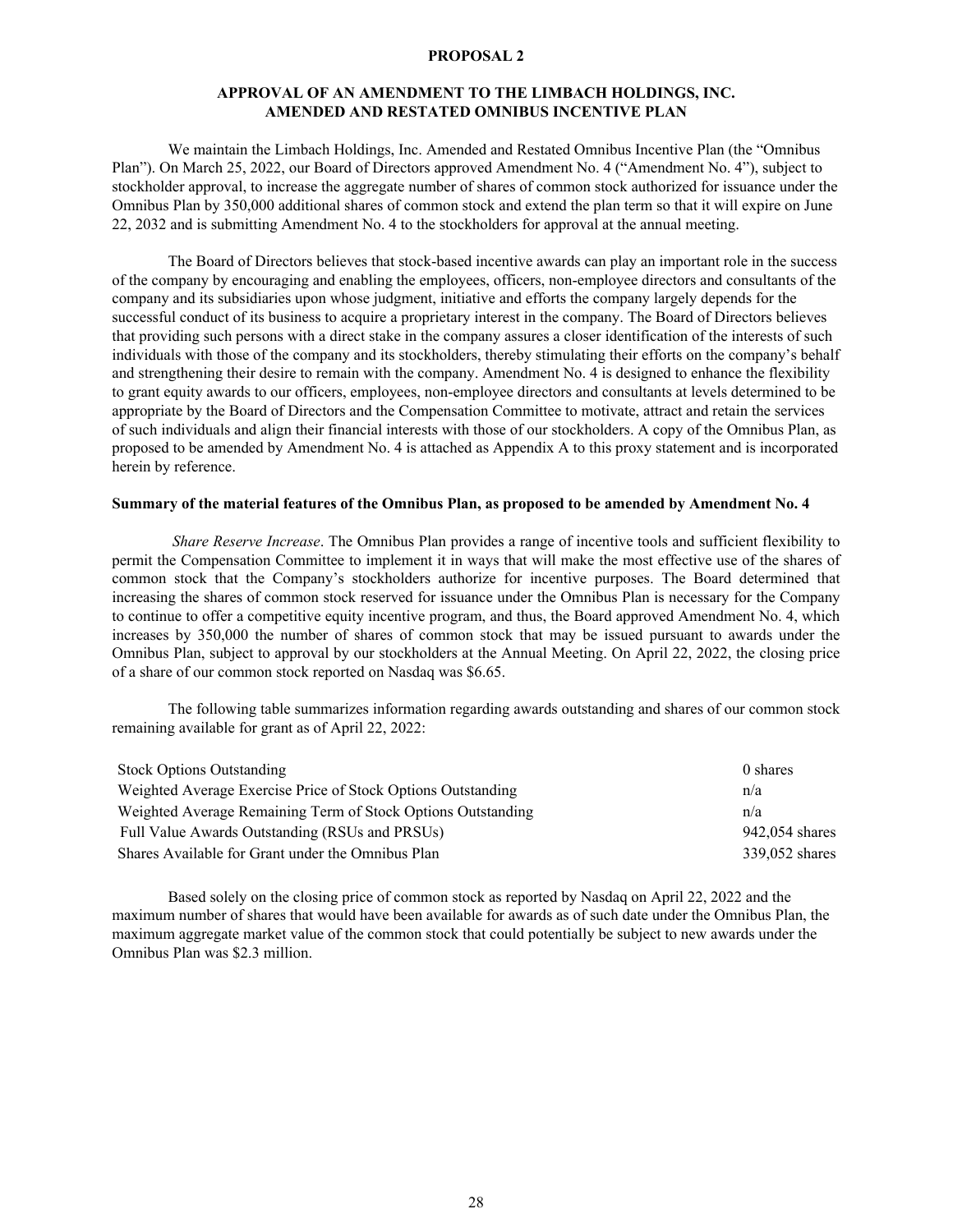### **Rationale for share increase**

Amendment No. 4 is critical to our ongoing effort to build stockholder value. Equity awards are an important component of our executive and non-executive employee compensation programs. Our Board of Directors and Compensation Committee believe that we must continue to offer a competitive equity compensation program in order to attract, retain and motivate the talented and qualified employees necessary for our continued growth and success. Our Compensation Committee determined the size of the proposed increase under Amendment No. 4 based on projected equity awards to anticipated new hires, projected annual equity awards to existing employees and an assessment of the magnitude of increase that our institutional investors would likely find acceptable.

We manage our long-term stockholder dilution by limiting the number of equity incentive awards granted annually. This includes an equity-based compensation design that emphasizes a mix of time-based restricted stock units ("RSUs") and performance-based restricted stock units ("PRSUs"), versus more dilutive stock options. The Compensation Committee carefully monitors our annual net burn rate, total dilution and equity expense in determining the number of awards it grants. Our compensation philosophy reflects broad-based eligibility for equity incentive awards for high performing employees. By doing so, we link the interests of those employees with those of our stockholders and motivate our employees to act as owners of the business.

*Burn rate.* Burn rate, which is the rate at which companies use shares available for grant under their equity compensation plans, is an important factor for investors concerned about stockholder dilution. In setting and recommending to stockholders the number of additional shares to be authorized under the Omnibus Plan upon adoption of Amendment No. 4, the Compensation Committee and the Board of Directors considered the Company's burn rates for all grants of equity awarded by the Board of Directors for the past three fiscal years ended December 31, 2021, 2020 and 2019. The following table sets forth information regarding historical awards granted for the fiscal years ended December 31, 2021, 2020 and 2019, and the corresponding net burn rate. The net burn rate is calculated by adding options and full value awards granted, subtracting any options and full-value awards forfeited, cancelled, or expired, and dividing the result by the weighted average shares outstanding. Our three-year average net burn rate is 5.10%.

|                                                                   |            | <b>Fiscal Year</b> |           |  |  |  |
|-------------------------------------------------------------------|------------|--------------------|-----------|--|--|--|
| <b>Share Element</b>                                              | 2021       | 2020               | 2019      |  |  |  |
| <b>Stock Options Granted</b>                                      |            |                    |           |  |  |  |
| Full-Value Awards Granted <sup>(1)</sup>                          | 312,774    | 275,133            | 274,851   |  |  |  |
| Less: Stock Options Forfeited, Cancelled or Expired               | 6,500      | 91,916             | 93,232    |  |  |  |
| Less: Full-Value Awards Cancelled                                 |            |                    |           |  |  |  |
| Net Awards Granted <sup>(2)</sup>                                 | 306,274    | 183,217            | 181,619   |  |  |  |
| Weighted average common shares outstanding during the fiscal year | 10,013,117 | 7,865,089          | 7,662,362 |  |  |  |
| Annual Net Burn Rate                                              | 4.69 $%$   | $5.25 \%$          | 5.38 %    |  |  |  |
| Three Year Average Net Burn Rate                                  | 5.10 $%$   |                    |           |  |  |  |

(1) Full value awards granted consist of RSUs and PRSUs.

<sup>(2)</sup> Net Awards Granted represent the sum of Stock Options Granted and Full-Value Awards Granted, less Stock Options and Full-Value Awards that forfeited, cancelled or expired.

As of December 31, 2021, there were no stock options outstanding under our equity compensation plan. In addition, as of December 31, 2021, there were 266,089 unvested full value awards with time-based vesting and 280,700 unvested full value awards with performance vesting outstanding under our equity compensation plans. Other than the foregoing, no awards under our equity compensation plans were outstanding as of December 31, 2021.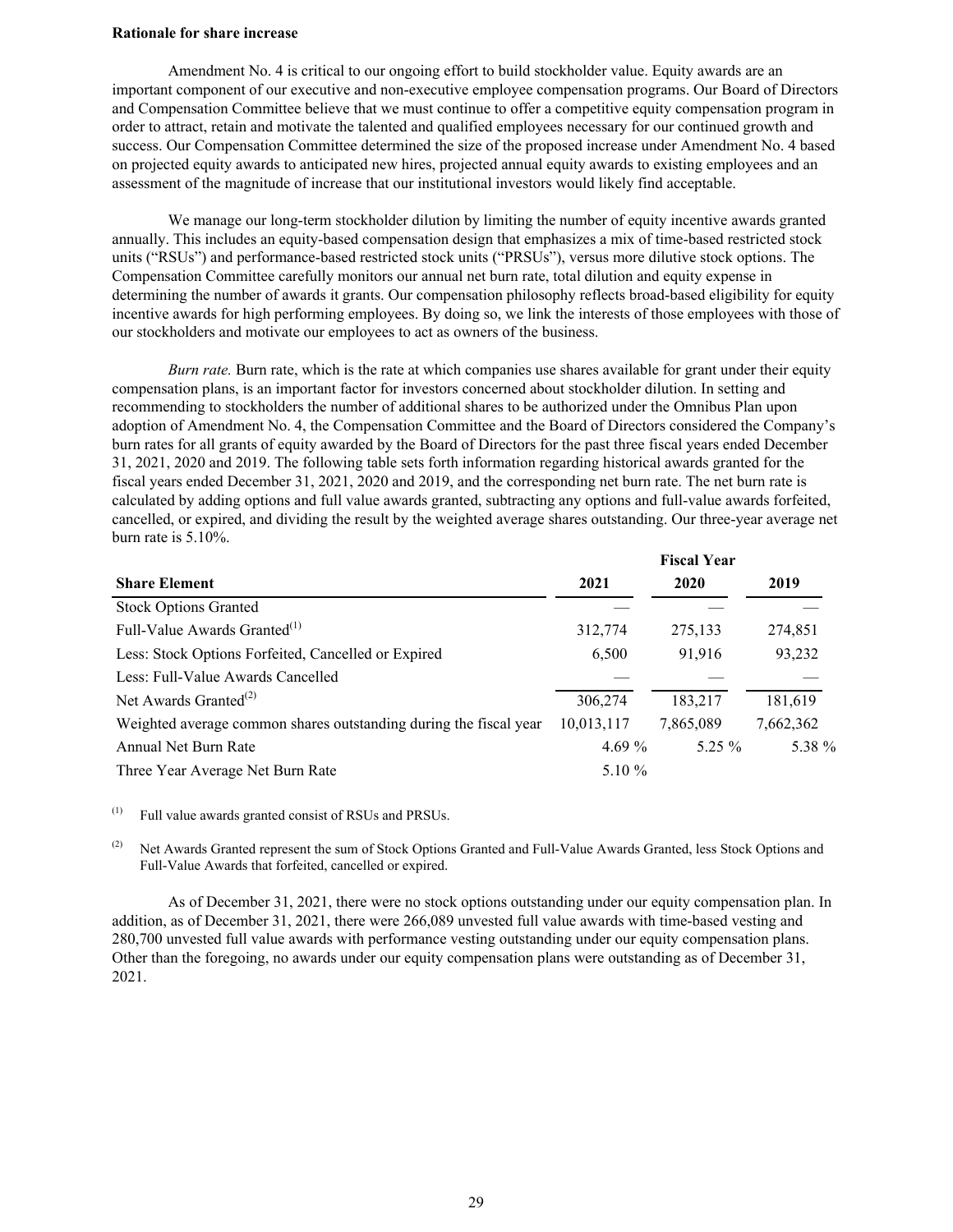#### **Summary of the Omnibus Plan**

The following description of certain features of the Omnibus Plan is intended to be a summary only. The summary is qualified in its entirety by the full text of the Omnibus Plan, as proposed to be amended by Amendment No. 4, which is attached as Appendix A to this proxy statement and incorporated herein by reference.

The principal purposes of the Omnibus Plan are to encourage profitability and growth through short-term and long-term incentives that are consistent with the Company's objectives; to give participants an incentive for excellence in individual performance; to promote teamwork among participants; and to give the Company a significant advantage in attracting and retaining key employees, directors, and consultants. The Omnibus Plan provides for the grant of incentive stock options within the meaning of Section 422 of the Internal Revenue Code of 1986, as amended (the "Internal Revenue Code"), nonqualified stock options, stock appreciation rights, restricted shares, restricted stock units, performance-based awards (including performance-based restricted shares and performance units), and other stock or cash-based awards. When considering new grants of share-based or optionbased awards, we intend to take into account previous grants of such awards.

*Administration.* The Omnibus Plan is administered by our Compensation Committee (referred to below as the plan administrator). The plan administrator has the power to determine the terms of the awards granted under the Omnibus Plan, including the exercise price, the number of shares subject to each award, and the exercisability of the awards. The plan administrator also has full power to determine the persons to whom and the time or times at which awards will be made and to make all other determinations and take all other actions advisable for the administration of the Omnibus Plan.

*Extension of Plan Term*. The Board also approved an extension of the term of the Omnibus Plan so that if the Omnibus Plan is approved by the stockholders, it will now expire on June 22, 2032, the tenth anniversary of the date that stockholders approve Amendment No. 4 to the Omnibus Plan.

*No "Liberal" Share Recycling for Any Awards*. The Omnibus Plan does not allow the recycling of shares tendered to cover the exercise price or withheld to cover taxes upon the exercise of stock options and stock appreciation rights or any shares tendered or withheld to cover taxes on restricted shares, restricted stock units, performance-based awards and other stock-based awards.

*No Dividends or Dividend Equivalents Paid on Unvested Awards*. To the extent that any award under the Omnibus Plan contains a right to receive dividends or dividend equivalents while such award remains unvested, such dividends or dividend equivalents will be accumulated and paid when, and to the extent that the underlying award vests.

*No Repricing of Options or Stock Appreciation Rights.* The Omnibus Plan prohibits the repricing of stock options and stock appreciation rights and cash buyouts of underwater options and stock appreciation rights without stockholder approval.

*Eligible Participants.* Certain employees, directors and consultants are eligible to be granted awards under the Omnibus Plan, other than incentive stock options, which may be granted only to employees. There are currently approximately 1,500 employees, six non-employee directors, and no consultants who would potentially be eligible to receive awards under the Omnibus Plan.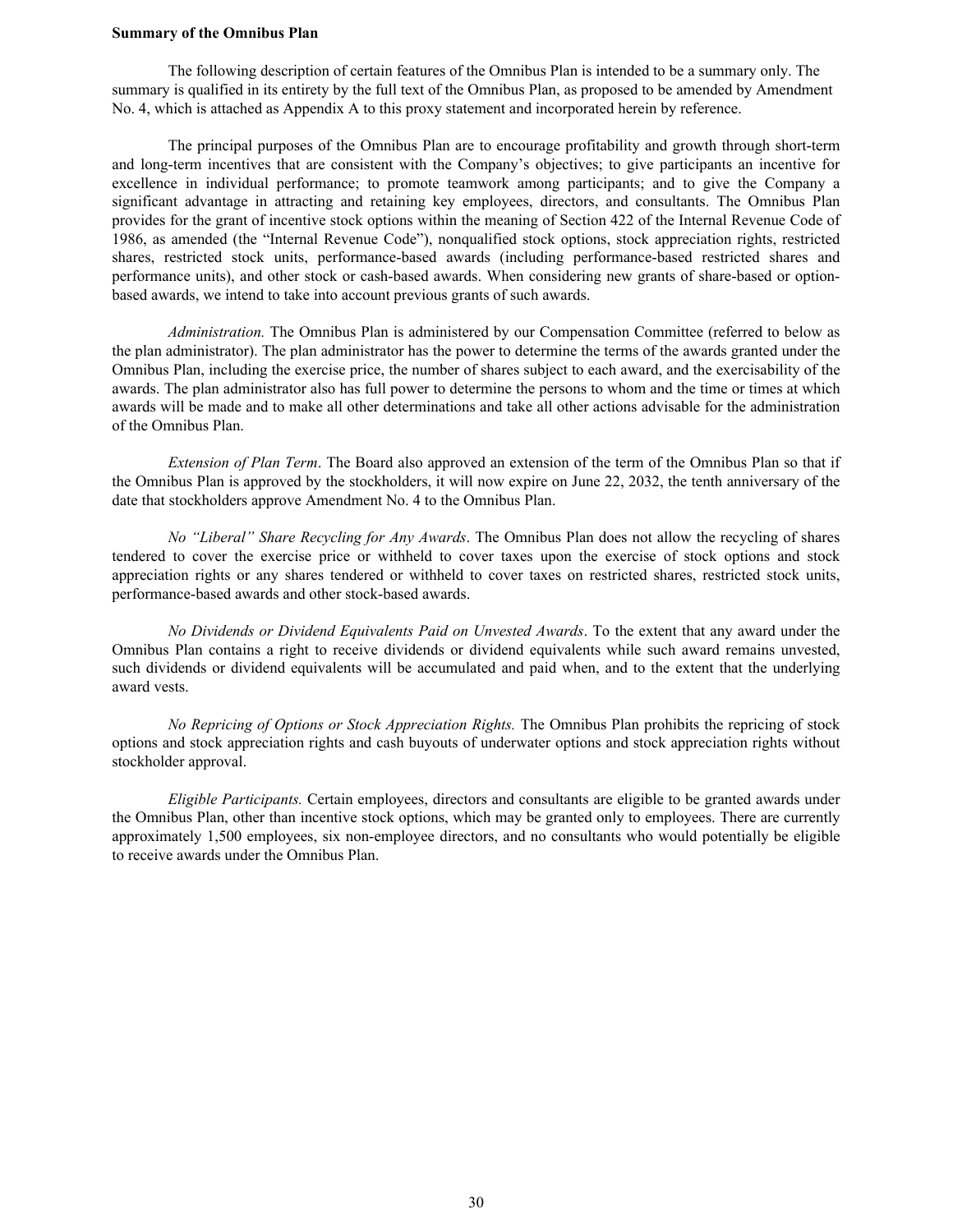*Shares Available for Awards; Award Limits.* If stockholders approve the amendment to the Omnibus Plan, the number of shares available for future awards after such approval will be the sum of (i) 350,000, (ii) the number of shares available for the grant of future awards under the Omnibus Plan immediately before the Annual Meeting, and (iii) the number of shares subject to awards outstanding on the date of the Annual Meeting that are thereafter forfeited, terminated or cancelled. The number of shares issued or reserved pursuant to the Omnibus Plan will be adjusted by the plan administrator, as they deem appropriate and equitable, as a result of stock splits, stock dividends, and similar changes in our common stock. With respect to any one participant, no more than (i) 400,000 shares of our common stock will be granted in a fiscal year, (ii) \$2,000,000 will be paid in cash with respect to a performance period of one year, and (iii) \$500,000 will be paid in cash with respect to a performance period greater than one year. In addition, the maximum number of shares subject to awards granted during any fiscal year to any non-employee director, taken together with any cash fees paid to such non-employee director during the fiscal year, will not exceed \$500,000 in total value (calculating the value of any such awards based on the grant date fair market value of such awards for financial reporting purposes).

Any shares of common stock subject to an award under the Omnibus Plan that are forfeited, cancelled, settled or otherwise terminated without a distribution of shares of common stock to a participant will thereafter be deemed to be available for awards. However, none of the following shares of common stock will be added back to the shares authorized for grant under the Omnibus Plan: (i) shares otherwise issuable or issued in respect of an award that are withheld to cover taxes or any applicable exercise price, (ii) shares subject to share-settled stock appreciation rights or options that are exercised, or (iii) shares tendered to exercise outstanding options or other awards or to cover applicable taxes on such awards.

*Minimum Vesting Requirement.* Except in the case of substitute awards, awards granted under the Omnibus Plan will be subject to a minimum vesting period of one year from the date of grant. Notwithstanding the foregoing, the plan administrator may provide that the vesting of an award will accelerate in the event of a participant's death, disability, retirement or a change in control, and the plan administrator may grant awards covering 5% of the shares of common stock reserved for issuance under the Omnibus Plan without regard to the minimum vesting provision. The vesting of any unvested awards granted to non-employee directors will be deemed to satisfy the one-year minimum vesting provision if the awards vest on the earlier of the one-year anniversary of the date of grant and the next regular annual meeting of stockholders that is at least 50 weeks after the immediately preceding year's annual meeting.

*Stock Options.* Under the Omnibus Plan, the plan administrator may grant participants incentive stock options, which qualify for special tax treatment in the United States, as well as non-qualified stock options. Stock options are a variable component of compensation designed to incentivize the participants to grow the Company and to increase the value of our shares. The plan administrator will establish the duration of each option at the time it is granted, with a maximum duration of 10 years (or in the case of a ten percent (10%) stockholder within the meaning of Section 422(b)(6) of the Internal Revenue Code, five years) from the date such option is granted, and may also establish vesting performance requirements that must be met prior to the exercise of options. Stock option grants must have an exercise price that is equal to or greater than the fair market value of our common stock on the date of grant. Stock option grants may include provisions that permit the option holder to exercise all or part of the holder's vested options, or to satisfy withholding tax liabilities, by tendering shares of our common stock already owned by the option holder with a fair market value equal to the exercise price. Dividends may not be paid on awards of stock options under the Omnibus Plan.

*Stock Appreciation Rights.* The plan administrator may also grant stock appreciation rights, which will be exercisable upon the occurrence of certain contingent events. Stock appreciation rights are a variable component of compensation designed to retain key employees. Stock appreciation rights entitle the holder upon exercise to receive an amount in any combination of cash and shares of our common stock (as determined by the plan administrator) equal in value to the excess of the fair market value of the shares covered by the stock appreciation rights over the exercise price of the right.

*Restricted Shares.* The plan administrator may also grant restricted shares, which are awards of our shares of common stock that vest in accordance with the terms and conditions established by the plan administrator. The plan administrator will determine in the award agreement whether the participant will be entitled to vote the restricted shares or receive dividends on such shares (subject to the requirement that dividends cannot be paid on restricted shares until the shares vest). Restricted shares are a variable component of compensation also available to retain key employees when deemed appropriate.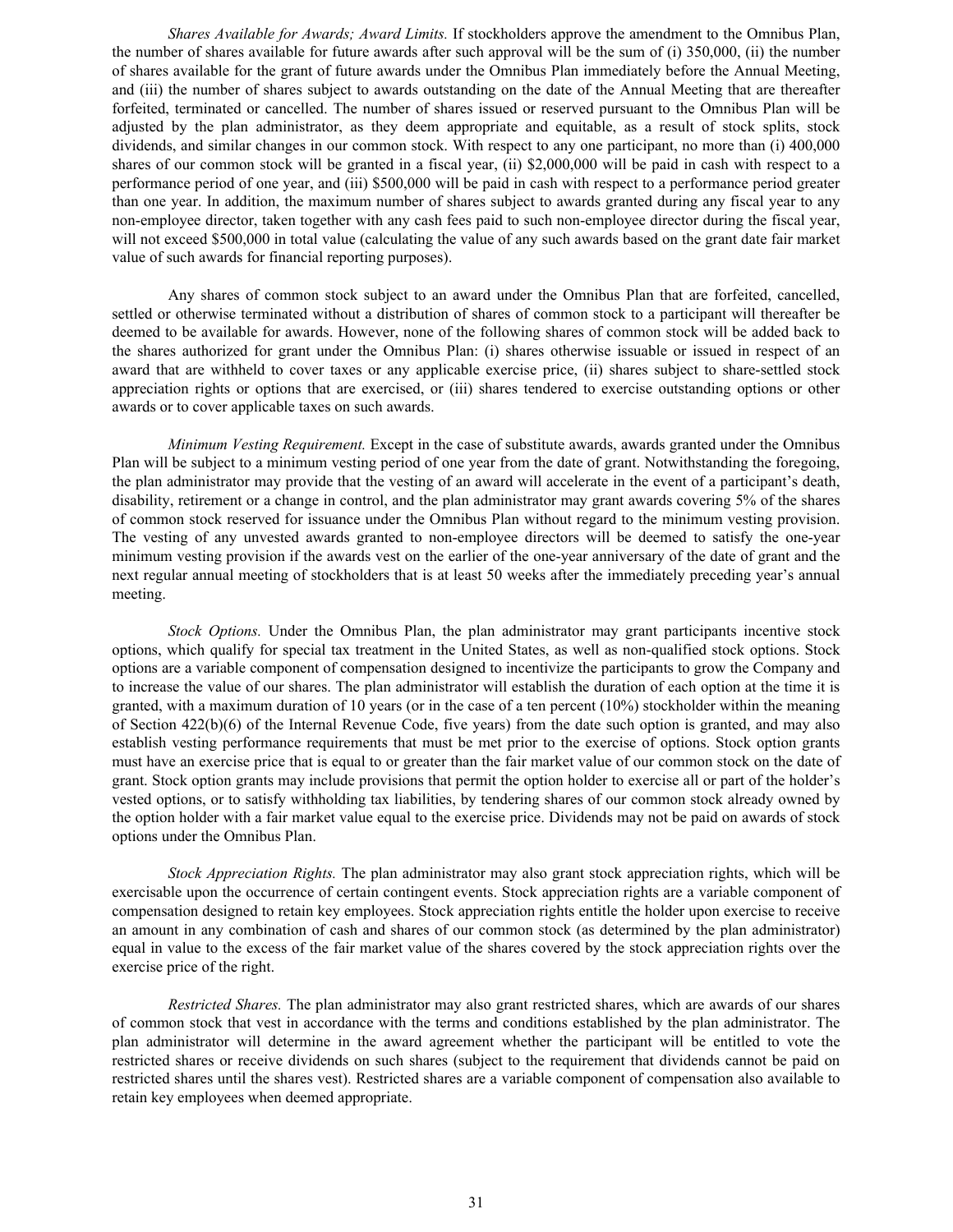*Restricted Stock Units.* Restricted stock units represent the right to receive shares of our common stock at a specified date in the future, subject to forfeiture of such right. If the restricted stock units have not been forfeited, then on the date specified in the award agreement, we must deliver to the holder of the restricted stock units, unrestricted shares of our common stock, which will be freely transferable. Restricted stock units are a variable component of compensation also designed to retain key employees when deemed appropriate.

*Performance-Based Awards.* Performance-based awards are denominated in shares of our common stock, stock units, or cash, and are linked to the satisfaction of performance criteria established by the plan administrator. Performance-based awards are a variable component of compensation designed to reward key management for achieving performance goals. The performance-based criteria applicable to such awards shall be determined by reference to any one or more of the following: earnings before interest and taxes; earnings before interest, taxes, depreciation and amortization (as may be adjusted); net operating profit after tax; cash flow; revenue; net revenues; sales; days sales outstanding; scrap rates; income; net income; operating income; net operating income, operating margin; earnings; earnings per share; return on equity; return on investment; return on capital; return on assets; return on net assets; total stockholder return; economic profit; market share; appreciation in the fair market value, book value or other measure of value of our common stock; expense/cost control; working capital; volume/ production; new products; customer satisfaction; brand development; employee retention or employee turnover; employee satisfaction or engagement; environmental, health, or other safety goals; individual performance; strategic objective milestones; days inventory outstanding; any other criteria specified by the plan administrator in its sole discretion; or any combination of, or a specified increase in, any of the foregoing.

*Other Awards.* In addition to the awards described above, the plan administrator may grant other incentives payable in cash or shares of common stock under the Omnibus Plan as it deems consistent with the terms of the Omnibus Plan and subject to such other terms and conditions as it deems appropriate.

*Dividends and Dividend Equivalents*. To the extent that any award under the Omnibus Plan contains a right to receive dividends or dividend equivalents while such award remains unvested, notwithstanding anything in the Omnibus Plan to the contrary, such dividends or dividend equivalents will be accumulated and paid when and to the extent that the underlying award vests.

*Change in Control Provisions.* In connection with the grant of an award, the plan administrator may provide for the treatment of such award in the event of a change in control of the Company, including that, in the event of an involuntary termination of a participant's employment by the Company in connection with a change in control, any outstanding awards that are unexercisable or otherwise unvested will become fully vested and/or immediately exercisable.

*Amendment and Termination.* Our Board of Directors, or a committee thereof, may alter, amend, modify, or terminate the Omnibus Plan at any time; provided that the approval of our stockholders will be obtained for any amendment to the Omnibus Plan that requires stockholder approval under the rules of the stock exchange on which our common stock is then listed or in accordance with other applicable law. In addition, without stockholder approval, to the extent required by the rules of the stock exchange(s) on which the shares of common stock are traded, except as otherwise permitted under the "equitable adjustments" provisions of the Omnibus Plan, (i) no amendment or modification may reduce the exercise price of any stock option or stock appreciation right, (ii) the Compensation Committee may not cancel any outstanding stock option or stock appreciation right and replace it with a new option or stock appreciation right, another award or cash and (iii) the Compensation Committee may not take any other action that is considered a "repricing" for purposes of the stockholder approval rules of the applicable stock exchange(s). No modification of an award will, without the prior written consent of the participant, impair the rights of a participant under the Omnibus Plan.

*Compliance with Applicable Laws.* We intend for awards granted under the Omnibus Plan to be designed, granted, and administered in such a manner that they are either exempt from the application of, or comply with, the requirements of Section 409A of the Internal Revenue Code.

*New Plan Benefits Under the Omnibus Plan.* Future awards under the Omnibus Plan will be made at the discretion of the plan administrator based on such factors as the plan administrator deems relevant at the time the awards are made.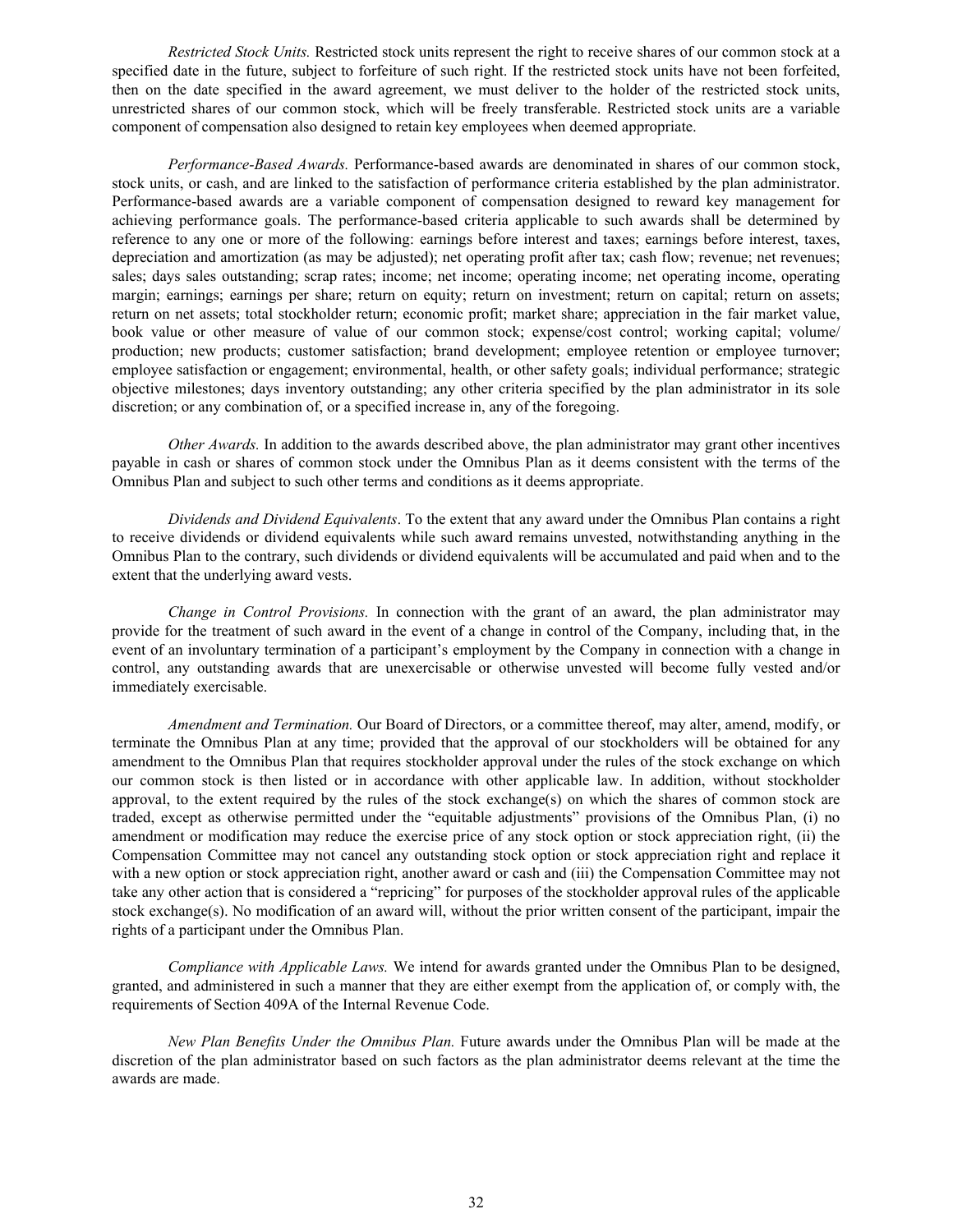#### **Summary of Federal Income Tax Consequences**

The following is a brief description of the federal income tax treatment that generally applies to Omnibus Plan awards. The description is based on current federal tax laws, rules and regulations, which are subject to change, and does not purport to be a complete description of the federal income tax aspects of the Omnibus Plan. A participant may also be subject to state, local and foreign taxes.

*Non-Qualified Stock Options.* The grant of a non-qualified stock option will not result in taxable income to the participant. The participant will realize ordinary income at the time of exercise in an amount equal to the excess, if any, of the then fair market value of the stock acquired over the exercise price for those shares, and the Company will be entitled to a corresponding deduction. Gains or losses realized by the participant upon disposition of such shares will be treated as capital gains or losses, with the basis in such stock equal to the fair market value of the shares at the time of exercise.

*Incentive Stock Options.* The grant of an incentive stock option will not result in taxable income to the participant. The exercise of an incentive stock option will not result in taxable income to the participant if the participant was continuously employed by the Company or an affiliate from the date of the grant of the option until the date three months prior to the date of exercise (one year prior to the date of exercise if the participant is disabled). The excess, if any, of the fair market value of the stock at the time of the exercise over the exercise price is an adjustment that is included in the calculation of the participant's alternative minimum taxable income for the tax year in which the incentive stock option is exercised.

If the participant does not sell or otherwise dispose of the stock within two years from the date of the grant of the incentive stock option or within one year after the transfer of such stock to the participant, then, upon disposition of such stock, any amount realized in excess of the exercise price will be taxed to the participant as capital gain, and the Company will not be entitled to a corresponding deduction. If the holding period requirements are not met, the participant will generally realize ordinary income at the time of the disposition of the shares, in an amount equal to the lesser of (i) the excess, if any, of the fair market value of the stock on the date of exercise over the exercise price, or (ii) the excess, if any, of the amount realized upon disposition of the shares over the exercise price, and the Company will be entitled to a corresponding deduction. In addition, the participant will recognize capital gain or loss equal to the difference between the amount realized and the value of the shares on the date of exercise.

*Stock Appreciation Rights.* The grant of a stock appreciation right will not result in taxable income to the participant. The participant will realize ordinary income at the time of exercise in an amount equal to the amount of cash or the fair market value of the shares paid upon exercise, and the Company will be entitled to a corresponding deduction. Gains or losses realized by the participant upon disposition of any shares received will be treated as capital gains or losses, with the basis in such stock equal to the fair market value of the shares at the time of exercise.

*Restricted Stock and Performance-Based Shares.* A grant of restricted stock or performance-based shares will not result in taxable income to the participant at the time of grant, and the Company will not be entitled to a corresponding deduction, assuming that the shares are subject to transferability restrictions and that certain restrictions on the shares constitute a "substantial risk of forfeiture" for federal income tax purposes. Upon vesting, the holder will realize ordinary income in an amount equal to the then fair market value of the vested shares, and the Company will be entitled to a corresponding deduction. Gains or losses realized by the participant upon subsequent disposition of such shares will be treated as capital gains or losses, with the basis in such shares equal to the fair market value of the shares at the time of vesting. Dividends paid to the holder of restricted stock during the restricted period also will be compensation income to the participant, and the Company will be entitled to a corresponding deduction when the dividends no longer are subject to a substantial risk of forfeiture or become transferable. A participant may be permitted to elect, pursuant to Section 83(b) of the Internal Revenue Code, to have income recognized at the date a restricted stock award or performance share award, as the case may be, is granted and to have the applicable capital gain holding period commence as of that date. In such a case, the Company would be entitled to a corresponding deduction on the date of grant.

*Restricted Stock Units.* A grant of restricted stock units (including performance-based restricted stock units) will not result in taxable income to the participant at the time of grant, and the Company will not be entitled to a corresponding deduction. Upon vesting and issuance of the underlying shares, the holder will realize ordinary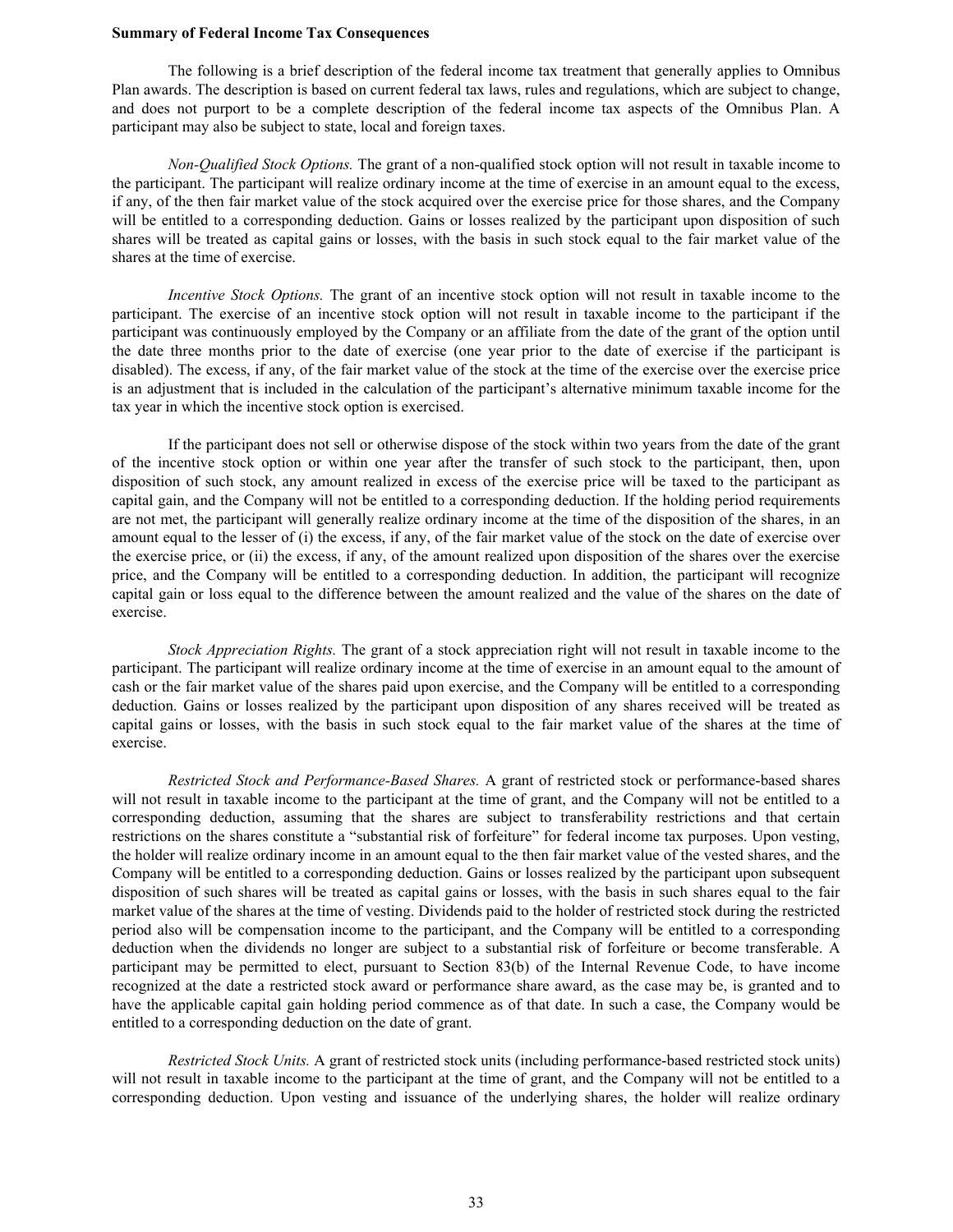income in an amount equal to the then fair market value of the issued shares, and the Company will be entitled to a corresponding deduction. Gains or losses realized by the participant upon disposition of such shares will be treated as capital gains or losses, with the basis in such shares equal to the fair market value of the shares at the time of vesting and issuance. Dividend equivalents paid to the holder of restricted stock units during the restricted period also will be compensation income to the participant, and the Company will be entitled to a corresponding deduction when the dividend equivalents are paid.

*Performance Awards and Other Share-Based or Cash-Based Awards.* A grant of a performance award or other stock-based or cash-based award will not result in taxable income to the participant at the time of grant, and the Company will not be entitled to a corresponding deduction. Upon payment of cash or the vesting or issuance of the underlying shares, the participant will realize ordinary income in an amount equal to the cash received or the then fair market value of the issued shares, and the Company will be entitled to a corresponding deduction. Gains or losses realized by the participant upon subsequent disposition of such shares will be treated as capital gains or losses, with the basis in such shares equal to the fair market value of the shares at the time of vesting and issuance.

*Deductibility Limit on Compensation in Excess of \$1 Million.* Prior to 2018, Section 162(m) of the Internal Revenue Code generally limited the deductible amount of total annual compensation paid by a public company to each "covered employee" to no more than \$1 million. Transition rules allow a deduction for performance-based compensation paid pursuant to a contract in effect as of November 2, 2017, that is not materially modified after such date.

*Tax Withholding.* As a condition to the delivery of any shares to the recipient of an award, the Company may require the recipient to make arrangements for meeting certain tax withholding requirements in connection with the award.

*Importance of Consulting Tax Adviser.* The information set forth above is a summary only and does not purport to be complete. In addition, the information is based upon current Federal income tax rules and therefore is subject to change when those rules change. Moreover, because the tax consequences to any recipient may depend on his or her particular situation, each recipient should consult his or her tax adviser as to the Federal, state, local, foreign and other tax consequences of the grant or exercise of an award or the disposition of shares acquired as a result of an award.

#### **Vote Required for Approval**

A majority of the votes cast is required to approve Amendment No. 4 to the Omnibus Plan. Abstentions and broker non-votes will have no effect on the outcome of this proposal.

### **OUR BOARD UNANIMOUSLY RECOMMENDS A VOTE "FOR" THE APPROVAL OF AMENDMENT NO. 4 TO THE LIMBACH HOLDINGS, INC. AMENDED AND RESTATED OMNIBUS INCENTIVE PLAN.**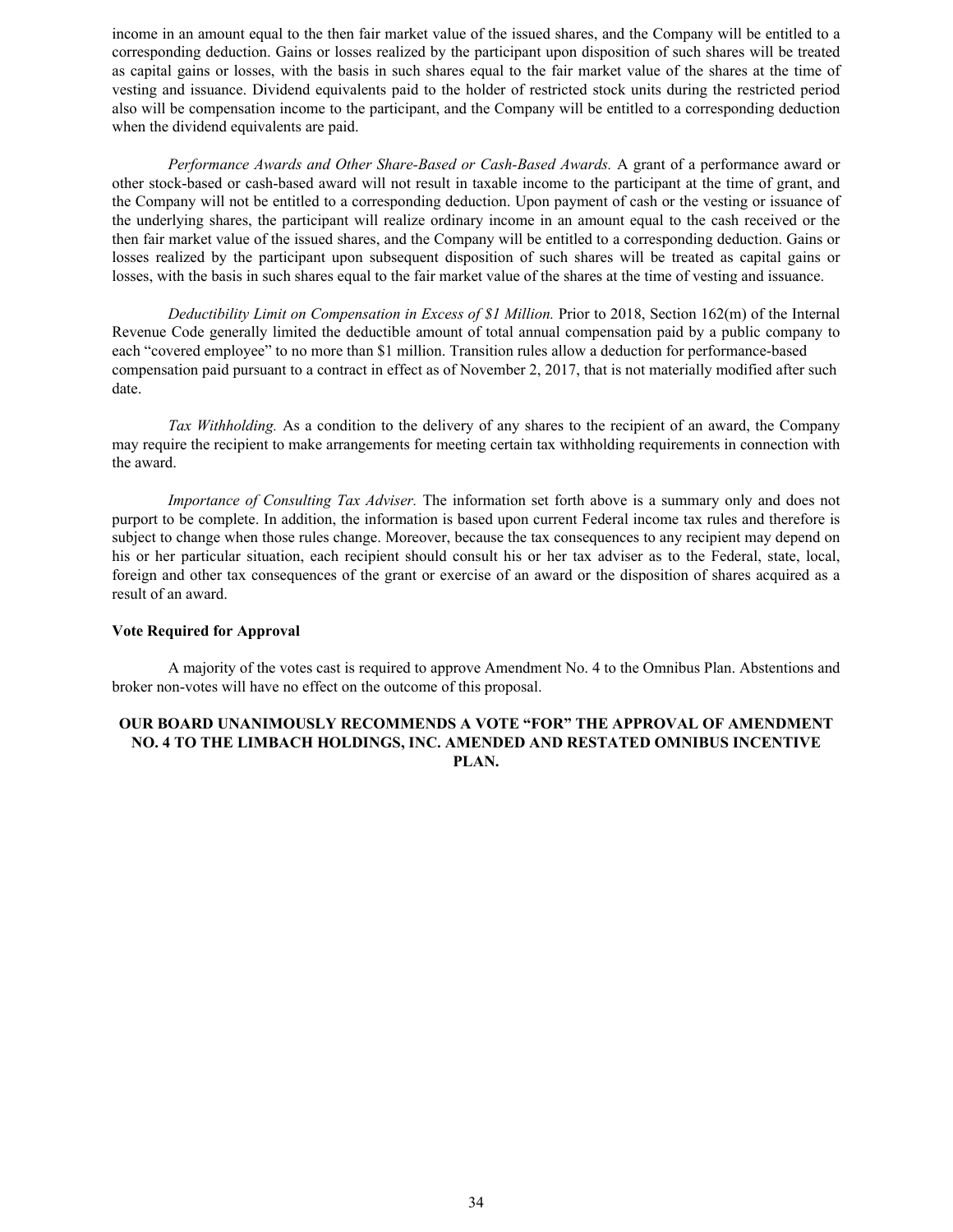### **EQUITY COMPENSATION PLAN INFORMATION**

The following table provides certain information, as of December 31, 2021, concerning the shares of the Company's common stock that may be issued under our existing equity compensation plan.

|                                                           | Number of<br><b>Securities to be</b><br><b>Issued Upon</b><br><b>Exercise of</b><br>Outstanding<br><b>Options, Warrants</b><br>and Rights <sup>(1)</sup><br>$(a)$ (#) | <b>Weighted Average</b><br><b>Exercise Price of</b><br>Outstanding<br><b>Options, Warrants</b><br>and $\text{Rights}^{(2)}$<br>$(b)$ $(S)$ | Number of<br><b>Securities</b><br>Remaining<br><b>Available for Future</b><br>Issuance under<br>Equity<br>compensation<br>Plans <sup>(3)</sup> (Excluding<br><b>Securities Reflected</b><br>in Column $(a)$ )<br>$(c)$ (#) |
|-----------------------------------------------------------|-----------------------------------------------------------------------------------------------------------------------------------------------------------------------|--------------------------------------------------------------------------------------------------------------------------------------------|----------------------------------------------------------------------------------------------------------------------------------------------------------------------------------------------------------------------------|
| Equity compensation plans approved by<br>stockholders     | 789,639                                                                                                                                                               |                                                                                                                                            | 1,318,017                                                                                                                                                                                                                  |
| Equity compensation plans not approved<br>by stockholders |                                                                                                                                                                       |                                                                                                                                            |                                                                                                                                                                                                                            |
| Total                                                     | 789,639                                                                                                                                                               |                                                                                                                                            | 1,318,017                                                                                                                                                                                                                  |

(1) Represents 266,089 outstanding service-based restricted stock units and 523,550 outstanding performance based restricted stock units under the Omnibus Plan. Outstanding performance-based restricted stock units are reflected at the maximum payout that may be earned during the relevant performance periods.

(2) Reflects outstanding restricted stock units and performance-based restricted stock units at a weighted average exercise price of zero.

 $^{(3)}$  Represents 873,910 shares available for future issuance under the Omnibus Plan and 444,107 shares of our common stock available for future issuance under the Limbach Holdings, Inc. 2019 Employee Stock Purchase Plan ("ESPP").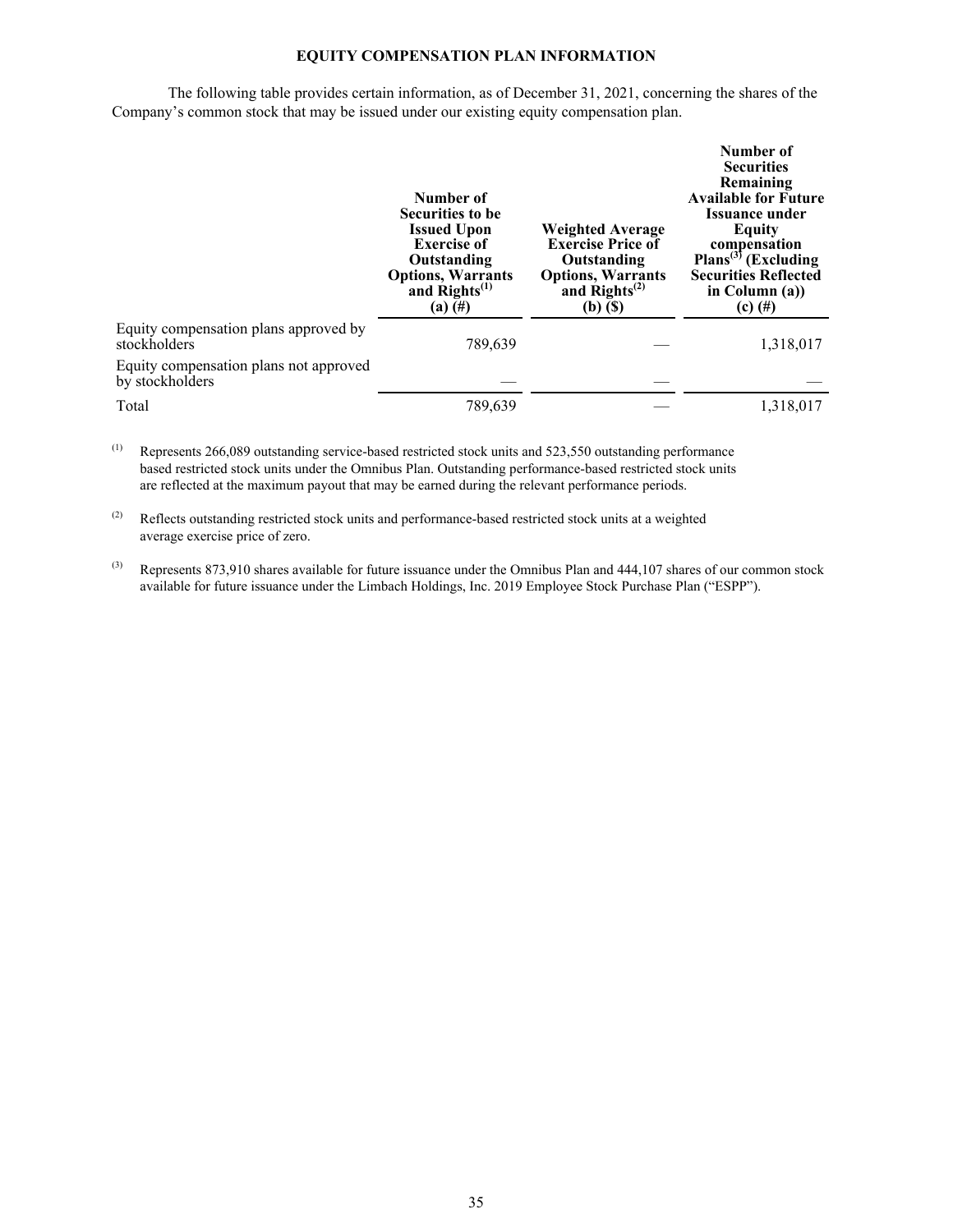### **PROPOSAL 3**

### **NON-BINDING, ADVISORY VOTE ON THE COMPENSATION OF OUR NAMED EXECUTIVE OFFICERS**

### <span id="page-38-0"></span>**Background**

Section 14A of the Exchange Act, put in place by Section 951 of the Dodd-Frank Wall Street Reform and Consumer Protection Act (the "Dodd-Frank Act") requires the Company to seek a non-binding advisory vote from its stockholders to approve the compensation of its named executive officers ("Say-on-Pay" vote) as disclosed pursuant to Item 402 of Regulation S-K, and accompanying compensation tables and the related narrative disclosure in this Proxy Statement. Because the required vote is advisory, the result of the vote is not binding upon the Board of Directors.

We believe that executive compensation should be linked to the Company's performance and aligned with the interests of the Company's stockholders. In addition, executive compensation is designed to allow the Company to recruit, retain and motivate employees who play a significant role in the organization's current and future success.

The Compensation Committee values the perspectives and concerns of our stockholders regarding executive compensation. The Compensation Committee has in the past and intends to continue to maintain in the future an open dialogue with stockholders to foster greater communication and transparency on our executive compensation programs.

#### **Proposal**

The Company is presenting this proposal, which gives you as a stockholder the opportunity to express your view on the compensation of our named executive officers by voting for or against the following resolution:

"RESOLVED, that the compensation paid to the Company's named executive officers, as disclosed pursuant to Item 402 of Regulation S-K, including the compensation tables and other narrative executive compensation disclosures contained in the Company's proxy statement for the 2022 annual meeting, is hereby APPROVED."

#### **Position of Board of Directors**

As discussed in this proxy statement under the "Compensation of Officers and Directors" Section, the Compensation Committee of the Board of Directors believes that the executive compensation for the year ended December 31, 2021, is reasonable and appropriate, is justified by the performance of the Company and is the result of a carefully considered approach after taking into account feedback from our stockholders. Our executive compensation program is designed to attract, motivate and retain a highly qualified group of executives and maintain a close correlation between the rewards to the Company's executives and the strategic success of the Company and the performance of its stock.

### **Effect of Vote**

Because your vote is advisory, it will not be binding upon the Company, the Compensation Committee or the Board of Directors; however, we value stockholders' opinions, and we will consider the outcome of the Say-on-Pay vote when determining future executive compensation arrangements.

#### **Vote Required for Approval**

A majority of the votes cast is required to approve this resolution. Even though this vote will neither be binding on the Company or the Board of Directors nor will it create or imply any change in the fiduciary duties of, or impose any additional fiduciary duty on, the Company or the Board of Directors, the Compensation Committee will take into account the outcome of the vote when considering future executive compensation decisions. Abstentions and broker non-votes will have no effect on the outcome of this proposal.

### **OUR BOARD UNANIMOUSLY RECOMMENDS A VOTE "FOR" THE RESOLUTION TO APPROVE THE COMPENSATION OF THE COMPANY'S NAMED EXECUTIVE OFFICERS.**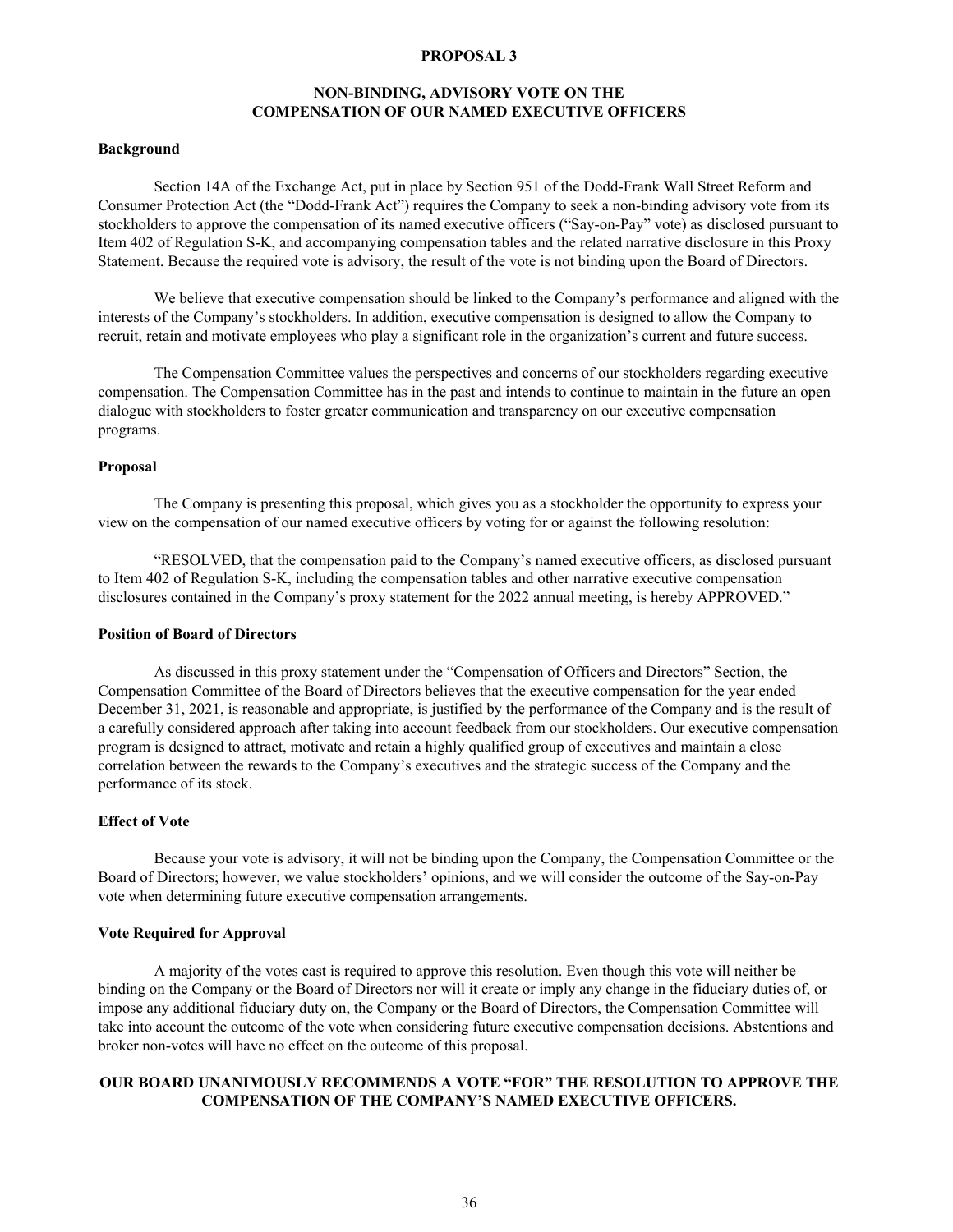#### **PROPOSAL 4**

### **RATIFICATION OF APPOINTMENT OF INDEPENDENT REGISTERED PUBLIC ACCOUNTING FIRM**

<span id="page-39-0"></span>The Audit Committee has appointed Crowe LLP ("Crowe") to continue in its capacity as our independent registered public accounting firm for the fiscal year ending December 31, 2022, and the Board has directed that management submit the appointment of the independent registered public accounting firm for ratification by the stockholders at the Annual Meeting. Crowe has audited our financial statements for the years ended December 31, 2021 and 2020.

Neither our bylaws nor other governing documents or law require stockholder ratification of the appointment of Crowe as our independent registered public accounting firm. However, the Board is submitting the appointment of Crowe to the stockholders for ratification as a matter of good corporate practice. If the stockholders fail to ratify the selection, the Audit Committee will reconsider whether or not to continue to retain that firm. Even if the selection is ratified, the Audit Committee in its discretion may direct the appointment of a different independent registered public accounting firm at any time during the year if it determines that such a change would be in the best interests of the Company and its stockholders.

A majority of the votes cast at the Annual Meeting will be required to ratify the appointment of Crowe. Abstentions will not have any effect on the outcome of this proposal.

 Representatives of Crowe are expected to be present at the Annual Meeting via telephone. They will have an opportunity to make a statement if they so desire and will be available to respond to appropriate questions.

### **OUR BOARD UNANIMOUSLY RECOMMENDS A VOTE "FOR" THE RATIFICATION OF THE APPOINTMENT OF CROWE AS OUR INDEPENDENT REGISTERED PUBLIC ACCOUNTING FIRM FOR THE FISCAL YEAR ENDING DECEMBER 31, 2022.**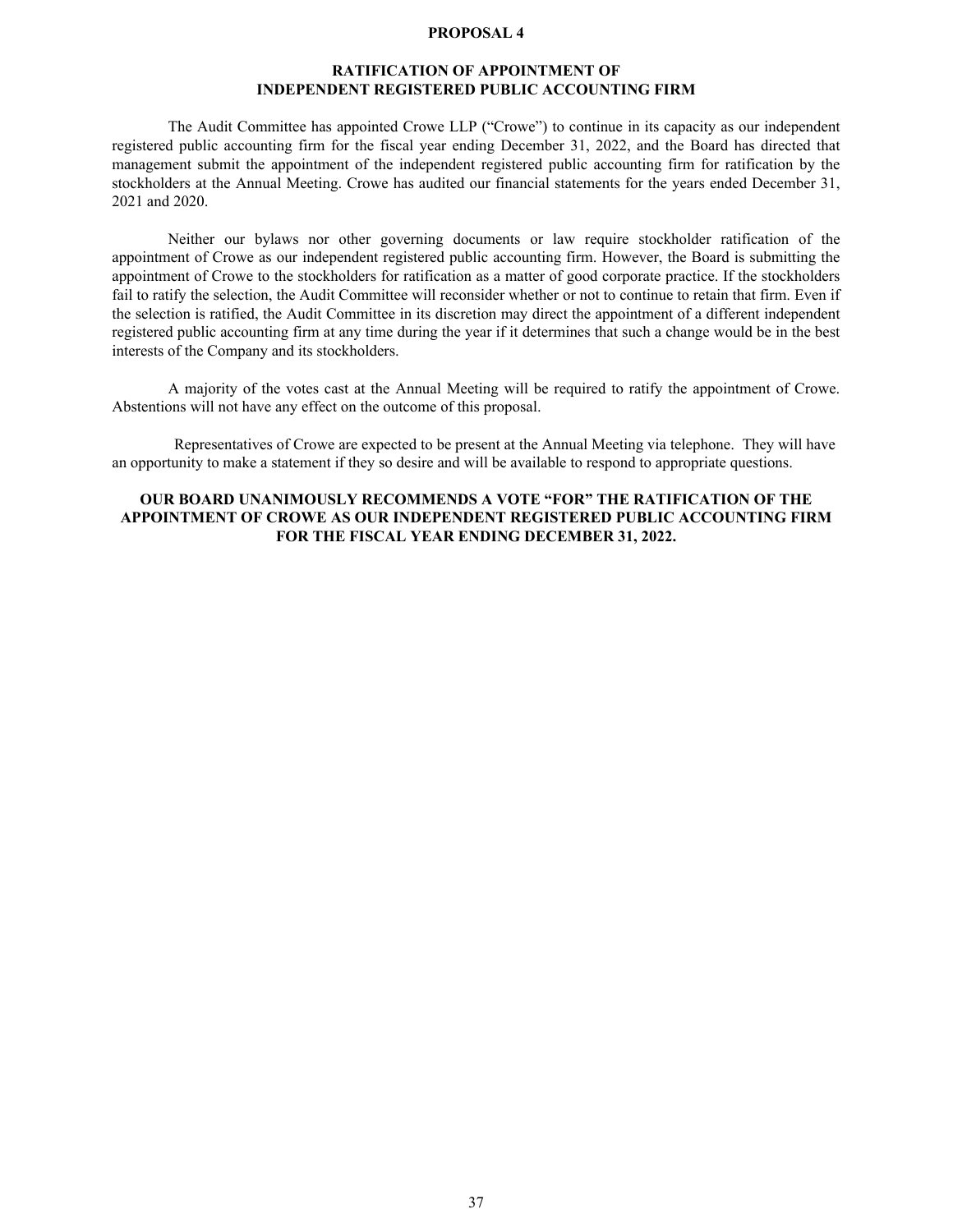### **AUDIT-RELATED MATTERS**

#### **Report of the Audit Committee**

The Audit Committee represents and assists the Board by overseeing: (i) the Company's financial statements and internal controls; (ii) the independent registered public accounting firm's qualifications and independence; and (iii) the performance of the Company's independent registered public accounting firm.

On the date of the adoption of this Report, the Audit Committee consisted of three directors, all considered independent in accordance with Nasdaq listing standards and other applicable regulations. Each member of the Audit Committee is financially literate and our Board has determined that committee member, Ms. Krzeminski, is an "audit committee financial expert" as defined in applicable SEC rules because she meets the requirement for past employment experience in finance or accounting, requisite professional certification in accounting or comparable experience.

Company management has the primary responsibility for the preparation of the financial statements and for the reporting process, including the establishment and maintenance of the Company's system of internal controls over financial reporting. The Company's independent registered public accounting firm is responsible for auditing the financial statements prepared by management and expressing an opinion on the conformity of those audited financial statements with generally accepted accounting principles.

In fulfilling its oversight responsibilities, the Audit Committee reviewed and discussed with both management and the independent registered public accounting firm, the Company's quarterly earnings releases, Quarterly Reports on Form 10-Q, and the 2021 Annual Report on Form 10-K. Such reviews included a discussion of critical or significant accounting policies, the reasonableness of significant judgments, the quality (not just the acceptability) of the accounting principles, the reasonableness and clarity of the financial statement disclosures, and such other matters as the independent registered public accounting firm is required to review with the Audit Committee under the standards promulgated by the Public Company Accounting Oversight Board. The Audit Committee also discussed with both management and the Company's independent registered public accounting firm the design and efficacy of the Company's internal control over financial reporting.

The Audit Committee has also discussed with the independent registered public accounting firm the matters required to be discussed by Auditing Standard No. 1301, "Communications with Audit Committees" issued by the Public Company Accounting Oversight Board ("PCAOB"). The Audit Committee has also received the written disclosures and the letter from the independent registered public accounting firm required by applicable requirements of the PCAOB (regarding the independent registered public accounting firm's communications with the Audit Committee concerning independence), and considered the compatibility of non-audit services rendered to Limbach with the independence of the Company's independent registered public accounting firm. The Audit Committee has determined that the rendering of the services other than audit services by Crowe is compatible with maintaining the principal accountant's independence.

The Audit Committee also discussed with the independent registered public accounting firm the overall scope and plans for its audit. The Audit Committee periodically met with the independent registered public accounting firm, with and without management present, to discuss the results of their work and the overall quality of Limbach's financial reporting.

In reliance on these reviews and discussions, the Audit Committee recommended to the Board that the audited financial statements be included in the Annual Report on Form 10-K for the fiscal year ended December 31, 2021 for filing with the SEC.

Respectfully submitted,

AUDIT COMMITTEE Laurel J. Krzeminski Joshua S. Horowitz Michael F. McNally

*The material in this report of the Audit Committee is not "soliciting material," is furnished to, but not deemed "filed" with, the SEC and is not deemed to be incorporated by reference in any filing of the Company under the Securities Act of 1933, as amended (the "Securities Act") or the Exchange Act, whether made before or after the date hereof and irrespective of any general incorporation language in any such filing.*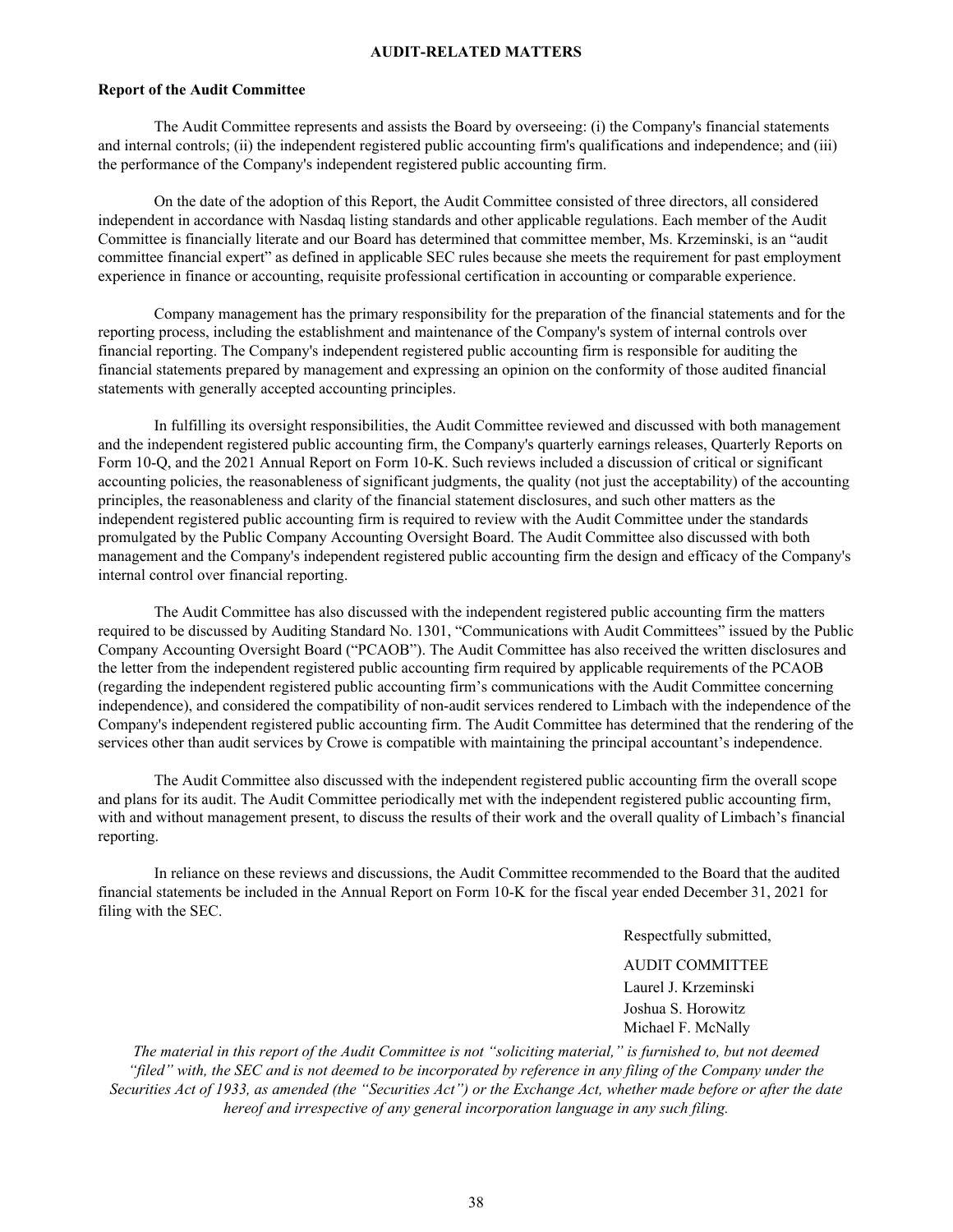#### **Independent Registered Public Accounting Firm Fees**

The aggregate fees billed by Limbach's principal accounting firm, Crowe LLP, for auditing the annual financial statements and related information included in the Annual Report on Form 10-K, the reviews of the quarterly financial statements included in the Quarterly Reports on Form 10-Q, assistance with and review of documents filed with the SEC, and consultations on certain accounting and reporting matters for each of the last two fiscal years are set forth as "Audit Fees" in the table below.

Also set forth for the last two fiscal years are "Audit-Related Fees." Such fees pertain to professional services for assurance and related services that are reasonably related to the performance of the audit of our financial statements and are not reported under "Audit fees." These services include services and consultations related to the Company's internal controls, the Company's IT controls, financial accounting and reporting standards.

"Tax Fees" include fees for tax advice and tax planning. "All Other Fees" consist of permitted services other than those that meet the criteria described above. Crowe LLP did not provide any services to the Company related to financial information systems design or implementation, nor did it provide any personal tax work or other services for any of the Company's executive officers or members of the Board.

The following table shows the fees for professional services rendered to us by Crowe for services in respect of the years ended December 31, 2021 and 2020.

|                           |   | 2021      |   | 2020    |
|---------------------------|---|-----------|---|---------|
| <b>Audit Fees</b>         | S | 995,254   | S | 601,232 |
| <b>Audit-Related Fees</b> |   | 145,000   |   | 15,000  |
| Tax Fees                  |   |           |   |         |
| All Other Fees            |   |           |   |         |
| <b>Total Fees</b>         |   | 1,140,254 |   | 616,232 |

Consistent with the Audit Committee charter, audit, audit-related, tax, and other services are pre-approved by the Audit Committee, or by a designated member thereof. The Audit Committee has determined that the provision of the non-audit services described above is compatible with maintaining Crowe's independence.

Audit fees increased in 2021 primarily due to the Company complying with Section 404(b) under the Sarbanes-Oxely Act of 2002. In addition, the Company's audit-related fees increased in 2021 primarily due to the public offering of the Company's common stock in February 2021.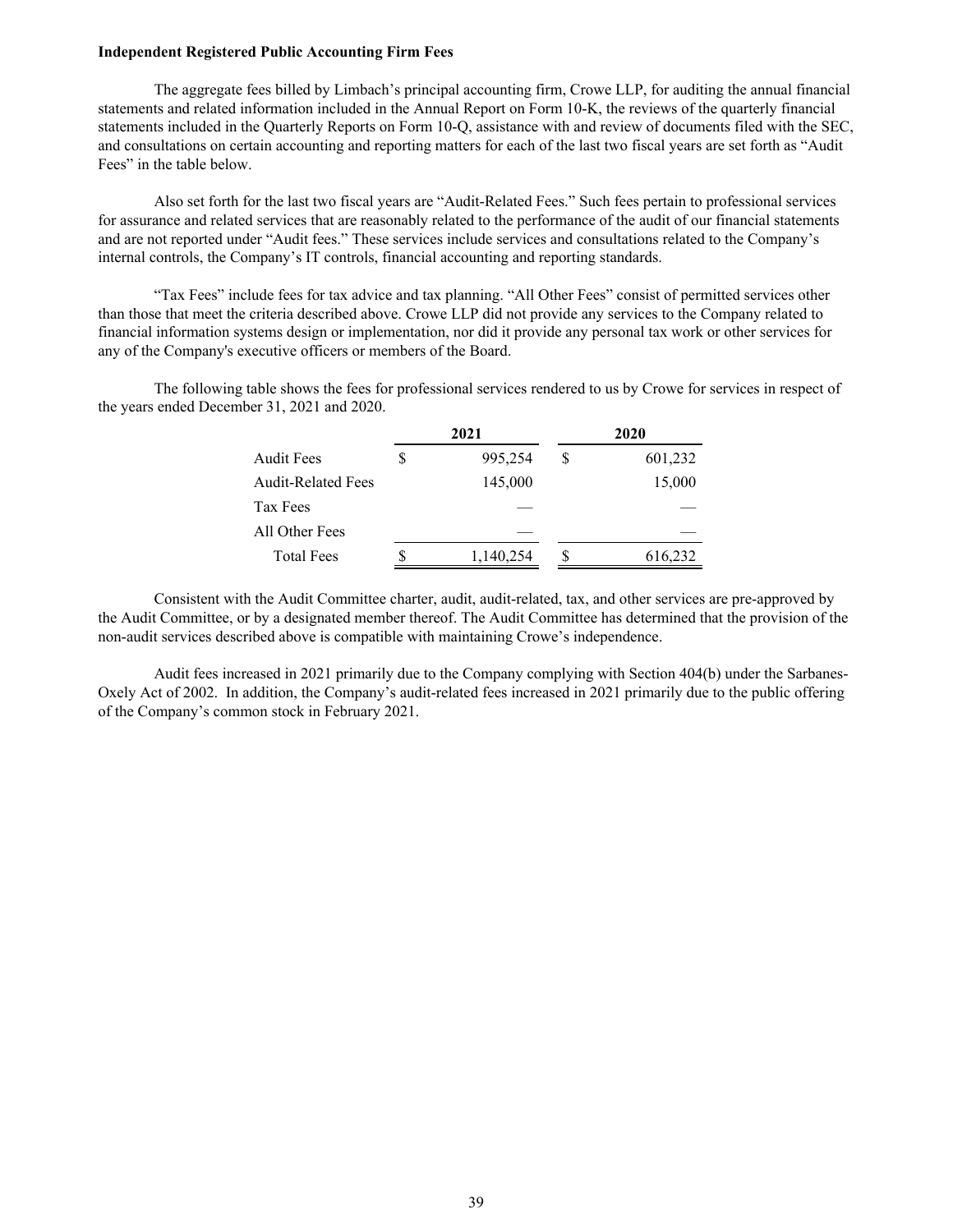### **RELATED PERSON POLICY AND TRANSACTIONS**

### <span id="page-42-0"></span>**Related Person Transactions Policy and Procedures**

Our Board has adopted a written related person transaction policy that sets forth the policies and procedures for the review and approval or ratification of related person transactions. This policy is administered by our Nominating and Corporate Governance Committee and covers any transaction, arrangement, or relationship, or any series of similar transactions, arrangements, or relationships, in which the Company was or is to be a participant, the amount involved exceeds \$100,000 and in which a related person had or will have a direct or indirect material interest. While the policy covers related person transactions in which the amount involved exceeds \$100,000, the policy states that related person transactions in which the amount involved exceed \$120,000 are required to be disclosed in applicable filings as required by the Securities Act, Exchange Act, and related rules. Our Board set the threshold for approval of related person transactions in the policy at an amount lower than that which is required to be disclosed under the Securities Act, Exchange Act, and related rules because we believe that it is appropriate for the Nominating and Corporate Governance Committee to review transactions or potential transactions in which the amount involved exceeds \$100,000, as opposed to \$120,000. Pursuant to this policy, our Nominating and Corporate Governance Committee, among other things, (i) reviews the relevant facts and circumstances of each related person transaction, including if the transaction is on terms comparable to those that could be obtained in arm's-length dealings with an unrelated third party and the extent of the related party's interest in the transaction, and (ii) takes into account the conflicts of interest and corporate opportunity provisions of our code of business conduct and ethics. Management presents to our Nominating and Corporate Governance Committee each proposed related person transaction, including all relevant facts and circumstances relating thereto, and updates the Nominating and Corporate Governance Committee as to any material changes to any related person transaction. All related person transactions may only be consummated if our Nominating and Corporate Governance Committee has approved or ratified such transaction in accordance with the guidelines set forth in the policy. Certain types of transactions are excluded by our Nominating and Corporate Governance Committee under the policy. These excluded transactions include: (i) certain compensation arrangements; (ii) transactions in the ordinary course of business where the related party's interest arises only (a) from his or her position as a director of another entity that is party to the transaction, (b) from an equity interest of less than 5% in another entity that is party to the transaction, or (c) from a limited partnership interest of less than 5% subject to certain limitations; and (iii) transactions in the ordinary course of business where the interest of the related party arises solely from the ownership of a class of our equity securities where all holders of such class of equity securities will receive the same benefit on a pro rata basis. No director will be permitted to participate in the approval of a related person transaction for which he or she is a related party.

#### **Related Person Transactions**

Other than the existing Registration Rights Agreement as described below, during 2021 and 2020, the Company did not enter into any related person transactions.

### *Registration Rights Agreement*

In connection with the closing of the Business Combination, we entered into an amended and restated registration rights agreement, dated July 20, 2016, by and among the Company, 1347 Investors and EarlyBirdCapital, Inc., as amended on October 11, 2016 and as further amended on November 23, 2016, whereby we agreed to register the offer and sale from time to time, separately or together, of shares of our common stock issued pursuant to the Business Combination, shares of our common stock underlying the warrants and Preferred Stock issued in connection with the Business Combination, shares of our common stock issued in a private placement prior to and concurrently with our initial public offering, and shares of our common stock underlying the Sponsor Warrants and \$15 Exercise Price Warrants. The holders of these securities also have certain "piggy-back" registration rights with respect to registration statements we file, subject to certain limitations. In connection with these obligations, we filed registration statements on Form S-3 (File Nos. 333-218480, 333-220265 and 333-232406), which have been declared effective. We are required under the terms of the amended and restated registration rights agreement to use our reasonable best efforts to keep these resale registration statements effective under the Securities Act at all times and to take all such other actions as are reasonably necessary to ensure that there is an effective "shelf" registration statement containing a prospectus that remains current covering (and to qualify under required U.S. state securities laws, if any) the offer and sale of all Registrable Securities (as defined in the amended and restated registration rights agreement) by the holders thereof on a continuous basis pursuant to Rule 415 of the Securities Act.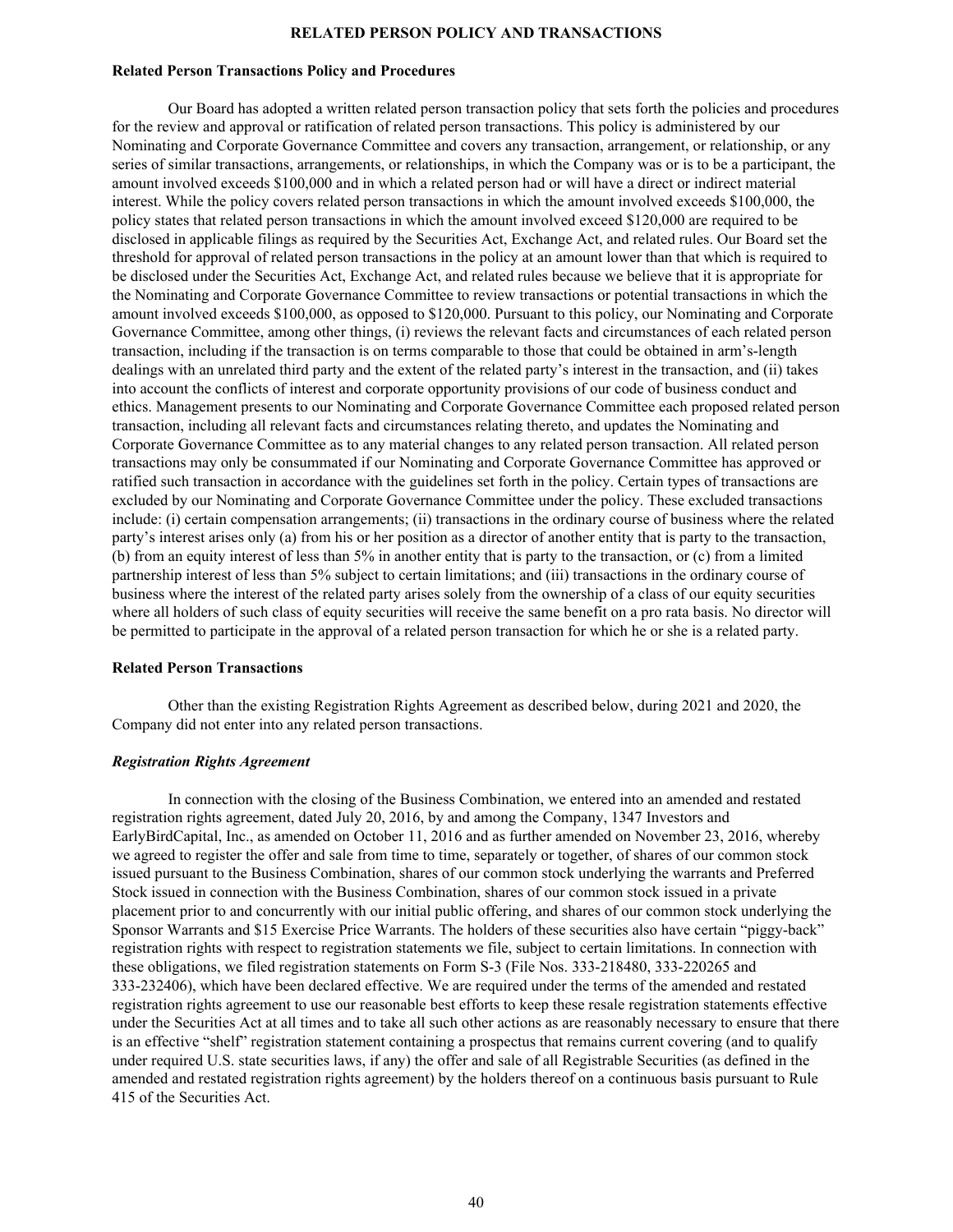#### **OTHER MATTERS**

#### <span id="page-43-0"></span>**Householding of Proxy Materials**

The SEC has adopted rules that permit companies and intermediaries (e.g. brokers) to satisfy the delivery requirements for annual meeting materials with respect to two or more stockholders sharing the same address by delivering a single set of annual meeting materials addressed to those stockholders. This process, which is commonly referred to as "householding," potentially means extra convenience for stockholders and costs savings for companies.

This year, a number of brokers with account holders who are our stockholders will be "householding" our proxy materials. A single set of Annual Meeting materials will be delivered to multiple stockholders sharing an address unless contrary instructions have been received from the affected stockholders. Once you have received notice from your broker that they will be "householding" communications to your address, "householding" will continue until you are notified otherwise or until you revoke your consent. If, at any time, you no longer wish to participate in "householding" and would prefer to receive a separate set of annual meeting materials, please notify your broker or us. Direct your written request to our General Counsel at 797 Commonwealth Drive, Warrendale, Pennsylvania 15086. Stockholders who currently receive multiple copies of the annual meeting materials at their address and would like to request "householding" of their communications should contact their brokers.

#### **Electronic Access to Proxy Statement and Annual Report**

This Proxy Statement and the Annual Report are available on the Company's website at *www.limbachinc.com* under "Investor Relations - Financial Information." Instead of receiving paper copies of the Annual Report and Proxy Statement in the mail, stockholders can elect to receive an e-mail that will provide an electronic link to these documents. Choosing to receive your proxy materials online will save us the cost of producing and mailing documents to your home or business, and also will give you an electronic link to the proxy voting site.

*Stockholders of Record.* Stockholders of record can choose to receive materials electronically by following the instructions provided if voting over the Internet.

If you choose to receive future proxy statements and annual reports over the Internet, you will receive an email next year with instructions containing the Internet address of those materials and the electronic link to the proxy voting site. The election will remain in effect until you write or call the Company's Investor Relations Department and tell us otherwise.

*Beneficial Owners.* If you hold your shares in a brokerage account, you may also have the ability to receive copies of the Annual Report and Proxy Statement electronically. Please check the information provided in the proxy materials sent to you by your bank, broker or other holder of record regarding the availability of electronic delivery.

The Board knows of no other matters that will be presented for consideration at the Annual Meeting. If any other matter is properly presented at the meeting, your proxyholder (one of the individuals named on your proxy card) will vote your shares using his/her best judgment.

By Order of the Board of Directors,

/s/ Charles A. Bacon, III

Charles A. Bacon, III President, Chief Executive Officer and Director April 29, 2022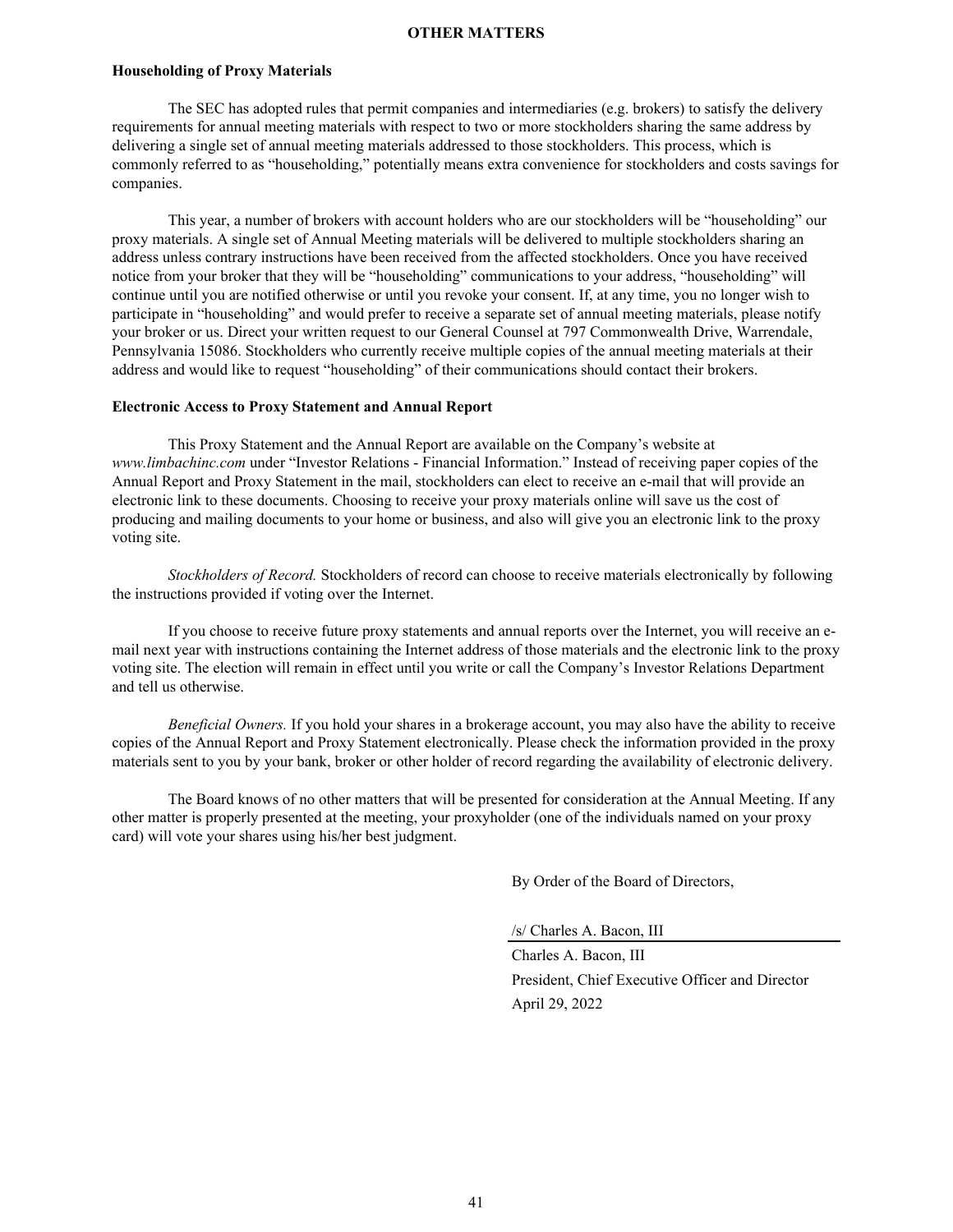#### **APPENDIX A LIMBACH HOLDINGS, INC. AMENDED AND RESTATED OMNIBUS INCENTIVE PLAN**

#### **Section 1. General.**

The name of the Plan is the Limbach Holdings, Inc. Amended and Restated Omnibus Incentive Plan (the "Plan"). The Plan intends to: (a) encourage the profitability and growth of the Company through short-term and long-term incentives that are consistent with the Company's objectives; (b) give Participants an incentive for excellence in individual performance; (c) promote teamwork among Participants; and (d) give the Company a significant advantage in attracting and retaining key Employees, Directors and Consultants. To accomplish such purposes, the Plan provides that the Company may grant Options, Stock Appreciation Rights, Restricted Shares, Restricted Stock Units, Performance-Based Awards (including performance-based Restricted Shares and Restricted Stock Units), Other Share Based Awards, Other Cash-Based Awards or any combination of the foregoing.

#### **Section 2. Definitions.**

For purposes of the Plan, the following terms shall be defined as set forth below:

(a) "Administrator" means the Board, or, if and to the extent the Board does not administer the Plan, the Committee in accordance with Section 3 of the Plan.

(b) "Affiliate" means a Person that directly, or indirectly through one or more intermediaries, controls, or is controlled by, or is under common control with, the Person specified. An entity shall be deemed an Affiliate of the Company for purposes of this definition only for such periods as the requisite ownership or control relationship is maintained.

(c) "Approval Date" means the date on which the Plan is approved by the Company's stockholders.

(d) "Articles of Incorporation" means the articles of incorporation of the Company, as amended and/or restated from time to time.

(e) "Automatic Exercise Date" means, with respect to an Option or a Stock Appreciation Right, the last business day of the applicable term of the Option pursuant to Section 7(d) or the Stock Appreciation Right pursuant to Section 8(f).

(f) "Award" means any Option, Stock Appreciation Right, Restricted Share, Restricted Stock Unit, Performance-Based Award, Other Share Based Award or Other Cash-Based Award granted under the Plan.

(g) "Award Agreement" means any written agreement, contract or other instrument or document evidencing an Award. Evidence of an Award may be in written or electronic form, may be limited to notation on the books and records of the Company and, with the approval of the Board, need not be signed by a representative of the Company or a Participant. Any Shares that become deliverable to the Participant pursuant to the Plan may be issued in certificate form in the name of the Participant or in book-entry form in the name of the Participant.

(h) "Bylaws" means the bylaws of the Company, as may be amended and/or restated from time to time.

(i) "Beneficial Owner" (or any variant thereof) has the meaning defined in Rule 13d-3 under the Exchange Act.

(j) "Board" means the Board of Directors of the Company.

(k) "Cause" shall have the meaning assigned to such term in any Company or Affiliate employment or severance agreement or Award Agreement with the Participant or, if no such agreement exists or the agreement does not define "Cause," Cause means (i) the refusal or neglect of the Participant to perform substantially his or her employment related duties, (ii) the Participant's personal dishonesty, incompetence, willful misconduct or breach of fiduciary duty, (iii) the Participant's indictment for, conviction of or entering a plea of guilty or nolo contendere to a crime constituting a felony or his or her willful violation of any applicable law (other than a traffic violation or other offense or violation outside of the course of employment which in no way adversely affects the Company and its Subsidiaries or their reputation or the ability of the Participant to perform his or her employment related duties or to represent the Company or any Subsidiary of the Company that employs such Participant), (iv) the Participant's failure to reasonably cooperate, following a request to do so by the Company, in any internal or governmental investigation of the Company or any of its Subsidiaries or (v) the Participant's material breach of any written covenant or agreement with the Company or any of its Subsidiaries not to disclose any information pertaining to the Company or such Subsidiary or not to compete or interfere with the Company or such Subsidiary.

(l) "Change in Capitalization" means any (i) merger, consolidation, reclassification, recapitalization, spin-off, spin-out, repurchase or other reorganization or corporate transaction or event, (ii) extraordinary dividend (whether in the form of cash, Common Stock or other property), stock split or reverse stock split, (iii) combination or exchange of shares, (iv) other change in corporate structure or (v) payment of any other distribution, which, in any such case,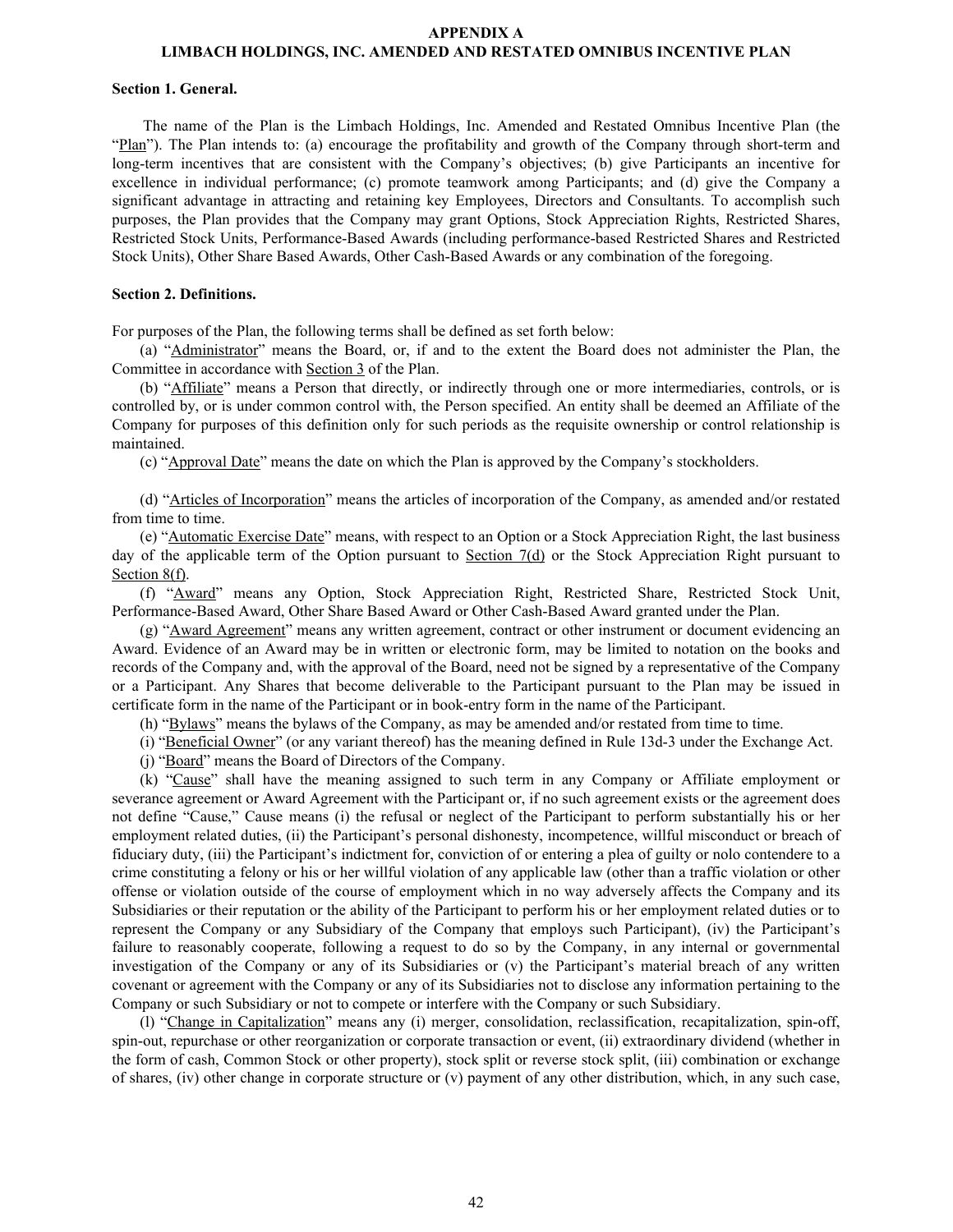the Administrator determines, in its sole discretion, affects the Shares such that an adjustment pursuant to Section 5 of the Plan is appropriate.

(m) "Change in Control" shall be deemed to have occurred if an event set forth in any one of the following paragraphs shall have occurred:

(i) any Person, other than (A) 1347 Investors LLC, EarlyBirdCapital, Inc., FdG HVAC LLC, Limbach Management Holding Company LLC, Marathon Special Opportunity Master Fund, Ltd. or Charles A. Bacon III or their respective Affiliates and successors, or (B) the Company or a trustee or other fiduciary holding securities under an employee benefit plan of the Company, is or becomes the Beneficial Owner, directly or indirectly, of securities of the Company representing fifty percent (50%) or more of the combined voting power of the Company's then outstanding securities, excluding any Person who becomes such a Beneficial Owner in connection with a transaction described in clause (A) of paragraph (iii) below; or

(ii) the following individuals cease for any reason to constitute a majority of the number of Directors then serving on the Board: individuals who, during any period of two (2) consecutive years, constitute the Board and any new Director (other than a Director whose initial assumption of office is in connection with an actual or threatened election contest, including, but not limited to, a consent solicitation, relating to the election of Directors of the Company) whose appointment or election by the Board or nomination for election by the Company's stockholders was approved or recommended by a vote of at least two-thirds (2/3) of the Directors then still in office who either were Directors at the beginning of the two (2) year period or whose appointment, election or nomination for election was previously so approved or recommended; or

(iii) there is consummated a merger or consolidation of the Company or any Subsidiary thereof with any other corporation, other than a merger or consolidation (A) that results in the voting securities of the Company outstanding immediately prior thereto continuing to represent (either by remaining outstanding or by being converted into voting securities of the surviving entity) at least fifty percent (50%) of the combined voting power of the voting securities of the Company (or such surviving entity) outstanding immediately after such merger or consolidation, and (B) immediately following which the individuals who comprise the Board immediately prior thereto constitute at least a majority of the Board of the entity surviving such merger or consolidation or, if the Company or the entity surviving such merger is then a subsidiary, the ultimate parent thereof; or

(iv) the stockholders of the Company approve a plan of complete liquidation or dissolution of the Company or there is consummated an agreement for the sale or disposition by the Company of all or substantially all of the Company's and all of the Company's Subsidiaries' assets (determined on a consolidated basis), other than (A) a sale or disposition by the Company of all or substantially all of the Company's assets to an entity, at least fifty percent (50%) of the combined voting power of the voting securities of which are owned by stockholders of the Company following the completion of such transaction in substantially the same proportions as their ownership of the Company immediately prior to such sale or (B) a sale or disposition of all or substantially all of the Company's assets immediately following which the individuals who comprise the Board immediately prior thereto constitute at least a majority of the board of directors of the entity to which such assets are sold or disposed or, if such entity is a subsidiary, the ultimate parent thereof.

For each Award that constitutes deferred compensation under Code Section 409A, a transaction shall constitute a Change in Control only if it also constitutes a "change in control event" under the regulations under Code Section 409A.

Notwithstanding the foregoing, a "Change in Control" shall not be deemed to have occurred by virtue of the consummation of any transaction or series of integrated transactions immediately following which the holders of Common Stock immediately prior to such transaction or series of transactions continue to have substantially the same proportionate ownership in an entity which owns all or substantially all of the assets of the Company immediately following such transaction or series of.

- (n) "Change in Control Price" shall have the meaning set forth in Section 12 of the Plan.
- (o) "Code" means the Internal Revenue Code of 1986, as amended from time to time, or any successor thereto.

(p) "Committee" means any committee or subcommittee the Board may appoint to administer the Plan. Subject to the discretion of the Board, the Committee shall be composed entirely of individuals who meet the qualifications of a "non-employee director" within the meaning of Rule 16b-3 under the Exchange Act and any other qualifications required by the applicable stock exchange on which the Common Stock is traded. If at any time or to any extent the Board shall not administer the Plan, then the functions of the Administrator specified in the Plan shall be exercised by the Committee. Except as otherwise provided in the Company's Articles of Incorporation or Bylaws, any action of the Committee with respect to the administration of the Plan shall be taken by a majority vote at a meeting at which a quorum is duly constituted or unanimous written consent of the Committee's members.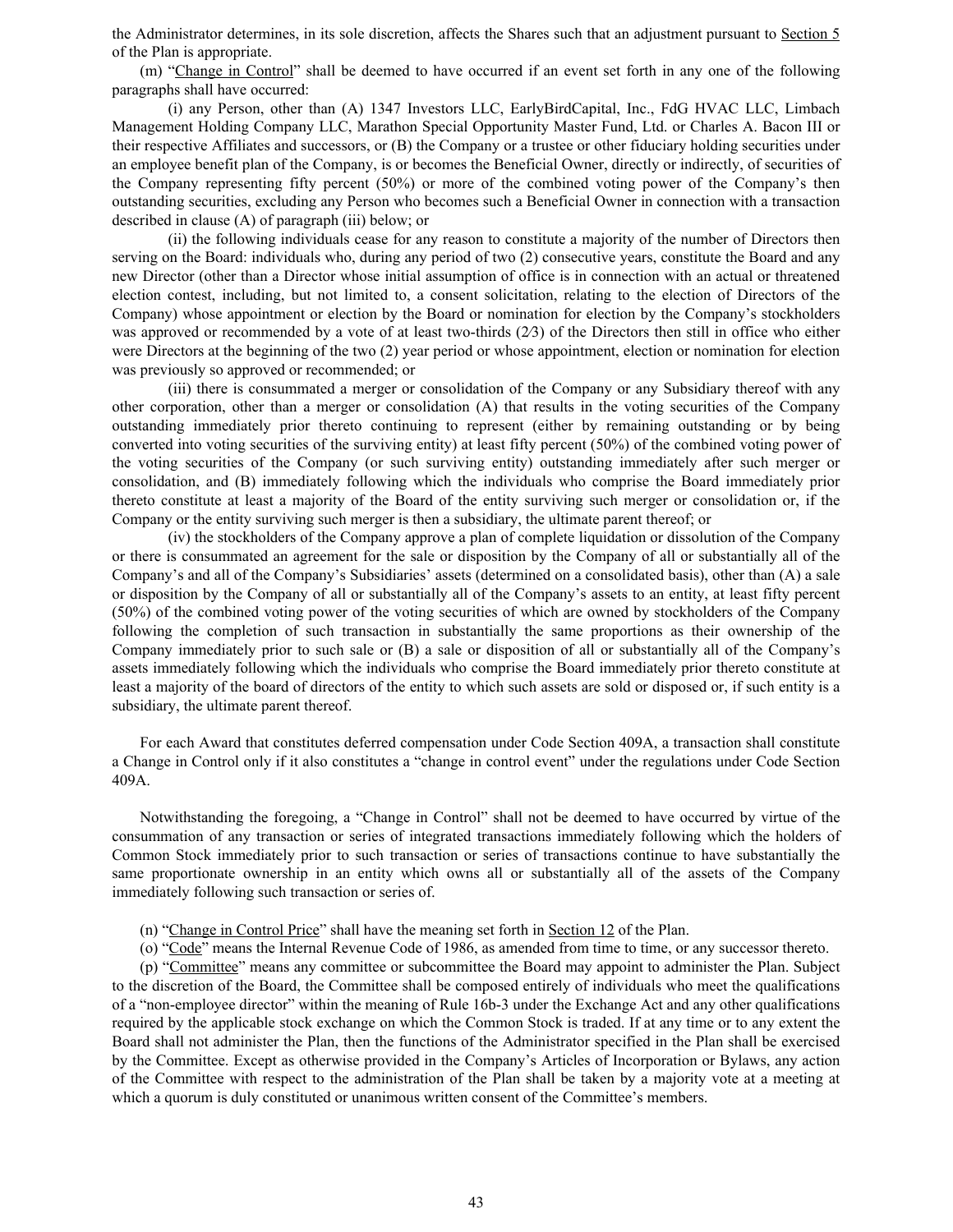(q) "Common Stock" means the common stock, par value \$0.0001 per share, of the Company.

(r) "Company" means Limbach Holdings, Inc., a Delaware corporation (or any successor corporation, except as the term "Company" is used in the definition of "Change in Control" above).

(s) "Consultant" means any current or prospective consultant or independent contractor of the Company or an Affiliate thereof, in each case, who is not an Employee, Executive Officer or non-employee Director.

(t) "Disability" shall have the meaning assigned to such term in any individual employment or severance agreement or Award Agreement with the Participant or, if no such agreement exists or the agreement does not define "Disability," Disability means, with respect to any Participant, that such Participant (i) is unable to engage in any substantial gainful activity by reason of any medically determinable physical or mental impairment which can be expected to result in death or can be expected to last for a continuous period of not less than twelve (12) months, or (ii) is, by reason of any medically determinable physical or mental impairment which can be expected to result in death or can be expected to last for a continuous period of not less than twelve (12) months, receiving income replacement benefits for a period of not less than three (3) months under an accident and health plan covering Employees of the Company or an Affiliate thereof.

(u) "Director" means any individual who is a member of the Board on or after the Effective Date.

(v) "Effective Date" shall have the meaning set forth in Section 20 of the Plan.

(w) "Eligible Recipient" means: (i) an Employee; (ii) a non-employee Director; or (iii) a Consultant, in each case, who has been selected as an eligible recipient under the Plan by the Administrator; provided, that any Awards granted prior to the date an Eligible Recipient first performs services for the Company or an Affiliate thereof will not become vested or exercisable, and no Shares shall be issued or other payment made to such Eligible Recipient with respect to such Awards, prior to the date on which such Eligible Recipient first performs services for the Company or an Affiliate thereof. Notwithstanding the foregoing, to the extent required to avoid the imposition of additional taxes under Code Section 409A, "Eligible Recipient" means: an (1) Employee; (2) a non-employee Director; or (3) a Consultant, in each case, of the Company or a Subsidiary thereof, who has been selected as an eligible recipient under the Plan by the Administrator.

(x) "Employee" shall mean any current or prospective employee of the Company or an Affiliate thereof, as described in Treasury Regulation Section 1.421-1(h), including an Executive Officer or Director who is also treated as an employee.

(y) "Exchange Act" means the Securities Exchange Act of 1934, as amended from time to time.

(z) "Executive Officer" means each Participant who is an executive officer (within the meaning of Rule 3b-7 under the Exchange Act) of the Company.

(aa) "Exercise Price" means, with respect to any Award under which the holder may purchase Shares, the price per share at which a holder of such Award granted hereunder may purchase Shares issuable upon exercise of such Award.

(bb) "Fair Market Value" as of a particular date shall mean: (i) if the Common Stock is admitted to trading on a national securities exchange, the fair market value of a Share on any date shall be the closing sale price reported for such share on such exchange on such date or, if no sale was reported on such date, on the last day preceding such date on which a sale was reported; (ii) if the Shares are not then listed on a national securities exchange, the average of the highest reported bid and lowest reported asked prices for the Shares as reported by the National Association of Securities Dealers, Inc. Automated Quotations System for the last preceding date on which there was a sale of such stock in such market; or (iii) whether or not the Shares are then listed on a national securities exchange or traded in an over-the-counter market or the value of such Shares is not otherwise determinable, such value as determined by the Committee in good faith and in a manner not inconsistent with the regulations under Code Section 409A.

(cc) "Free Standing Rights" shall have the meaning set forth in Section 8(a) of the Plan.

(dd) "Incentive Stock Option" means an Option that is intended to satisfy the requirements applicable to and to be treated as an "incentive stock option" described in Code Section 422.

(ee) "Nonqualified Stock Option" means an Option that is not intended to be an Incentive Stock Option.

(ff) "Option" means an option to purchase Shares granted pursuant to Section 7 of the Plan.

(gg) "Other Cash-Based Award" means a cash Award granted to a Participant under Section 11 of the Plan, including cash awarded as a bonus or upon the attainment of Performance Goals or otherwise as permitted under the Plan.

(hh) "Other Share Based Award" means a right or other interest granted to a Participant under the Plan that may be denominated or payable in, valued in whole or in part by reference to, or otherwise based on or related to, Common Stock, including, but not limited to, unrestricted Shares or dividend equivalents, each of which may be subject to the attainment of Performance Goals or a period of continued employment or other terms or conditions as permitted under the Plan.

(ii) "Participant" means any Eligible Recipient selected by the Administrator, pursuant to the Administrator's authority provided for in Section 3 of the Plan, to receive grants of Options, Stock Appreciation Rights, Restricted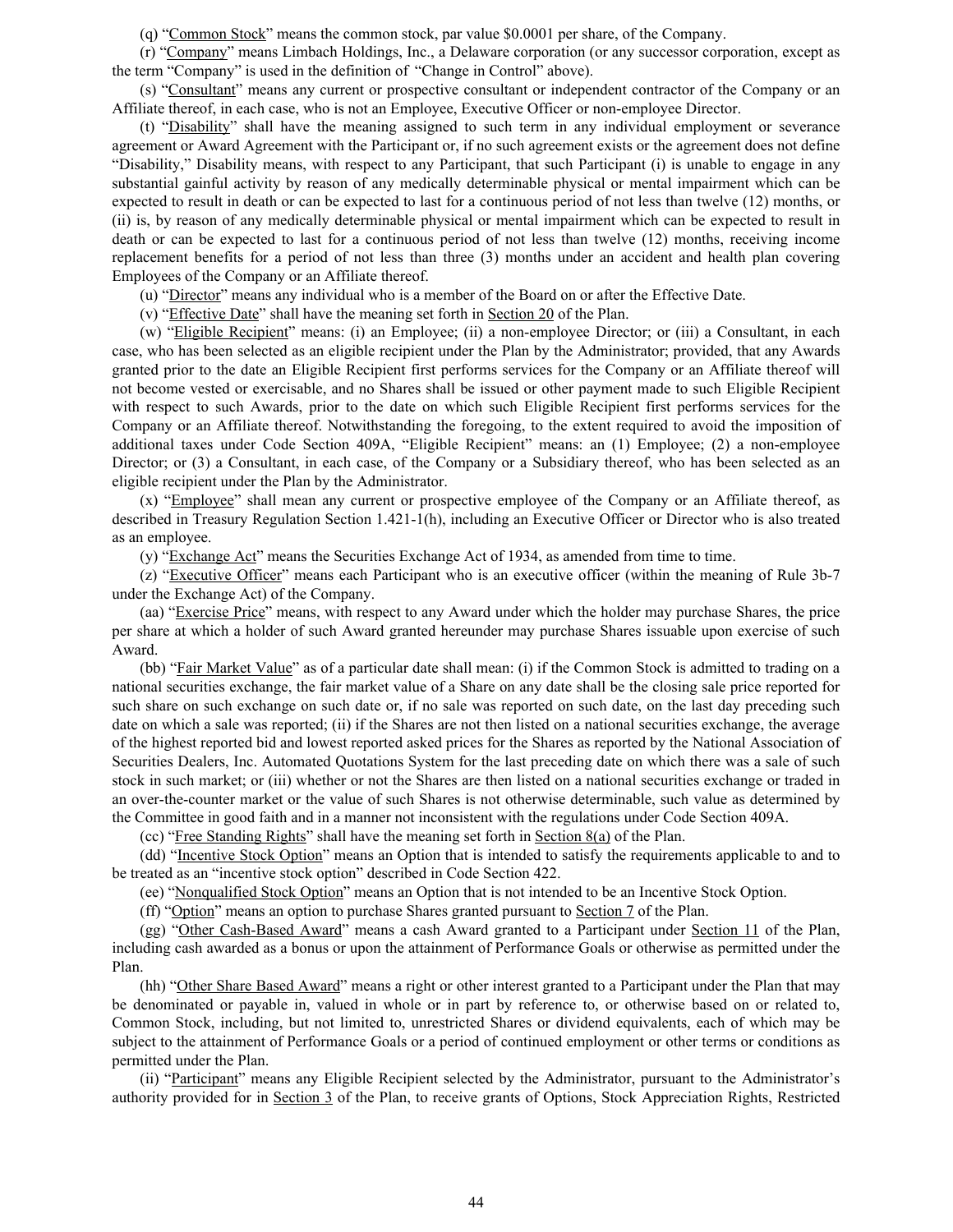Shares, Restricted Stock Units, Other Share Based Awards, Other Cash-Based Awards or any combination of the foregoing, and, upon his or her death, his or her successors, heirs, executors and administrators, as the case may be, solely with respect to any Awards outstanding at the date of the Eligible Recipient's death.

(ij) "Performance-Based Award" means any Award granted under the Plan that is subject to one or more Performance Goals. Any dividends or dividend equivalents payable or credited to a Participant with respect to any unvested Performance-Based Award shall be subject to the same Performance Goals as the Shares or units underlying the Performance-Based Award.

(kk) "Performance Goals" means performance goals based on one or more of the following criteria: (i) earnings before interest and taxes; (ii) earnings before interest, taxes, depreciation and amortization; (iii) net operating profit after tax; (iv) cash flow; (v) revenue; (vi) net revenues; (vii) sales; (viii) days sales outstanding; (ix) scrap rates; (x) income; (xi) net income; (xii) operating income; (xiii) net operating income; (xiv) operating margin; (xv) earnings; (xvi) earnings per share; (xvii) return on equity; (xviii) return on investment; (xix) return on capital; (xx) return on assets; (xxi) return on net assets; (xxii) total shareholder return; (xxiii) economic profit; (xxiv) market share; (xxv) appreciation in the fair market value, book value or other measure of value of the Company's Common Stock; (xxvi) expense or cost control; (xxvii) working capital; (xxviii) volume or production; (xxix) new products; (xxx) customer satisfaction; (xxxi) brand development; (xxxii) employee retention or employee turnover; (xxxiii) employee satisfaction or engagement; (xxxiv) environmental, health or other safety goals; (xxxv) individual performance; (xxxvi) strategic objective milestones; (xxxvii) days inventory outstanding; (xxxviii) any other criteria specified by the Administrator in its sole discretion; and (xxxix) any combination of, or a specified increase in, any of the foregoing. Where applicable, the Performance Goals may be expressed in terms of attaining a specified level of the particular criteria or the attainment of a percentage increase or decrease in the particular criteria, and may be applied to one or more of the Company or an Affiliate thereof, or a division or strategic business unit of the Company, or may be applied to the performance of the Company relative to a market index, a group of other companies or a combination thereof, all as determined by the Committee. The Performance Goals may include a threshold level of performance below which no payment shall be made (or no vesting shall occur), levels of performance at which specified payments shall be made (or specified vesting shall occur), and a maximum level of performance above which no additional payment shall be made (or at which full vesting shall occur). At the time such an Award is granted, the Committee may specify any reasonable definition of the Performance Goals it uses. Such definitions may provide for equitable adjustments to the Performance Goals in recognition of unusual or non-recurring events affecting the Company or an Affiliate thereof or the financial statements of the Company or an Affiliate thereof, in response to changes in applicable laws or regulations, or to account for items of gain, loss or expense determined to be unusual in nature, infrequent in occurrence or unusual in nature and infrequent in occurrence or related to the disposal of a segment of a business or related to a change in accounting principles.

(ll) "Person" shall have the meaning given in Section  $3(a)(9)$  of the Exchange Act, as modified and used in Sections 13(d) and 14(d) thereof, except that such term shall not include (i) the Company or any Subsidiary thereof, (ii) a trustee or other fiduciary holding securities under an employee benefit plan of the Company or any Subsidiary thereof, (iii) an underwriter temporarily holding securities pursuant to an offering of such securities, or (iv) a corporation owned, directly or indirectly, by the stockholders of the Company in substantially the same proportions as their ownership of stock of the Company.

(mm) "Related Rights" shall have the meaning set forth in Section  $8(a)$  of the Plan.

(nn) "Restricted Shares" means an Award of Shares granted pursuant to Section 9 of the Plan subject to certain restrictions that lapse at the end of a specified period or periods.

(oo) "Restricted Stock Unit" means a notional account established pursuant to an Award granted to a Participant, as described in <u>Section 10</u> of the Plan, that is (i) valued solely by reference to Shares, (ii) subject to restrictions specified in the Award Agreement, and (iii) payable in cash or in Shares (as specified in the Award Agreement). The Restricted Stock Units awarded to the Participant will vest according to the time-based criteria or Performance Goals criteria, and vested Restricted Stock Units will be settled at the time(s), specified in the Award Agreement.

(pp) "Restricted Period" means the period of time determined by the Administrator during which an Award or a portion thereof is subject to restrictions or, as applicable, the period of time within which performance is measured for purposes of determining whether an Award has been earned.

(qq) "Retirement" means a termination of a Participant's employment, other than for Cause and other than by reason of death or Disability, on or after the attainment of age 65.

(rr) "Rule  $16b-3$ " shall have the meaning set forth in Section  $3(a)$  of the Plan.

(ss) "Shares" means shares of Common Stock reserved for issuance under the Plan, as adjusted pursuant to the Plan, and any successor (pursuant to a merger, consolidation or other reorganization) security.

(tt) "Stock Appreciation Right" means the right pursuant to an Award granted under Section 8 of the Plan to receive an amount equal to the excess, if any, of (i) the aggregate Fair Market Value, as of the date such Award or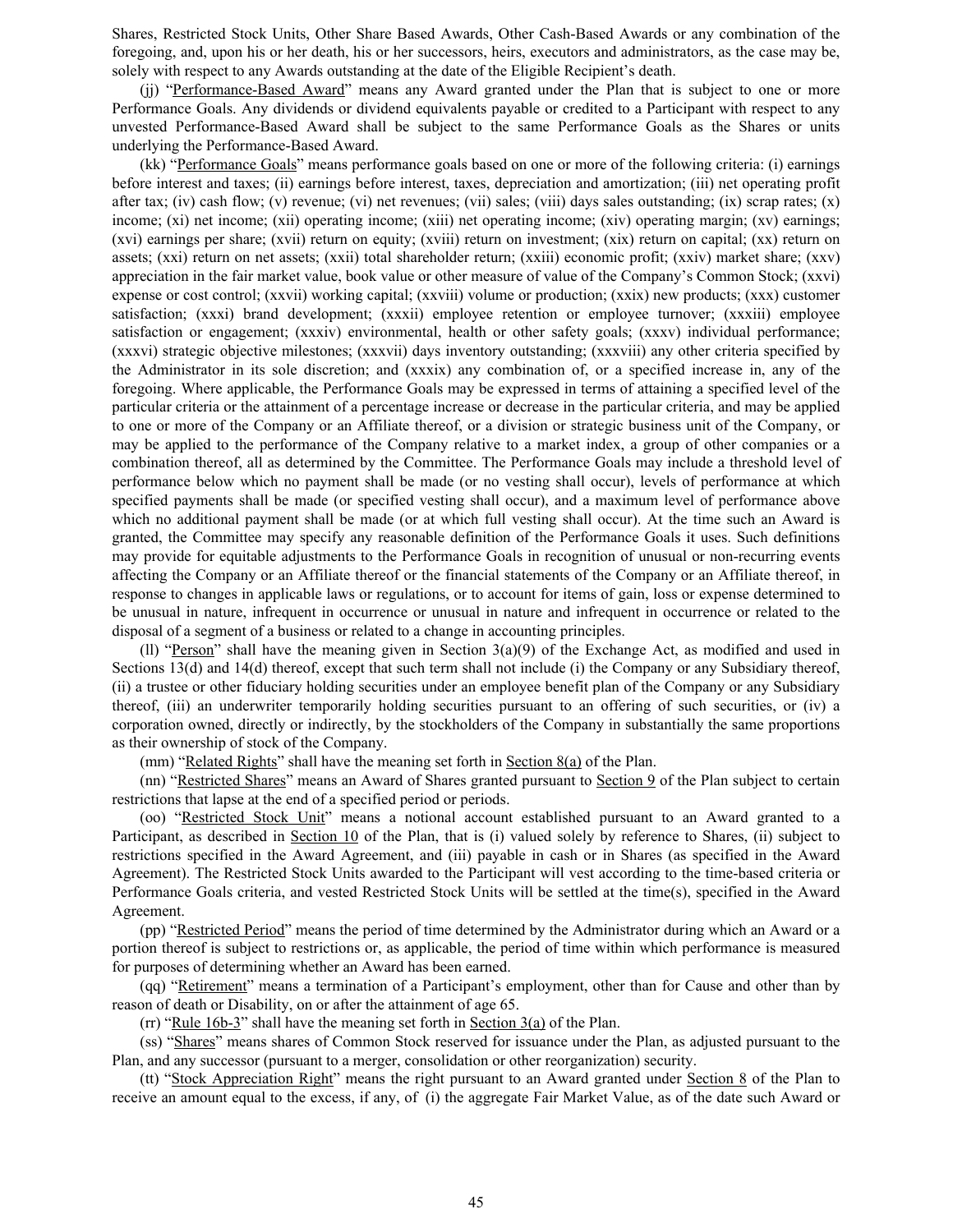portion thereof is surrendered, of the Shares covered by such Award or such portion thereof, over (ii) the aggregate Exercise Price of such Award or such portion thereof.

(uu) "Subsidiary" means, with respect to any Person, as of any date of determination, any other Person as to which such first Person owns or otherwise controls, directly or indirectly, more than fifty percent (50%) of the voting shares or other similar interests or a sole general partner interest or managing member or similar interest of such other Person. An entity shall be deemed a Subsidiary of the Company for purposes of this definition only for such periods as the requisite ownership or control relationship is maintained. Notwithstanding the foregoing, in the case of an Incentive Stock Option or any determination relating to an Incentive Stock Option, "Subsidiary" means a corporation that is a subsidiary of the Company within the meaning of Code Section 424(f).

(vv) "Substitute Award" shall mean an Award granted under the Plan upon the assumption of, or in substitution for, outstanding equity awards granted by a company or other entity in connection with a corporate transaction, such as a merger, combination, consolidation, or acquisition of property or stock; *provided, however*, that in no event shall the term "Substitute Award" be construed to refer to an award made in connection with the cancellation and repricing of an Option or Stock Appreciation Right.

#### **Section 3. Administration.**

(a) The Plan shall be administered by the Administrator in accordance with the requirements of Rule 16b-3 under the Exchange Act ("Rule 16b-3"), to the extent applicable.

(b) Pursuant to the terms of the Plan, the Administrator, subject, in the case of any Committee, to any restrictions on the authority delegated to it by the Board, shall have the power and authority, without limitation:

(i) to select those Eligible Recipients who shall be Participants;

(ii) to determine whether and to what extent Options, Stock Appreciation Rights, Restricted Shares, Restricted Stock Units, Other Share Based Awards, Other Cash-Based Awards or a combination of any of the foregoing, are to be granted hereunder to Participants;

(iii) to determine the number of Shares to be covered by each Award granted hereunder;

(iv) to determine the terms and conditions, not inconsistent with the terms of the Plan, of each Award granted hereunder, including, but not limited to, (A) the restrictions applicable to Restricted Shares and Restricted Stock Units and the conditions under which restrictions applicable to such Restricted Shares and Restricted Stock Units shall lapse, (B) the Performance Goals and periods applicable to Awards, if any, (C) the Exercise Price of each Award, (D) the vesting schedule applicable to each Award, (E) the number of Shares subject to each Award and (F) subject to the requirements of Code Section 409A (to the extent applicable), any amendments to the terms and conditions of outstanding Awards, including, but not limited to, extending the exercise period of such Awards and accelerating the vesting schedule of such Awards;

(v) to determine the terms and conditions, not inconsistent with the terms of the Plan, which shall govern all written instruments evidencing Options, Stock Appreciation Rights, Restricted Shares, Restricted Stock Units or Other Share Based Awards, Other Cash-Based Awards or any combination of the foregoing granted hereunder;

(vi) to determine the Fair Market Value;

(vii) to determine the duration and purpose of leaves of absence which may be granted to a Participant without constituting termination of the Participant's employment for purposes of Awards granted under the Plan;

(viii) to adopt, alter and repeal such administrative rules, guidelines and practices governing the Plan as it shall from time to time deem advisable; and

(ix) to construe and interpret the terms and provisions of the Plan and any Award issued under the Plan (and any Award Agreement relating thereto), and to otherwise supervise the administration of the Plan and to exercise all powers and authorities either specifically granted under the Plan or necessary and advisable in the administration of the Plan.

(c) All decisions made by the Administrator pursuant to the provisions of the Plan shall be final, conclusive and binding on all persons, including the Company and the Participants. No member of the Board or the Committee, or any officer or employee of the Company or any Subsidiary thereof acting on behalf of the Board or the Committee, shall be personally liable for any action, omission, determination, or interpretation taken or made in good faith with respect to the Plan, and all members of the Board or the Committee and each and any officer or employee of the Company and of any Subsidiary thereof acting on their behalf shall, to the maximum extent permitted by law, be fully indemnified and protected by the Company in respect of any such action, omission, determination or interpretation.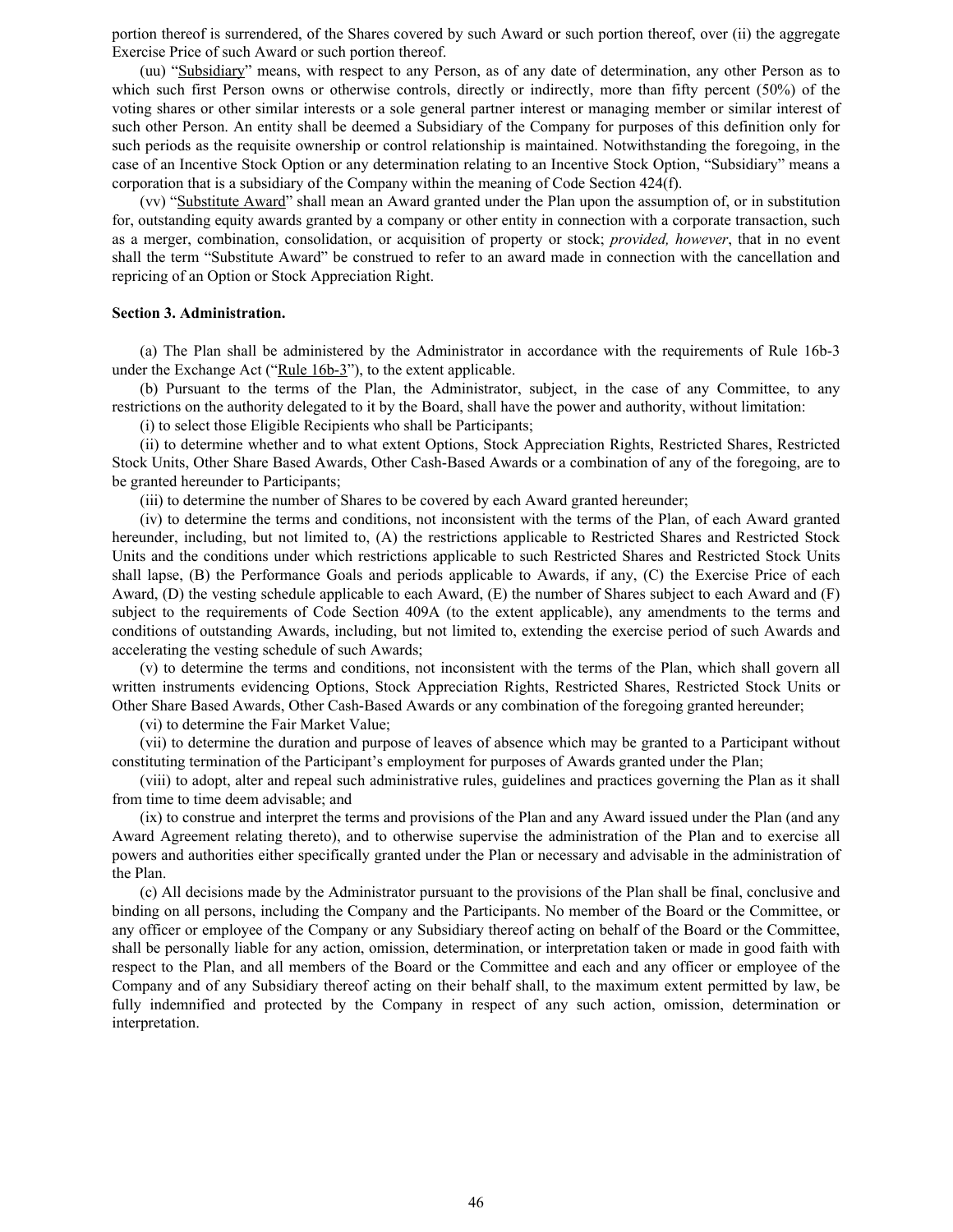#### **Section 4. Shares Reserved for Issuance Under the Plan and Limitations on Awards.**

(a) Subject to Section 5 of the Plan, the number of Shares that are reserved and available for issuance pursuant to Awards granted under the Plan is 2,250,000. The maximum number of Shares that may be issued pursuant to Options intended to be Incentive Stock Options is eight-hundred thousand (800,000).

(b) The aggregate Awards granted during any fiscal year to any Participant shall not exceed, subject to adjustment as provided in Section 5 of the Plan: (i) is four-hundred thousand (400,000) Shares subject to Options or Stock Appreciation Rights, (ii) is four-hundred thousand (400,000) Shares subject to Restricted Shares, Restricted Stock Units or Other Share Based Awards (other than Stock Appreciation Rights), and (iii) two million dollars (\$2,000,000) with respect to Other Cash-Based Awards with a Restricted Period of one (1) year and five-hundred thousand dollars (\$500,000) with respect to Other Cash-Based Awards with a Restricted Period greater than one (1) year. Notwithstanding the foregoing, the maximum number of Shares subject to Awards granted during any fiscal year to any non-employee Director, taken together with any cash fees paid to such non-employee Director during the fiscal year, shall not exceed five-hundred thousand dollars (\$500,000) in total value (calculating the value of any such Awards based on the grant date Fair Market Value of such Awards for financial reporting purposes).

(c) Shares issued under the Plan may, in whole or in part, be authorized but unissued Shares or Shares that shall have been or may be reacquired by the Company in the open market, in private transactions or otherwise. Any Shares subject to an Award under the Plan that, after the Effective Date, are forfeited, canceled, settled or otherwise terminated without a distribution of Shares to a Participant will thereafter be deemed to be available for Awards. In applying the immediately preceding sentence, if (i) Shares otherwise issuable or issued in respect of, or as part of, any Award are withheld to cover taxes or any applicable Exercise Price, such Shares shall be treated as having been issued under the Plan and shall not be available for issuance under the Plan, and (ii) any Share-settled Stock Appreciation Rights or Options are exercised, the aggregate number of Shares subject to such Stock Appreciation Rights or Options shall be deemed issued under the Plan and shall not be available for issuance under the Plan. In addition, Shares tendered to exercise outstanding Options or other Awards or to cover applicable taxes on any Awards shall not be available for issuance under the Plan.

(d) Except in the case of Substitute Awards granted pursuant to Section  $4(e)$  and subject to the following sentence, Awards granted under the Plan shall be subject to a minimum vesting period of one (1) year. Notwithstanding the foregoing, (i) the Committee may provide that the vesting of an Award shall accelerate in the event of the Participant's death, Disability, or Retirement, or the occurrence of a Change in Control, and (ii) the Committee may grant Awards covering five percent (5%) or fewer of the total number of Shares authorized under the Plan without respect to the above-described minimum vesting requirement. Notwithstanding the foregoing, with respect to Awards to non-employee Directors, the vesting of such Awards will be deemed to satisfy the one (1) year minimum vesting requirement to the extent that the Awards vest on the earlier of the one (1) year anniversary of the date of grant and the next annual meeting of the Company's stockholders that is at least fifty (50) weeks after the immediately preceding year's annual meeting.

(e) Substitute Awards shall not reduce the Shares authorized for grant under the Plan. In the event that a company acquired by the Company or any Affiliate or with which the Company or any Affiliate combines has shares available under a pre-existing plan approved by stockholders and not adopted in contemplation of such acquisition or combination, the shares available for grant pursuant to the terms of such pre-existing plan (as adjusted, to the extent appropriate, using the exchange ratio or other adjustment or valuation ratio or formula used in such acquisition or combination to determine the consideration payable to the holders of common stock of the entities party to such acquisition or combination) may be used for Awards under the Plan and shall not reduce the Shares authorized for grant under the Plan; *provided*, that Awards using such available Shares shall not be made after the date awards or grants could have been made under the terms of the pre-existing plan, absent the acquisition or combination, and shall only be made to individuals who were not employed by or providing services to the Company or its Affiliates immediately prior to such acquisition or combination.

(f) In the event that the Company or an Affiliate thereof consummates a transaction described in Code Section 424(a) (e.g., the acquisition of property or stock from an unrelated corporation), persons who become Employees or Directors in account of such transaction may be granted Substitute Awards in substitution for awards granted by their former employer, and any such substitute Options or Stock Appreciation Rights may be granted with an Exercise Price less than the Fair Market Value of a Share on the grant date thereof; provided, however, the grant of such substitute Option or Stock Appreciation Right shall not constitute a "modification" as defined in Code Section 424(h)(3) and the applicable Treasury regulations.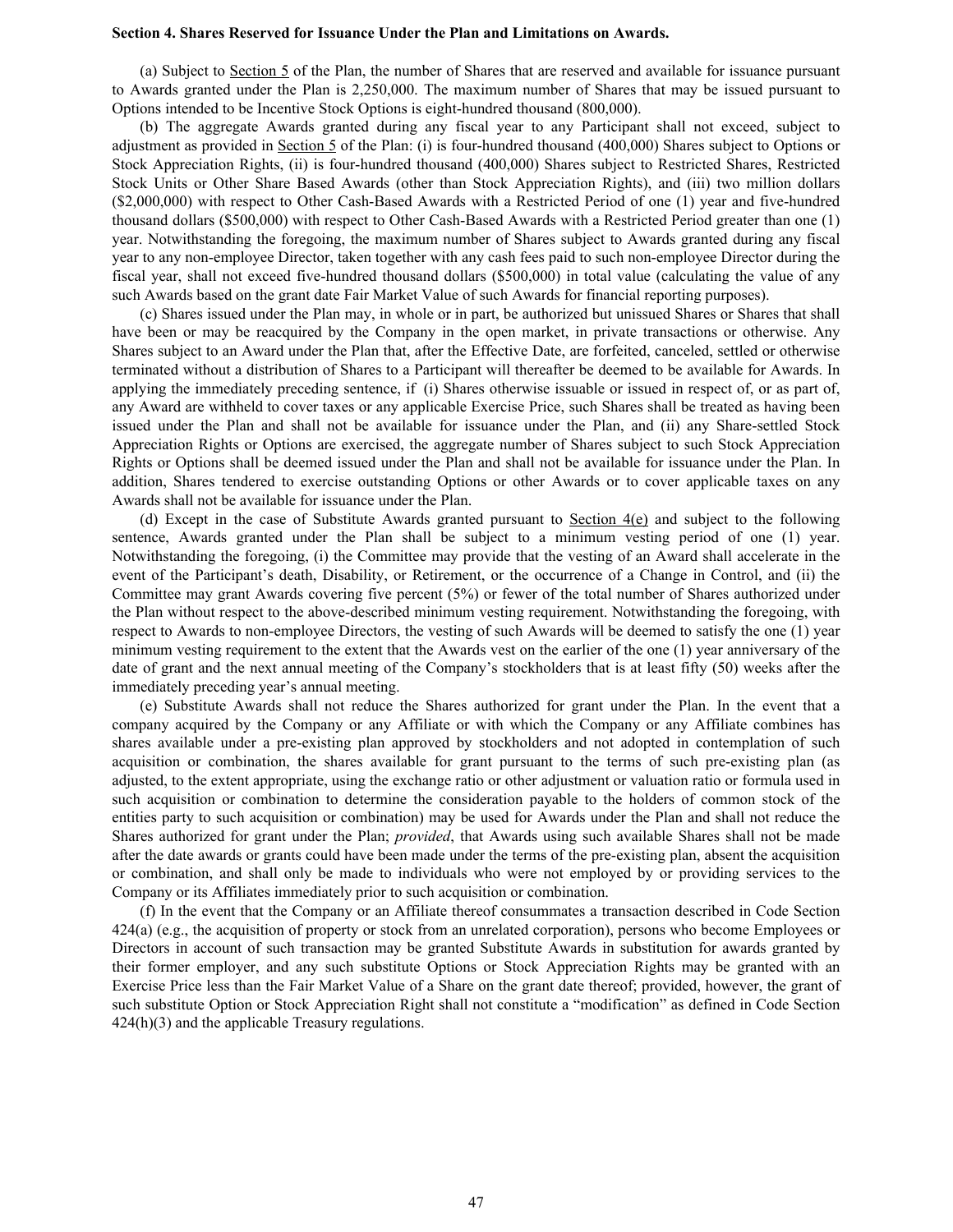#### **Section 5. Equitable Adjustments.**

In the event of any Change in Capitalization, an equitable substitution or proportionate adjustment shall be made, in each case, as may be determined by the Administrator, in its sole discretion, in (i) the aggregate number of Shares reserved for issuance under the Plan and the maximum number of Shares that may be subject to Awards granted to any Participant in any calendar or fiscal year, (ii) the kind, number and Exercise Price subject to outstanding Options and Stock Appreciation Rights granted under the Plan; *provided, however*, that any such substitution or adjustment with respect to Options and Stock Appreciation Rights shall occur in accordance with the requirements of Code Section 409A, and (iii) the kind, number and purchase price of Shares subject to outstanding Restricted Shares or Other Share Based Awards granted under the Plan, in each case as may be determined by the Administrator, in its sole discretion; *provided, however*, that any fractional Shares resulting from the adjustment shall be eliminated. Such other equitable substitutions or adjustments shall be made as may be determined by the Administrator, in its sole discretion. Without limiting the generality of the foregoing, in connection with a Change in Capitalization, the Administrator may provide, in its sole discretion, for the cancellation of any outstanding Award granted hereunder in exchange for payment in cash or other property having an aggregate Fair Market Value of the Shares covered by such Award, reduced by the aggregate Exercise Price or purchase price thereof, if any. Notwithstanding anything contained in the Plan to the contrary, any adjustment with respect to an Incentive Stock Option due to an adjustment or substitution described in this Section 5 shall comply with the rules of Code Section 424(a), and in no event shall any adjustment be made which would render any Incentive Stock Option granted hereunder to be disqualified as an incentive stock option for purposes of Code Section 422. The Administrator's determinations pursuant to this Section 5 shall be final, binding and conclusive.

#### **Section 6. Eligibility.**

The Participants under the Plan shall be selected from time to time by the Administrator, in its sole discretion, from among Eligible Recipients.

#### **Section 7. Options.**

(a) *General.* The Committee may, in its sole discretion, grant Options to Participants. Solely with respect to Participants who are Employees, the Committee may grant Incentive Stock Options, Nonqualified Stock Options or a combination of both. With respect to all other Participants, the Committee may grant only Nonqualified Stock Options. Each Participant who is granted an Option shall enter into an Award Agreement with the Company, containing such terms and conditions as the Administrator shall determine, in its sole discretion, which Award Agreement shall specify whether the Option is an Incentive Stock Option or a Nonqualified Stock Option and shall set forth, among other things, the Exercise Price of the Option, the term of the Option and provisions regarding exercisability of the Option granted thereunder. The provisions of each Option need not be the same with respect to each Participant. More than one Option may be granted to the same Participant and be outstanding concurrently hereunder. Options granted under the Plan shall be subject to the terms and conditions set forth in this Section 7 and shall contain such additional terms and conditions, not inconsistent with the terms of the Plan, as the Administrator shall deem desirable and set forth in the applicable Award Agreement. The prospective recipient of an Option shall not have any rights with respect to such Award, unless and until such recipient has received an Award Agreement and, if required by the Administrator in the Award Agreement, executed and delivered a fully executed copy thereof to the Company, within a period of sixty (60) days (or such other period as the Administrator may specify) after the award date.

(b) *Limits on Incentive Stock Options.* If the Administrator grants Incentive Stock Options, then to the extent that the aggregate fair market value of Shares with respect to which Incentive Stock Options are exercisable for the first time by any individual during any calendar year (under all plans of the Company) exceeds \$100,000, such Options will be treated as Nonqualified Stock Options to the extent required by Code Section 422.

(c) *Exercise Price.* The Exercise Price of Shares purchasable under an Option shall be determined by the Administrator in its sole discretion at the time of grant; *provided, however*, that (i) in no event shall the Exercise Price of an Option be less than one hundred percent (100%) of the Fair Market Value of the Common Stock on the date of grant, and (ii) no Incentive Stock Option granted to a ten percent (10%) stockholder of the Company's Common Stock (within the meaning of Code Section  $422(b)(6)$ ) shall have an exercise price per share less than onehundred ten percent (110%) of the Fair Market Value of a Share on such date.

(d) *Option Term.* The maximum term of each Option shall be fixed by the Administrator, but in no event shall (i) an Option be exercisable more than ten (10) years after the date such Option is granted, and (ii) an Incentive Stock Option granted to a ten percent (10%) stockholder of the Company's Common Stock (within the meaning of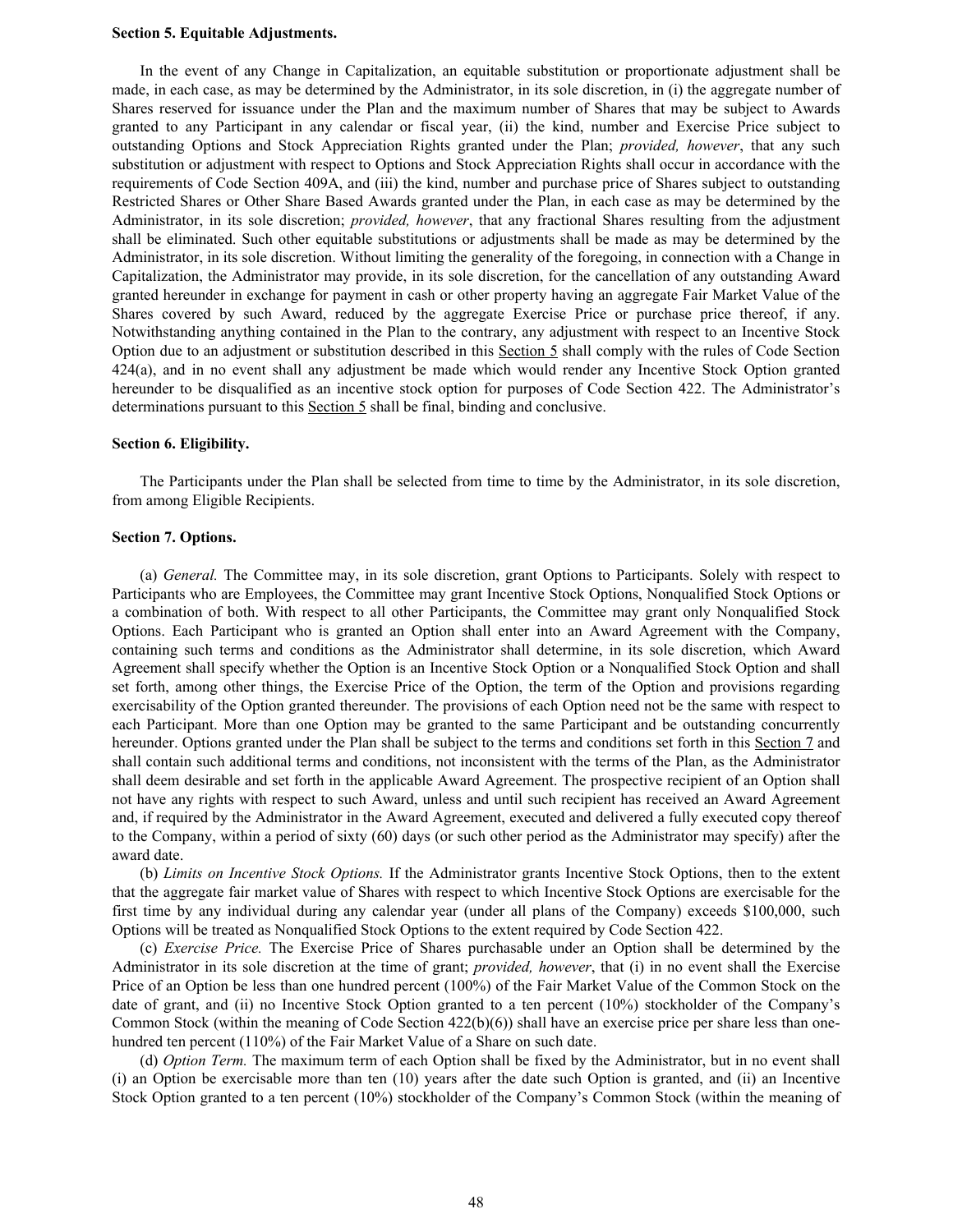Code Section  $422(b)(6)$ ) be exercisable more than five (5) years after the date such Option is granted. Each Option's term is subject to earlier expiration pursuant to the applicable provisions in the Plan and the Award Agreement. Notwithstanding the foregoing, the Administrator shall have the authority to accelerate the exercisability of any outstanding Option at such time and under such circumstances as the Administrator, in its sole discretion, deems appropriate. Notwithstanding any contrary provision in this Plan (including without limitation Section 7(h)), if, on the date an outstanding Option would expire, the exercise of the Option, including by a "net exercise" or "cashless" exercise, would violate applicable securities laws or any insider trading policy maintained by the Company from time to time, the expiration date applicable to the Option will be extended, except to the extent such extension would violate Section 409A, to a date that is thirty (30) calendar days after the date the exercise of the Option would no longer violate applicable securities laws or any such insider trading policy.

(e) *Exercisability.* Each Option shall be exercisable at such time or times and subject to such terms and conditions, including the attainment of pre-established Performance Goals, as shall be determined by the Administrator in the applicable Award Agreement. The Administrator may also provide that any Option shall be exercisable only in installments, and the Administrator may waive such installment exercise provisions at any time, in whole or in part, based on such factors as the Administrator may determine in its sole discretion. Notwithstanding anything to the contrary contained herein, an Option may not be exercised for a fraction of a share.

(f) *Method of Exercise.* Options may be exercised in whole or in part by giving written notice of exercise to the Company specifying the number of Shares to be purchased, accompanied by payment in full of the aggregate Exercise Price of the Shares so purchased in cash or its equivalent, as determined by the Administrator. As determined by the Administrator, in its sole discretion, with respect to any Option or category of Options, payment in whole or in part may also be made (i) by means of consideration received under any cashless exercise procedure approved by the Administrator (including the withholding of Shares otherwise issuable upon exercise), (ii) in the form of unrestricted Shares already owned by the Participant which have a Fair Market Value on the date of surrender equal to the aggregate Exercise Price of the Shares as to which such Option shall be exercised, (iii) any other form of consideration approved by the Administrator and permitted by applicable law or (iv) any combination of the foregoing. In determining which methods a Participant may utilize to pay the Exercise Price, the Administrator may consider such factors as it determines are appropriate; *provided, however*, that with respect to Incentive Stock Options, all such discretionary determinations shall be made by the Administrator at the time of grant and specified in the Award Agreement.

(g) *Rights as Stockholder.* A Participant shall have no rights to dividends or any other rights of a stockholder with respect to the Shares subject to an Option until the Participant has given written notice of the exercise thereof, has paid in full for such Shares and has satisfied the requirements of Section 15 of the Plan.

(h) *Termination of Employment or Service.*

(i) Unless the applicable Award Agreement provides otherwise, in the event that the employment or service of a Participant with the Company and all Affiliates thereof shall terminate for any reason other than Cause, Retirement, Disability, or death, (A) Options granted to such Participant, to the extent that they are exercisable at the time of such termination, shall remain exercisable until the date that is ninety (90) days after such termination, on which date they shall expire, and (B) Options granted to such Participant, to the extent that they were not exercisable at the time of such termination, shall expire at the close of business on the date of such termination. The ninety (90) day period described in this Section 7(h)(i) shall be extended to one (1) year after the date of such termination in the event of the Participant's death during such ninety (90) day period. Notwithstanding the foregoing, no Option shall be exercisable after the expiration of its term.

(ii) Unless the applicable Award Agreement provides otherwise, in the event that the employment or service of a Participant with the Company and all Affiliates thereof shall terminate on account of Retirement, Disability or the death of the Participant, (A) Options granted to such Participant, to the extent that they were exercisable at the time of such termination, shall remain exercisable until the date that is one (1) year after such termination, on which date they shall expire and (B) Options granted to such Participant, to the extent that they were not exercisable at the time of such termination, shall expire at the close of business on the date of such termination. Notwithstanding the foregoing, no Option shall be exercisable after the expiration of its term.

(iii) In the event of the termination of a Participant's employment or service for Cause, all outstanding Options granted to such Participant shall expire at the commencement of business on the date of such termination.

(iv) For purposes of determining which Options are exercisable upon termination of employment or service for purposes of this Section 7(h), Options that are not exercisable solely due to a blackout period shall be considered exercisable.

(i) *Other Change in Employment Status.* An Option may be affected, both with regard to vesting schedule and termination, by leaves of absence, changes from full-time to part-time employment, partial disability or other changes in the employment status or service of a Participant, as evidenced in a Participant's Award Agreement.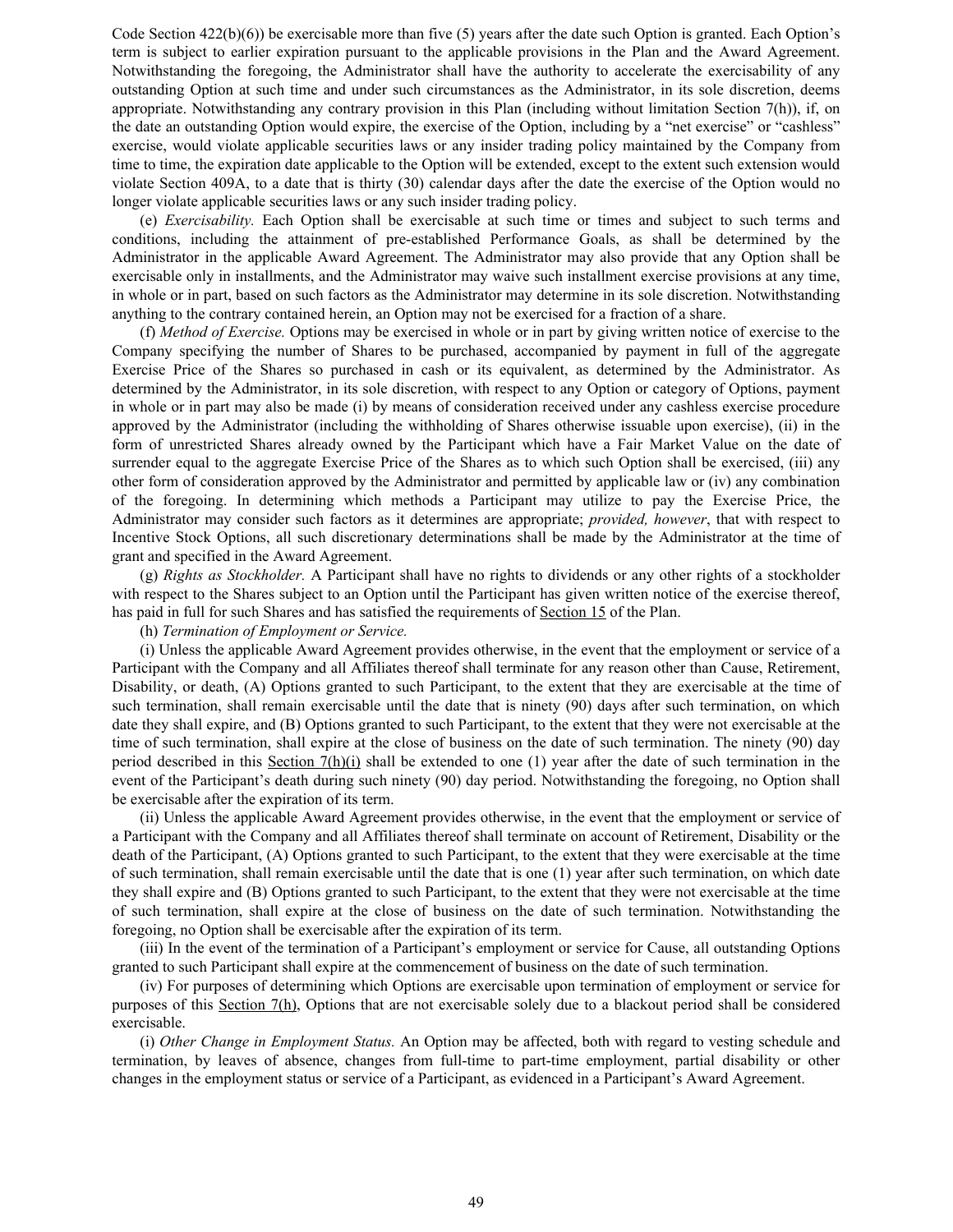(j) *Change in Control.* Notwithstanding anything herein to the contrary, upon a Change in Control, all outstanding Options shall be subject to Section 12 of the Plan.

(k) *Automatic Exercise.* Unless otherwise provided by the Administrator in an Award Agreement or otherwise, or as otherwise directed by the Participant in writing to the Company, each vested and exercisable Option outstanding on the Automatic Exercise Date with an Exercise Price per Share that is less than the Fair Market Value per Share as of such date shall automatically and without further action by the Participant or the Company be exercised on the Automatic Exercise Date. In the sole discretion of the Administrator, payment of the exercise price of any such Option shall be made pursuant to Section  $7(f)(i)$ , or (ii) and the Company or any Affiliate shall deduct or withhold an amount sufficient to satisfy all taxes associated with such exercise in accordance with Section 15. Unless otherwise determined by the Administrator, this Section  $7(k)$  shall not apply to an Option if the Participant's employment or service has terminated on or before the Automatic Exercise Date. For the avoidance of doubt, no Option with an Exercise Price per Share that is equal to or greater the Fair Market Value per Share on the Automatic Exercise Date shall be exercised pursuant to this Section 7(k).

#### **Section 8. Stock Appreciation Rights.**

(a) *General.* Stock Appreciation Rights may be granted either alone ("Free Standing Rights") or in conjunction with all or part of any Option granted under the Plan ("Related Rights"). Related Rights may be granted either at or after the time of the grant of such Option. The Administrator shall determine the Eligible Recipients to whom, and the time or times at which, grants of Stock Appreciation Rights shall be made, the number of Shares to be awarded, the price per Share, and all other conditions of Stock Appreciation Rights. Notwithstanding the foregoing, no Related Right may be granted for more Shares than are subject to the Option to which it relates and any Stock Appreciation Right must be granted with an Exercise Price not less than the Fair Market Value of Common Stock on the date of grant. The provisions of Stock Appreciation Rights need not be the same with respect to each Participant. Stock Appreciation Rights granted under the Plan shall be subject to the following terms and conditions set forth in this Section 8 and shall contain such additional terms and conditions, not inconsistent with the terms of the Plan, as the Administrator shall deem desirable, as set forth in the applicable Award Agreement.

(b) *Awards; Rights as Stockholder.* The prospective recipient of a Stock Appreciation Right shall not have any rights with respect to such Award, unless and until such recipient has received an Award Agreement and, if required by the Administrator in the Award Agreement, executed and delivered a fully executed copy thereof to the Company, within a period of sixty (60) days (or such other period as the Administrator may specify) after the award date. Participants who are granted Stock Appreciation Rights shall have no rights as stockholders of the Company with respect to the grant or exercise of such rights.

(c) *Exercisability.*

(i) Stock Appreciation Rights that are Free Standing Rights shall be exercisable at such time or times and subject to such terms and conditions as shall be determined by the Administrator in the applicable Award Agreement.

(ii) Stock Appreciation Rights that are Related Rights shall be exercisable only at such time or times and to the extent that the Options to which they relate shall be exercisable in accordance with the provisions of Section 7 above and this Section 8 of the Plan.

#### (d) *Payment Upon Exercise.*

(i) Upon the exercise of a Free Standing Right, the Participant shall be entitled to receive up to, but not more than, that number of Shares, determined using the Fair Market Value, equal in value to the excess of the Fair Market Value as of the date of exercise over the price per share specified in the Free Standing Right multiplied by the number of Shares in respect of which the Free Standing Right is being exercised.

(ii) A Related Right may be exercised by a Participant by surrendering the applicable portion of the related Option. Upon such exercise and surrender, the Participant shall be entitled to receive up to, but not more than, that number of Shares, determined using the Fair Market Value, equal in value to the excess of the Fair Market Value as of the date of exercise over the Exercise Price specified in the related Option multiplied by the number of Shares in respect of which the Related Right is being exercised. Options which have been so surrendered, in whole or in part, shall no longer be exercisable to the extent the Related Rights have been so exercised.

(iii) Notwithstanding the foregoing, the Administrator may determine to settle the exercise of a Stock Appreciation Right in cash (or in any combination of Shares and cash).

(e) *Termination of Employment or Service.*

(i) Subject to Section  $8(f)$ , in the event of the termination of employment or service with the Company and all Affiliates thereof of a Participant who has been granted one or more Free Standing Rights, such rights shall be exercisable at such time or times and subject to such terms and conditions as shall be determined by the Administrator in the applicable Award Agreement.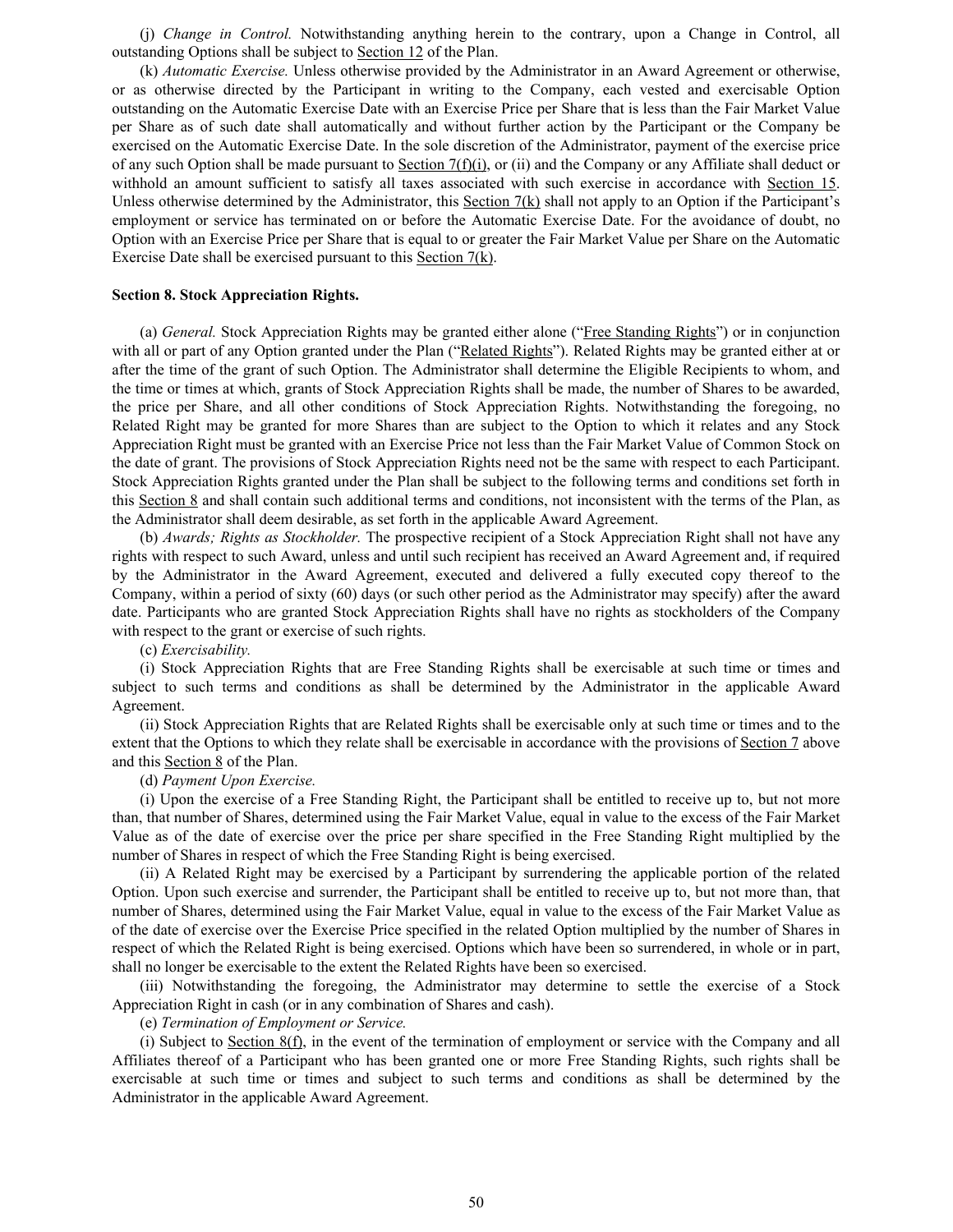(ii) Subject to Section  $8(f)$ , in the event of the termination of employment or service with the Company and all Affiliates thereof of a Participant who has been granted one or more Related Rights, such rights shall be exercisable at such time or times and subject to such terms and conditions as set forth in the related Options.

(f) *Term.*

(i) The term of each Free Standing Right shall be fixed by the Administrator, but no Free Standing Right shall be exercisable more than ten (10) years after the date such right is granted.

(ii) The term of each Related Right shall be the term of the Option to which it relates, but no Related Right shall be exercisable more than ten (10) years after the date such right is granted.

(g) *Change in Control.* Notwithstanding anything herein to the contrary, upon a Change in Control, all outstanding Stock Appreciation Rights shall be subject to Section 12 of the Plan.

(h) *Automatic Exercise.* Unless otherwise provided by the Administrator in an Award Agreement or otherwise, or as otherwise directed by the Participant in writing to the Company, each vested and exercisable Stock Appreciation Right outstanding on the Automatic Exercise Date with an Exercise Price per Share that is less than the Fair Market Value per Share as of such date shall automatically and without further action by the Participant or the Company be exercised on the Automatic Exercise Date. The Company or any Affiliate shall deduct or withhold an amount sufficient to satisfy all taxes associated with such exercise in accordance with Section 15. Unless otherwise determined by the Administrator, this Section 8(h) shall not apply to a Stock Appreciation Right if the Participant's employment or service has terminated on or before the Automatic Exercise Date. For the avoidance of doubt, no Stock Appreciation Right with an Exercise Price per Share that is equal to or greater the Fair Market Value per Share on the Automatic Exercise Date shall be exercised pursuant to this Section 8(h).

#### **Section 9. Restricted Shares.**

(a) *General.* Restricted Shares may be issued either alone or in addition to other Awards granted under the Plan. The Administrator shall determine the Eligible Recipients to whom, and the time or times at which, grants of Restricted Shares shall be made; the number of Shares to be awarded; the price, if any, to be paid by the Participant for the acquisition of Restricted Shares; the Restricted Period, if any, applicable to Restricted Shares; the Performance Goals (if any) applicable to Restricted Shares; and all other conditions of the Restricted Shares. If the restrictions, Performance Goals and/or conditions established by the Administrator are not attained, a Participant shall forfeit his or her Restricted Shares in accordance with the terms of the grant. The provisions of the Restricted Shares need not be the same with respect to each Participant.

(b) *Awards and Certificates.* The prospective recipient of Restricted Shares shall not have any rights with respect to any such Award, unless and until such recipient has received an Award Agreement and, if required by the Administrator in the Award Agreement, executed and delivered a fully executed copy thereof to the Company, within a period of sixty (60) days (or such other period as the Administrator may specify) after the award date. Except as otherwise provided in Section  $9(c)$  of the Plan, (i) each Participant who is granted an award of Restricted Shares may, in the Company's sole discretion, be issued a stock certificate in respect of such Restricted Shares; and (ii) any such certificate so issued shall be registered in the name of the Participant, and shall bear an appropriate legend referring to the terms, conditions, and restrictions applicable to any such Award.

The Company may require that the stock certificates, if any, evidencing Restricted Shares granted hereunder be held in the custody of the Company until the restrictions thereon shall have lapsed, and that, as a condition of any award of Restricted Shares, the Participant shall have delivered a stock power, endorsed in blank, relating to the Shares covered by such Award.

Notwithstanding anything in the Plan to the contrary, any Restricted Shares (whether before or after any vesting conditions have been satisfied) may, in the Company's sole discretion, be issued in uncertificated form pursuant to the customary arrangements for issuing shares in such form.

(c) *Restrictions and Conditions.* The Restricted Shares granted pursuant to this Section 9 shall be subject to the following restrictions and conditions and any additional restrictions or conditions as determined by the Administrator at the time of grant or thereafter:

(i) The Administrator may, in its sole discretion, provide for the lapse of restrictions in installments and may accelerate or waive such restrictions in whole or in part based on such factors and such circumstances as the Administrator may determine, in its sole discretion, including, but not limited to, the attainment of certain Performance Goals, the Participant's termination of employment or service as a non-employee Director or Consultant of the Company or an Affiliate thereof, or the Participant's death or Disability.

(ii) Except as provided in Section 17 of the Plan or in the Award Agreement, the Participant shall generally have the rights of a stockholder of the Company with respect to Restricted Shares during the Restricted Period. In the Administrator's discretion and as provided in the applicable Award Agreement, a Participant may be entitled to dividends or dividend equivalents on an Award of Restricted Shares, which will be payable in accordance with the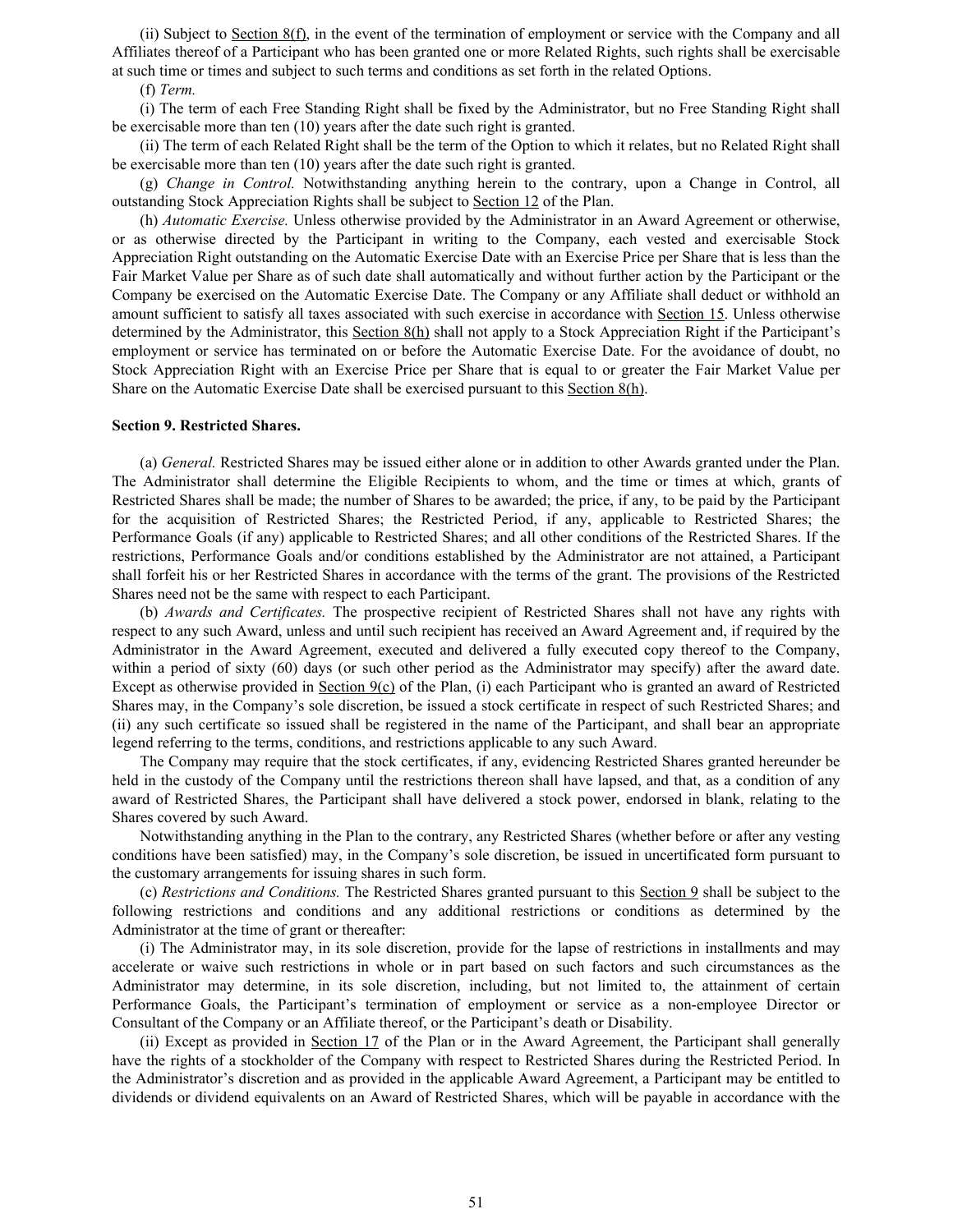terms of such grant as determined by the Administrator. Certificates for Shares of unrestricted Common Stock may, in the Company's sole discretion, be delivered to the Participant only after the Restricted Period has expired without forfeiture in respect of such Restricted Shares, except as the Administrator, in its sole discretion, shall otherwise determine.

(iii) The rights of Participants granted Restricted Shares upon termination of employment or service as a nonemployee Director or Consultant of the Company or an Affiliate thereof terminates for any reason during the Restricted Period shall be set forth in the Award Agreement.

(d) *Change in Control.* Notwithstanding anything herein to the contrary, upon a Change in Control, all outstanding Restricted Shares shall be subject to Section 12 of the Plan.

#### **Section 10. Restricted Stock Units.**

(a) *General.* Restricted Stock Units may be issued either alone or in addition to other Awards granted under the Plan. The Administrator shall determine the Eligible Recipients to whom, and the time or times at which, grants of Restricted Stock Units shall be made; the number of Restricted Stock Units to be awarded; the Restricted Period, if any, applicable to Restricted Stock Units; the Performance Goals (if any) applicable to Restricted Stock Units; and all other conditions of the Restricted Stock Units. If the restrictions, Performance Goals and/or conditions established by the Administrator are not attained, a Participant shall forfeit his or her Restricted Stock Units in accordance with the terms of the grant. The provisions of Restricted Stock Units need not be the same with respect to each Participant.

(b) *Award Agreement.* The prospective recipient of Restricted Stock Units shall not have any rights with respect to any such Award, unless and until such recipient has received an Award Agreement and, if required by the Administrator in the Award Agreement, executed and delivered a fully executed copy thereof to the Company, within a period of sixty (60) days (or such other period as the Administrator may specify) after the award date.

(c) *Restrictions and Conditions.* The Restricted Stock Units granted pursuant to this Section 10 shall be subject to the following restrictions and conditions and any additional restrictions or conditions as determined by the Administrator at the time of grant or, subject to Code Section 409A, thereafter:

(i) The Administrator may, in its sole discretion, provide for the lapse of restrictions in installments and may accelerate or waive such restrictions in whole or in part based on such factors and such circumstances as the Administrator may determine, in its sole discretion, including, but not limited to, the attainment of certain Performance Goals, the Participant's termination of employment or service as a non-employee Director or Consultant of the Company or an Affiliate thereof, or the Participant's death or Disability.

(ii) Participants holding Restricted Stock Units shall have no voting rights. A Restricted Stock Unit may, at the Administrator's discretion, carry with it a right to dividend equivalents. Such right would entitle the holder to be credited with an amount equal to all cash dividends paid on one Share while the Restricted Stock Unit is outstanding. The Administrator, in its discretion, may grant dividend equivalents from the date of grant or only after a Restricted Stock Unit is vested.

(iii) The rights of Participants granted Restricted Stock Units upon termination of employment or service as a non-employee Director or Consultant of the Company or an Affiliate thereof terminates for any reason during the Restricted Period shall be set forth in the Award Agreement.

(d) *Settlement of Restricted Stock Units.* Settlement of vested Restricted Stock Units shall be made to Participants in the form of Shares, unless the Administrator, in its sole discretion, provides for the payment of the Restricted Stock Units in cash (or partly in cash and partly in Shares) equal to the value of the Shares that would otherwise be distributed to the Participant.

(e) *Change in Control.* Notwithstanding anything herein to the contrary, upon a Change in Control, all outstanding Restricted Stock Units shall be subject to Section 12 of the Plan.

#### **Section 11. Other Share Based or Cash-Based Awards.**

(a) The Administrator is authorized to grant Awards to Participants in the form of Other Share Based Awards or Other Cash-Based Awards, as deemed by the Administrator to be consistent with the purposes of the Plan and as evidenced by an Award Agreement. The Administrator shall determine the terms and conditions of such Awards, consistent with the terms of the Plan, at the date of grant or thereafter, including any Performance Goals and performance periods. Common Stock or other securities or property delivered pursuant to an Award in the nature of a purchase right granted under this Section 11 shall be purchased for such consideration, paid for at such times, by such methods, and in such forms, including, without limitation, Shares, other Awards, notes or other property, as the Administrator shall determine, subject to any required corporate action.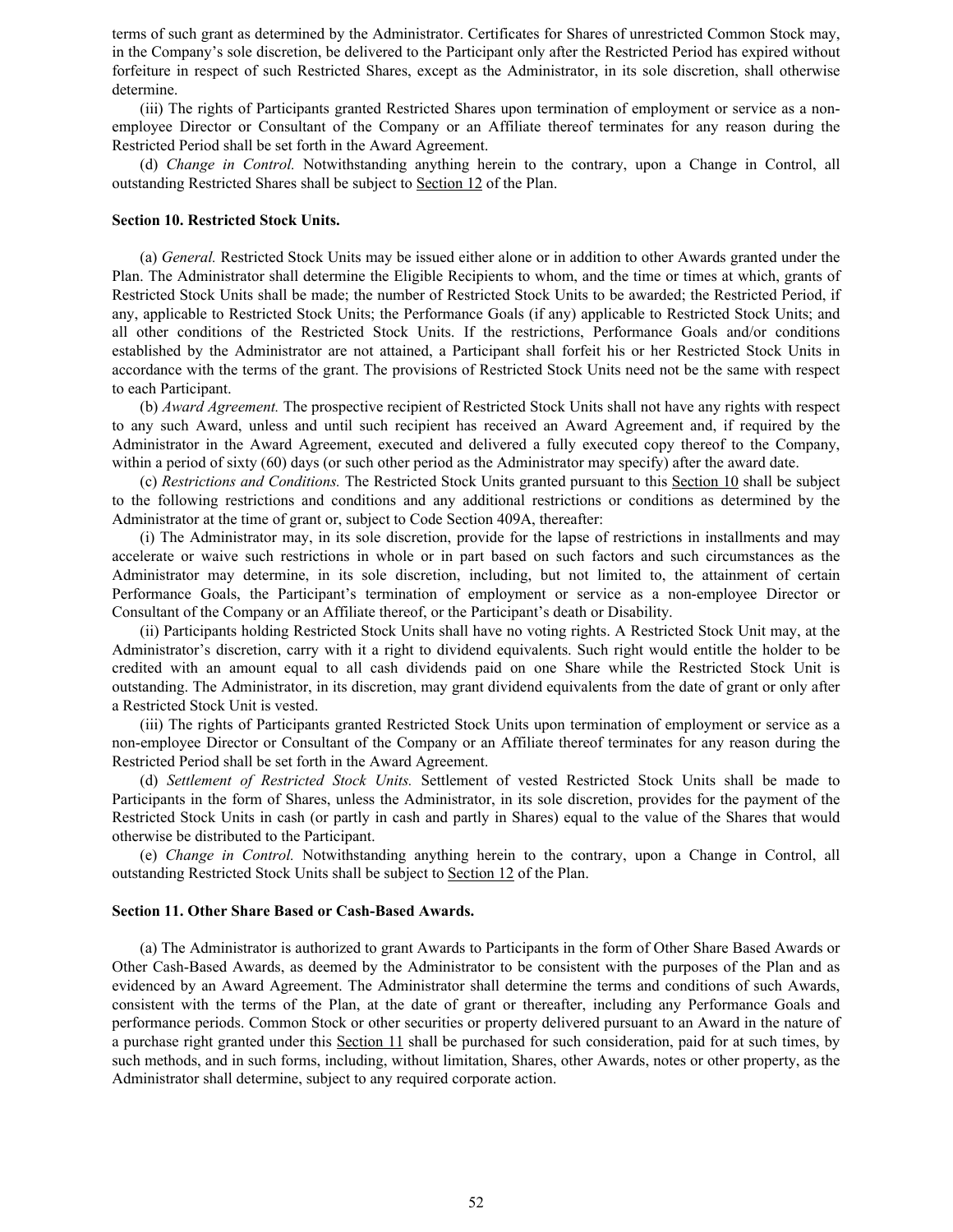(b) The prospective recipient of an Other Share-Based Award or Other Cash-Based Award shall not have any rights with respect to such Award, unless and until such recipient has received an Award Agreement and, if required by the Administrator in the Award Agreement, executed and delivered a fully executed copy thereof to the Company, within a period of sixty (60) days (or such other period as the Administrator may specify) after the award date.

(c) Notwithstanding anything herein to the contrary, upon a Change in Control, all outstanding Other Share-Based Awards and Other Cash-Based Awards shall be subject to Section 12 of the Plan.

#### **Section 12. Change in Control.**

The Administrator may provide in the applicable Award Agreement that an Award will vest on an accelerated basis upon the Participant's termination of employment or service in connection with a Change in Control or upon the occurrence of any other event that the Administrator may set forth in the Award Agreement. If the Company is a party to an agreement that is reasonably likely to result in a Change in Control, such agreement may provide for: (i) the continuation of any Options and Stock Appreciation Rights by the Company, if the Company is the surviving corporation; (ii) the assumption of any Options and Stock Appreciation Rights by the surviving corporation or its parent or subsidiary; (iii) the substitution by the surviving corporation or its parent or subsidiary of equivalent awards for any Options and Stock Appreciation Rights, *provided, however*, that any such assumption or substitution with respect to Options and Stock Appreciation Rights under the foregoing clauses (ii) or (iii) shall occur in accordance with the requirements of Code Section 409A and 424, when applicable; or (iv) settlement of any Options and Stock Appreciation Rights for the Change in Control Price (less, to the extent applicable, the per share exercise or grant price), or, if the per share exercise or grant price equals or exceeds the Change in Control Price or if the Administrator determines that Award cannot reasonably become vested pursuant to its terms, such Options and Stock Appreciation Rights shall terminate and be canceled. To the extent that Restricted Shares, Restricted Stock Units or other Awards (other than Options and Stock Appreciation Rights) settle in Shares in accordance with their terms upon a Change in Control, such Shares shall be entitled to receive as a result of the Change in Control transaction the same consideration as the Shares held by stockholders of the Company as a result of the Change in Control transaction. For purposes of this Section 12, "Change in Control Price" shall mean the Fair Market Value of a Share upon a Change in Control. To the extent that the consideration paid in any such Change in Control transaction consists all or in part of securities or other non-cash consideration, the value of such securities or other non-cash consideration shall be determined in good faith by the Administrator.

#### **Section 13. Amendment and Termination.**

(a) The Board or the Committee may amend, alter or terminate the Plan, but no amendment, alteration, or termination shall be made that would impair the rights of a Participant under any Award theretofore granted without such Participant's consent.

(b) Notwithstanding the foregoing, (i) approval of the Company's stockholders shall be obtained to increase the aggregate Share limit and annual Award limits described in Section 4 and for any amendment that would require such approval in order to satisfy the requirements of Code Section 422, if applicable, any rules of the stock exchange on which the Common Stock is traded or other applicable law, and (ii) without stockholder approval to the extent required by the rules of any applicable national securities exchange or inter-dealer quotation system on which the Shares are listed or quoted, except as otherwise permitted under Section 5 of the Plan, (A) no amendment or modification may reduce the Exercise Price of any Option or Stock Appreciation Right, (B) the Committee may not cancel any outstanding Option or Stock Appreciation Right and replace it with a new Option or Stock Appreciation Right, another Award or cash and (C) the Committee may not take any other action that is considered a "repricing" for purposes of the stockholder approval rules of the applicable securities exchange or inter-dealer quotation system.

(c) Subject to the terms and conditions of the Plan and Code Section 409A, the Administrator may modify, extend or renew outstanding Awards under the Plan, or accept the surrender of outstanding Awards (to the extent not already exercised) and grant new Awards in substitution of them (to the extent not already exercised).

(d) Notwithstanding the foregoing, no alteration, modification or termination of an Award will, without the prior written consent of the Participant, adversely alter or impair any rights or obligations under any Award already granted under the Plan.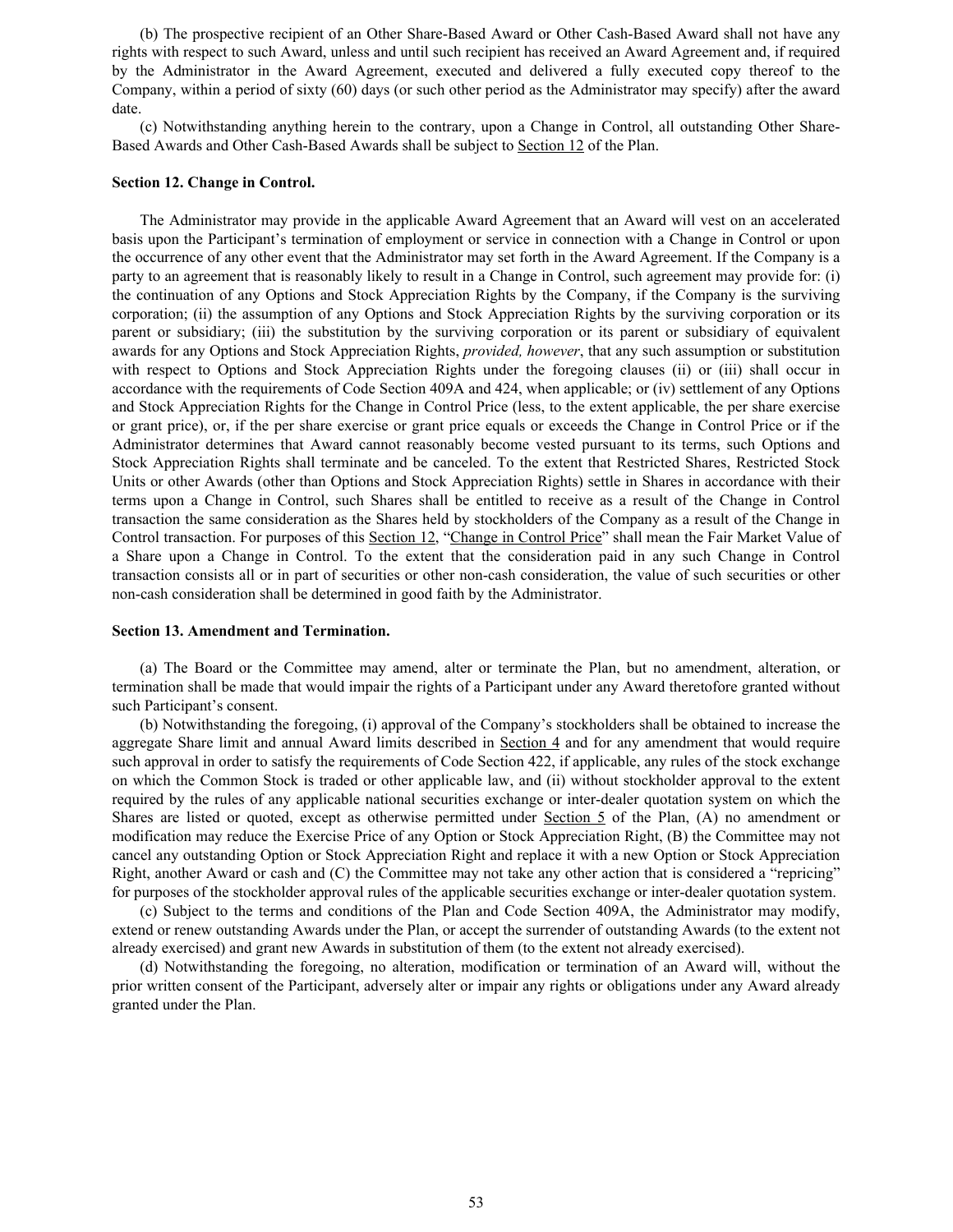#### **Section 14. Unfunded Status of Plan.**

The Plan is intended to constitute an "unfunded" plan for incentive compensation. With respect to any payments not yet made or Shares not yet transferred to a Participant by the Company, nothing contained herein shall give any such Participant any rights that are greater than those of a general creditor of the Company.

#### **Section 15. Withholding Taxes.**

Each Participant shall, no later than the date as of which the value of an Award first becomes includible in the gross income of such Participant for federal, state and/or local income tax purposes, pay to the Company, or make arrangements satisfactory to the Administrator regarding payment of, any federal, state, or local taxes of any kind, domestic or foreign, required by law or regulation to be withheld with respect to the Award. The obligations of the Company under the Plan shall be conditional on the making of such payments or arrangements, and the Company shall, to the extent permitted by law, have the right to deduct any such taxes from any payment of any kind otherwise due to such Participant. Whenever cash is to be paid pursuant to an Award granted hereunder, the Company shall have the right to deduct therefrom an amount sufficient to satisfy any federal, state and local withholding tax requirements related thereto. Whenever Shares are to be delivered pursuant to an Award, the Company shall have the right to require the Participant to remit to the Company in cash an amount sufficient to satisfy any related federal, state and local taxes, domestic or foreign, to be withheld and applied to the tax obligations. With the approval of the Administrator, a Participant may satisfy the foregoing requirement by electing to have the Company withhold from delivery of Shares or by delivering already owned unrestricted shares of Common Stock, in each case, having a value equal to the amount required to be withheld or other greater amount not exceeding the maximum statutory rate required to be collected on the transaction under applicable law, as applicable to the Participant, if such other greater amount would not, as determined by the Committee, result in adverse financial accounting treatment (including in connection with the effectiveness of FASB Accounting Standards Update 2016-09). Such Shares shall be valued at their Fair Market Value on the date of which the amount of tax to be withheld is determined. Fractional share amounts shall be settled in cash. Such an election may be made with respect to all or any portion of the Shares to be delivered pursuant to an Award. The Company may also use any other method of obtaining the necessary payment or proceeds, as permitted by law, to satisfy its withholding obligation with respect to any Option or other Award.

#### **Section 16. Dividends; Dividend Equivalents.**

Notwithstanding anything in this Plan to the contrary, to the extent that an Award contains a right to receive dividends or dividend equivalents while such Award remains unvested, such dividends or dividend equivalents will be accumulated and paid once and to the extent that the underlying Award vests.

#### **Section 17. Non-United States Employees.**

Without amending the Plan, the Administrator may grant Awards to eligible persons residing in non-United States jurisdictions on such terms and conditions different from those specified in the Plan, including the terms of any award agreement or plan, adopted by the Company or any Subsidiary thereof to comply with, or take advantage of favorable tax or other treatment available under, the laws of any non-United States jurisdiction, as may in the judgment of the Administrator be necessary or desirable to foster and promote achievement of the purposes of the Plan and, in furtherance of such purposes the Administrator may make such modifications, amendments, procedures, subplans and the like as may be necessary or advisable to comply with provisions of laws in other countries or jurisdictions in which the Company or its Subsidiaries operates or has employees.

#### **Section 18. Transfer of Awards.**

No purported sale, assignment, mortgage, hypothecation, transfer, charge, pledge, encumbrance, gift, transfer in trust (voting or other) or other disposition of, or creation of a security interest in or lien on, any Award or any agreement or commitment to do any of the foregoing (each, a "Transfer") by any holder thereof in violation of the provisions of the Plan or an Award Agreement will be valid, except with the prior written consent of the Administrator, which consent may be granted or withheld in the sole discretion of the Administrator. Any purported Transfer of an Award or any economic benefit or interest therein in violation of the Plan or an Award Agreement shall be null and void ab initio, and shall not create any obligation or liability of the Company, and any person purportedly acquiring any Award or any economic benefit or interest therein transferred in violation of the Plan or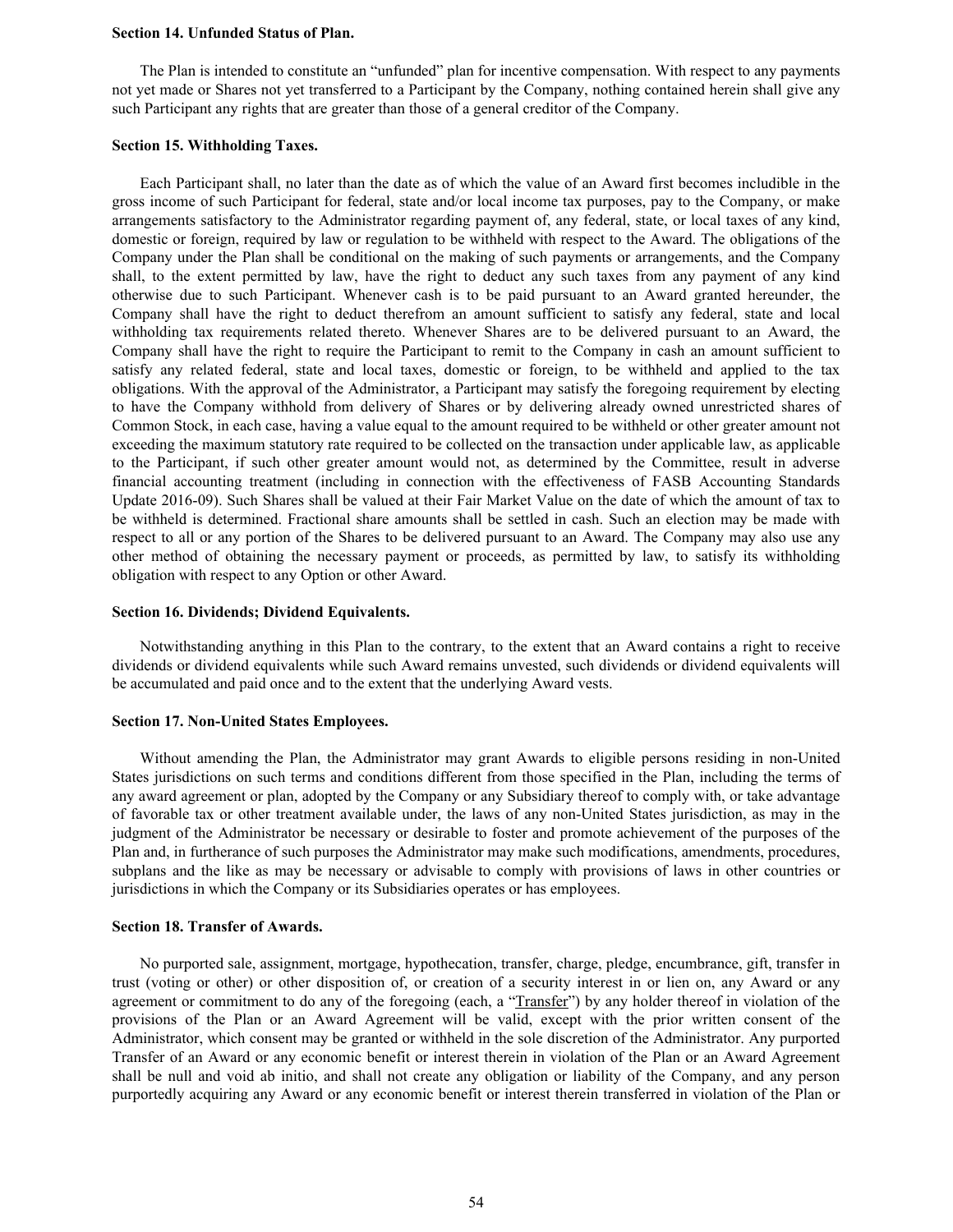an Award Agreement shall not be entitled to be recognized as a holder of such Shares. Unless otherwise determined by the Administrator in accordance with the provisions of the immediately preceding sentence, an Option may be exercised, during the lifetime of the Participant, only by the Participant or, during any period during which the Participant is under a legal disability, by the Participant's guardian or legal representative.

#### **Section 19. Continued Employment.**

The adoption of the Plan shall not confer upon any Eligible Recipient any right to continued employment or service with the Company or an Affiliate thereof, as the case may be, nor shall it interfere in any way with the right of the Company or an Affiliate thereof to terminate the employment or service of any of its Eligible Recipients at any time.

#### **Section 20. Effective Date and Approval Date.**

The Plan was originally effective as of July 20, 2016, amended on May 30, 2019, and amended and restated on June 16, 2021, and the Plan, as amended hereby, will be effective as of June 22, 2022 (the "Effective Date"). The Plan will be unlimited in duration and, in the event of Plan termination, will remain in effect as long as any Shares awarded under it are outstanding and not fully vested; *provided, however*, that no Awards will be made under the Plan on or after June 22, 2032. No Option that is intended to be an Incentive Stock Option may be granted under the Plan until the Approval Date. If the Approval Date does not occur within twelve (12) months after the Effective Date, then no Options that are intended to be Incentive Stock Options may be granted under the Plan.

#### **Section 21. Code Section 409A.**

The intent of the parties is that payments and benefits under the Plan be either exempt from Code Section 409A or comply with Code Section 409A to the extent subject thereto, and, accordingly, to the maximum extent permitted, the Plan shall be interpreted and be administered consistent with such intent. Any payments described in the Plan that are due within the "short-term deferral period" as defined in Code Section 409A shall not be treated as deferred compensation unless applicable law requires otherwise. Notwithstanding anything to the contrary in the Plan, to the extent required in order to avoid accelerated taxation and/or tax penalties under Code Section 409A, amounts that would otherwise be payable and benefits that would otherwise be provided upon a "separation from service" to a Participant who is a "specified employee" shall be paid on the first business day after the date that is six (6) months following the Participant's separation from service (or upon the Participant's death, if earlier). In addition, for purposes of the Plan, each amount to be paid or benefit to be provided to the Participant pursuant to the Plan, which constitute deferred compensation subject to Code Section 409A, shall be construed as a separate identified payment for purposes of Code Section 409A. Nothing contained in the Plan or an Award Agreement shall be construed as a guarantee of any particular tax effect with respect to an Award. The Company does not guarantee that any Awards provided under the Plan will be exempt from or in compliance with the provisions of Code Section 409A, and in no event will the Company be liable for any or all portion of any taxes, penalties, interest or other expenses that may be incurred by a Participant on account of any Award being subject to, but not in compliance with, Code Section 409A.

#### **Section 22. Erroneously Awarded Compensation.**

The Plan and all Awards issued hereunder shall be subject to any compensation recovery and/or recoupment policy adopted by the Company to comply with applicable law, including, without limitation, the Dodd-Frank Wall Street Reform and Consumer Protection Act, or to comport with good corporate governance practices, as such policies may be amended from time to time.

#### **Section 23. Governing Law.**

The Plan shall be governed by and construed in accordance with the laws of the State of Delaware, without giving effect to principles of conflicts of law of such state.

#### **Section 24. Plan Document Controls.**

The Plan and each Award Agreement constitute the entire agreement with respect to the subject matter hereof and thereof; *provided*, that in the event of any inconsistency between the Plan and such Award Agreement, the terms and conditions of the Plan shall control.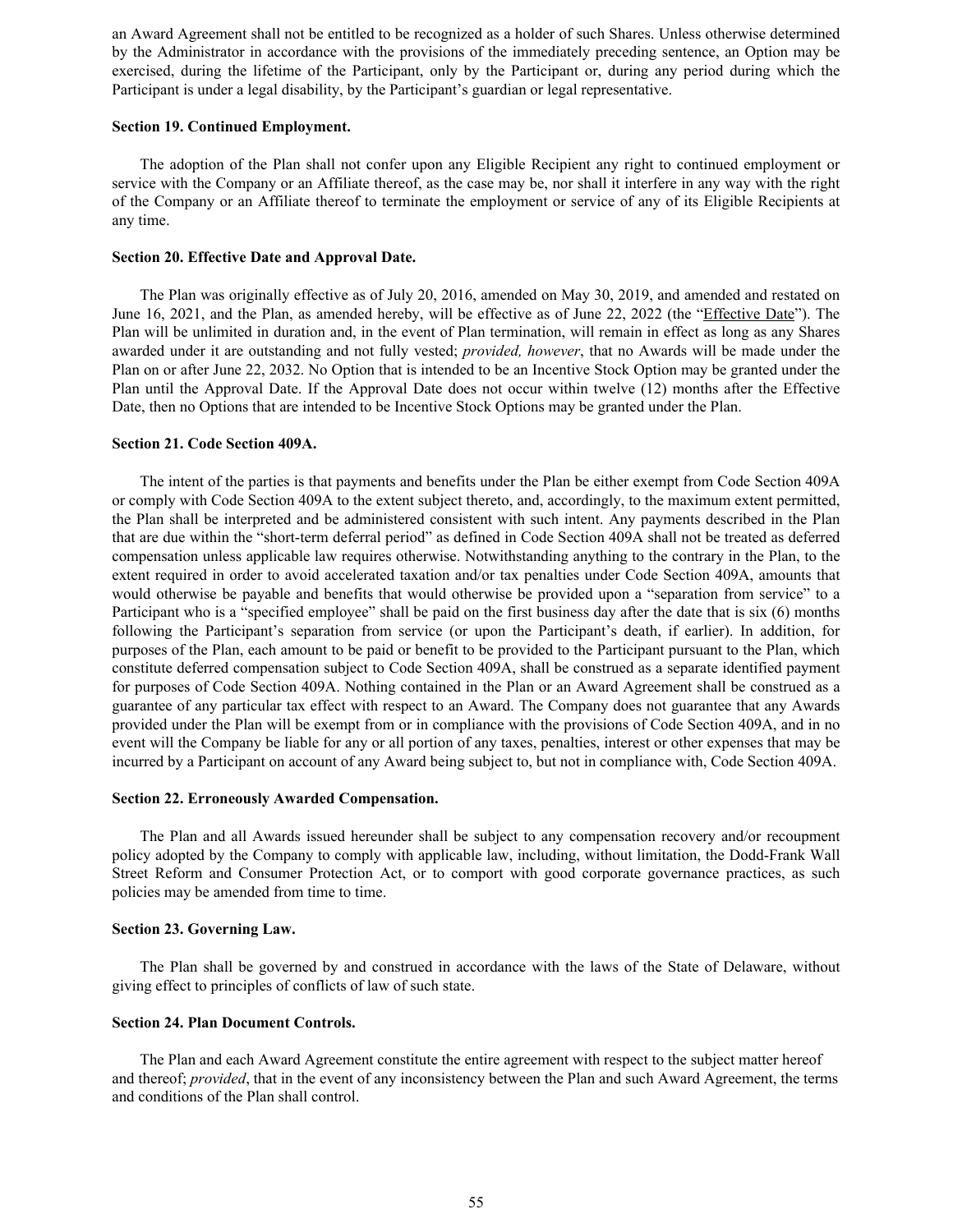# LIMBACH HOLDINGS, INC.

# Annual Meeting of Stockholders June 22, 2022 at 9:00 AM EDT

### This Proxy is solicited on behalf of the Board of Directors of Limbach Holdings, Inc.

The stockholder(s) hereby appoint(s) Charles A. Bacon, Ill and Jayme L. Brooks, and each of them, as proxies, each with power of substitution, and hereby authorize(s) each of them to represent and to vote, as designated on the reverse side of this ballot, all of the shares of common stock of Limbach Holdings, Inc. that the stockholder(s) is/are entitled to vote at the Annual Meeting of Stockholders to be held at 9:00 AM EDT on June 22, 2022 and any adjournment or postponement thereof. The Annual Meeting will be held virtually. In order to attend the meeting, you must register at https://viewproxy.com/limbach/2022/ by 11:59 PM EDT on June 20, 2022. Further instructions on how to attend and vote at the Annual Meeting are contained in the Proxy Statement.

This Proxy, when properly executed, will be voted in the manner directed herein. If no such direction is made, this proxy will be voted FOR all nominees in Proposal 1 and FOR Proposals 2, 3 and 4.

#### CONTINUED AND TO BE MARKED, DATED AND SIGNED ON THE OTHER SIDE

A PLEASE DETACH ALONG PERFORATED LINE AND MAIL IN THE ENVELOPE PROVIDED. A

Important Notice Regarding the Availability of Proxy Materials for the Annual Meeting:

The Notice and Proxy Statement, and Annual Report are available at https://viewproxy.com/limbach/2022/